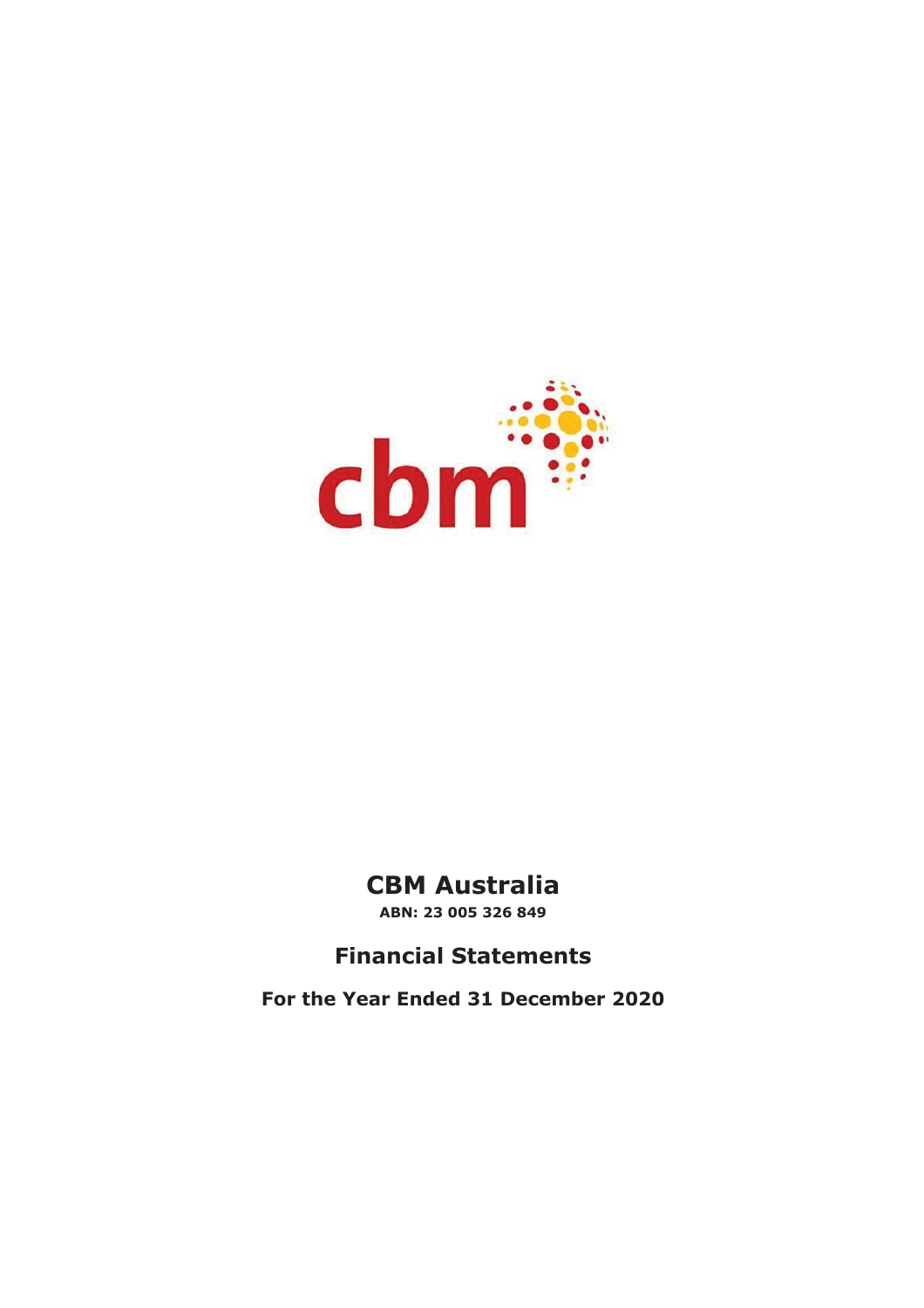**ABN: 23 005 326 849**

## **Contents**

**For the Year Ended 31 December 2020**

## **Page**

| <b>Financial Statements</b>                                |    |
|------------------------------------------------------------|----|
| Directors' Report                                          |    |
| Directors' Report                                          |    |
| Auditor's Independence Declaration                         | 5  |
| Statement of Profit or Loss and Other Comprehensive Income | 6  |
| <b>Statement of Financial Position</b>                     | 8  |
| Statement of Changes in Equity                             | 9  |
| <b>Statement of Cash Flows</b>                             | 10 |
| Index to Notes                                             | 11 |
| Notes to the Financial Statements                          | 12 |
| Directors' Declaration                                     | 34 |
| Independent Audit Report                                   | 35 |
| Appendix                                                   | 38 |
|                                                            |    |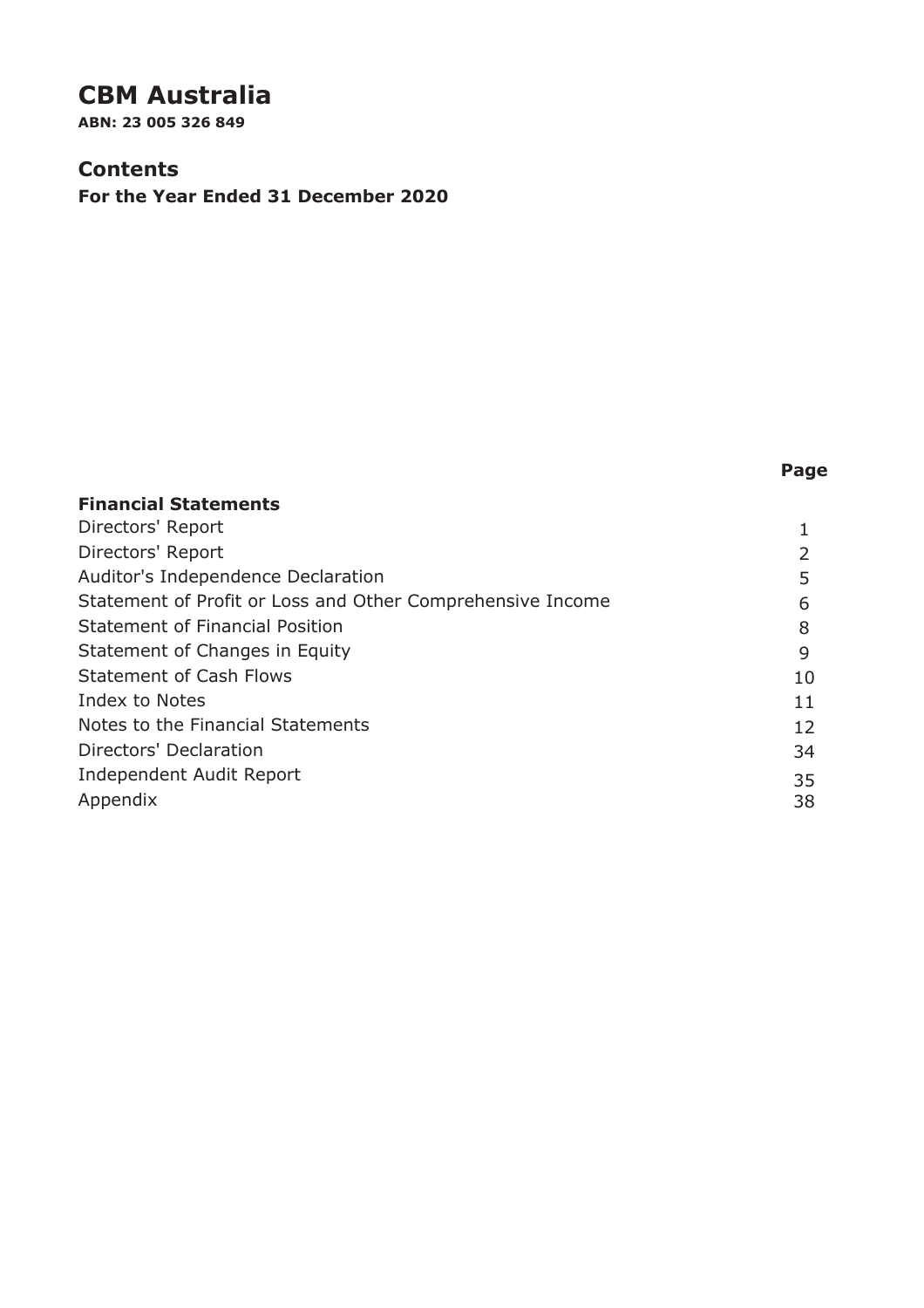**ABN: 23 005 326 849**

## **Directors' Report**

**For the year ended 31 December 2020**

### **Directors**

The Directors in office at 31 December 2020 were: Michael Turnbull (Board Chair) Timothy Budge Elizabeth Lucas Andrew Ellis Michael Pilbrow Wayne Tattersall Claire Velasco

*Information about the directors in office for any part of 2020 can be found in the Appendix on page 38.*

**Company Secretary:** Trudy Skilbeck FGIA FCIS

**Registered Office:** 56 Rutland Road, Box Hill, Victoria 3128

#### **Auditors**

Saward Dawson Chartered Accountants 20 Albert Street Blackburn Victoria 3130

### **Investment Advisors**

JBWere Limited AFSL 341162

#### **Bankers**

Westpac Banking Corporation Westpac Commercial Banking Level 1, 365 Ferntree Gully Road Mount Waverley Victoria 3149

#### **Membership**

CBM Australia is a company limited by guarantee. In the event of, and for the purpose of winding up of the company, the amount capable of being called up from each member and any person or association who ceased to be a member in the year prior to the winding up, is limited to \$20 for all members, subject to the provisions of the company's constitution.

As at 31 December 2020 there were 27 members and their collective liability was \$540 (2019: \$500).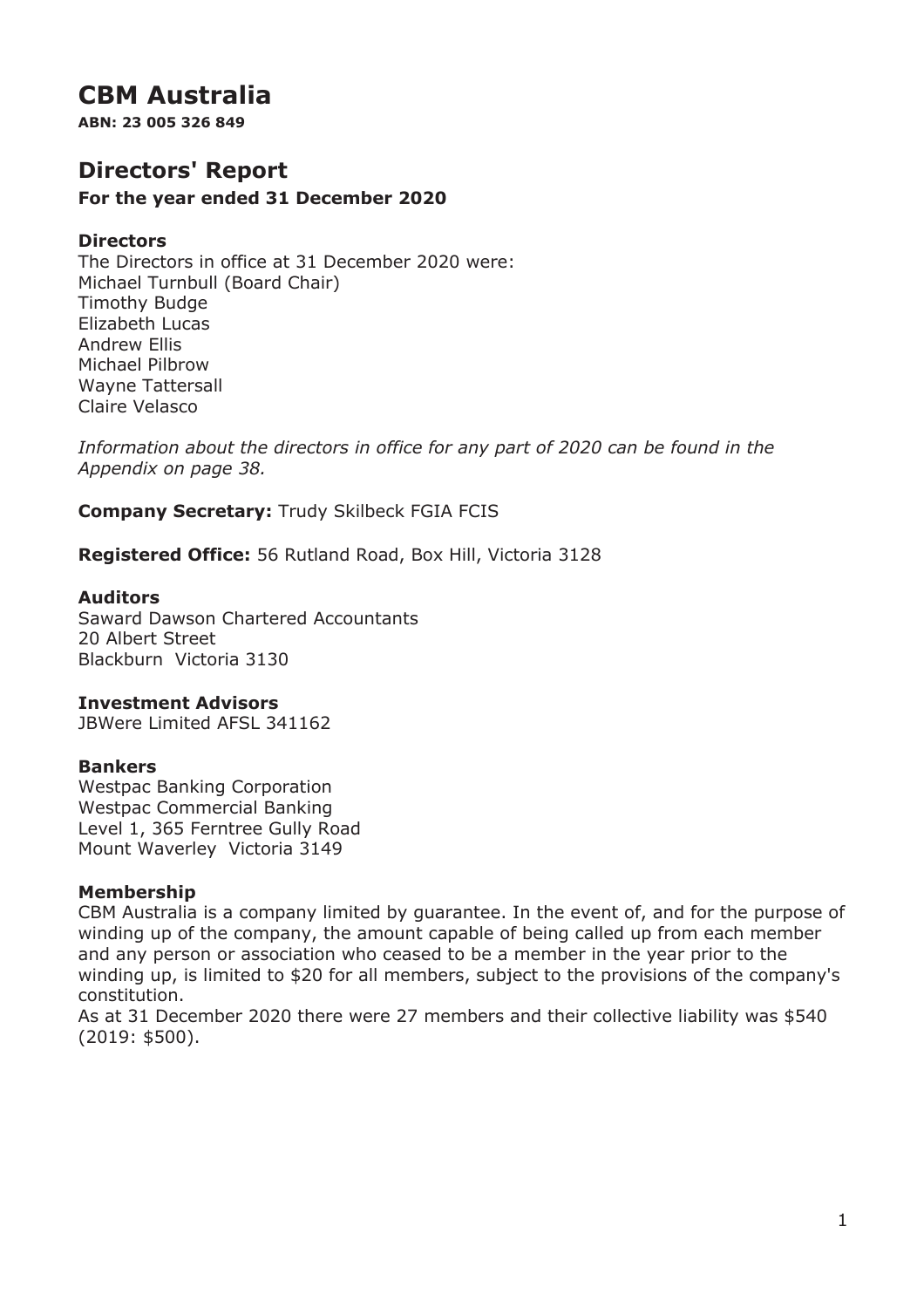**ABN: 23 005 326 849**

## **Directors' Report**

#### **For the year ended 31 December 2020**

The directors present their report on CBM Australia for the financial year ended 31 December 2020.

### **CBM Australia's Strategic Intent**

CBM Australia is a Christian international development organisation; part of a global network committed to empowering people with disabilities in the poorest places on earth.

CBM Australia works in Africa, Asia and the Pacific.

Together with partners, CBM Australia enables concrete and sustainable change for and with people with disabilities, providing essential services and modelling effective disability inclusion to achieve wider, systemic, change at regional, national and international levels.

CBM Australia works for change in three main areas:

- **a) Health, Medical Care and Rehabilitation to reduce avoidable impairments**; working with local partners to build better systems and services including preventing and treating avoidable causes of blindness, such as cataract, river blindness and trachoma, and treating conditions like clubfoot to avoid permanent impairment.
- **b) Equality and Opportunity to empower people with disabilities**; opening the door for people with disabilities to gain an education, open a business, earn a living, understand their rights and be a vital part of their community, often for the first time in their lives.
- **c) Influencing and Advocacy towards increasingly inclusive, resilient and equitable communities**. Positive societal change happens when people with disabilities no longer face unfair barriers and when their rights are realised. This means changing attitudes and beliefs as well as physical and communications environments, systems and policies.

CBM Australia works in these ways by implementing CBM Australia's own disability inclusive field programs through our global network, by advocating for all organisations to become more disability inclusive, and by providing specialist disability inclusive development advice.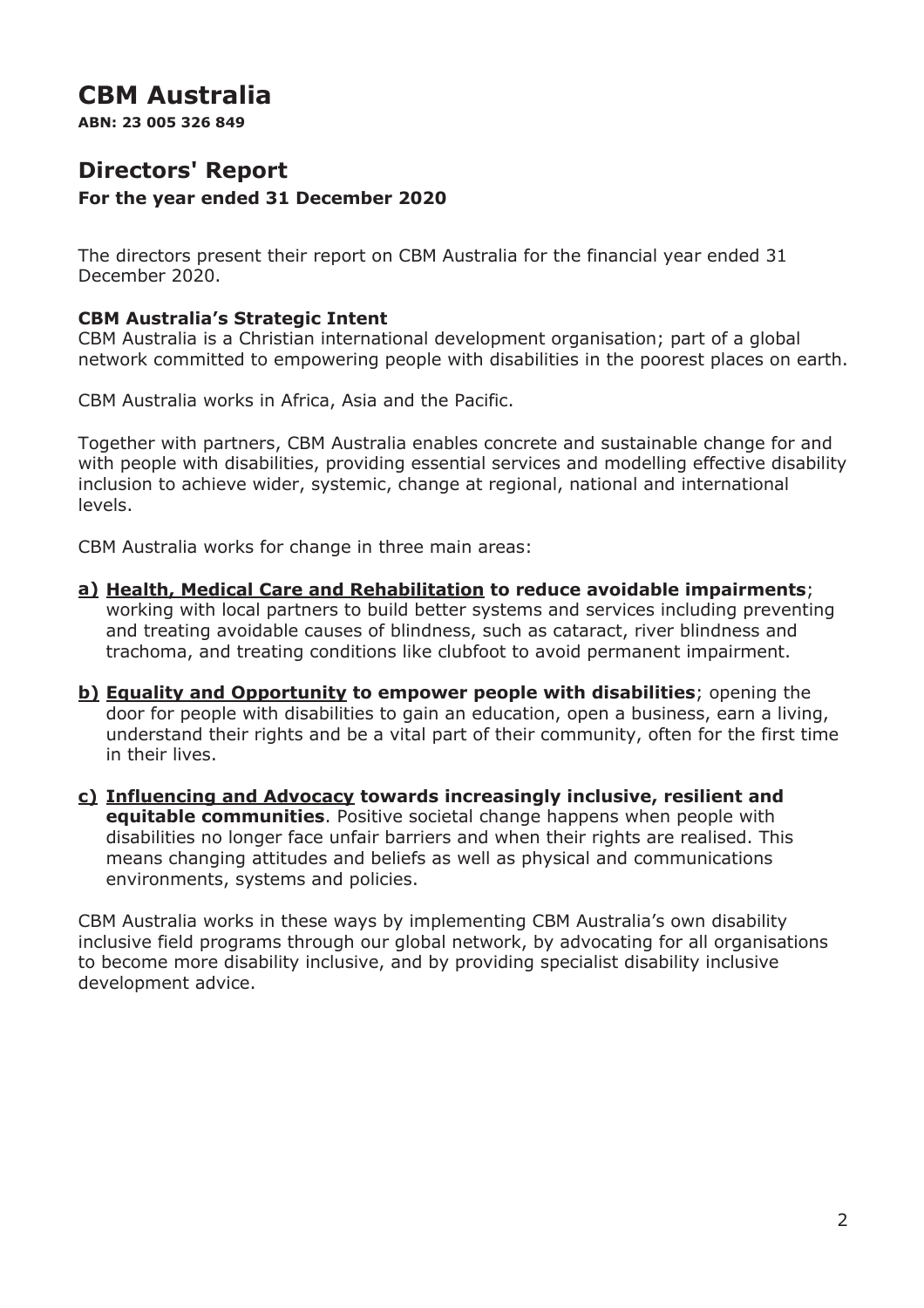**ABN: 23 005 326 849**

### **Directors' Report For the Year Ended 31 December 2020**

The **CBM Australia Strategy 2019-2022** has 3 Objectives:

- 1) To transform the lives of 10 million people each year, through programs, partnerships and advocacy that enable people with disabilities, their families and communities to take pathways out of poverty and exclusion.
- 2) To grow Australian supporters, through inspiring individual Australians and organisations to join CBM Australia in advancing the rights of people with disabilities in the poorest communities.
- 3) To create adaptive and innovative culture and capacity, delivering high quality desired outcomes for all stakeholders.

CBM Australia will know it is successful when it has meet and exceeded its targets, and evolved its response, policies and engagement based on evidence and data to meet stakeholder expectations.

Performance against strategy targets are held at an individual, team, cross-functional and organisational level; activity monitored throughout 2020 by all levels of management and held by the Senior Management Team and Board, which provides ultimate oversight.

CBM Australia's 2020 strategic story is told in the 2020 Annual Report, available on the CBM Australia website, https://www.cbm.org.au/about-us/publications/ This includes understanding some of the impacts of the COVID-19 pandemic on our wider CBM Australia programs and on Australian operations.

### **Operating Results**

CBM Australia has recorded a \$2.2M surplus in 2020, comparing favourably with a \$1.4M deficit in 2019. The key areas impacting this result is the Federal Government's Jobkeeper funding which brought in \$1.4M of income in combination with a significant focus on minimising administration costs and other non-international program transfer expenditure.

#### Income

2020 income is \$31.0M, \$1.4M higher than 2019. Along with the Jobkeeper funding, after an initial decrease in income due to the bushfires and the initial COVID 19 lockdowns, the generosity of our supporters as the pandemic unfolded was incredible with Donations & Gift of \$21.1M being \$1.6M higher than 2019.

Technical Advice continues to grow with 2020 income of \$2.0M. CBM Australia is focussed on growing this important aspect of our work, providing expertise to the Australian aid sector including the Australian government, other international aid and development agencies and major government contractors.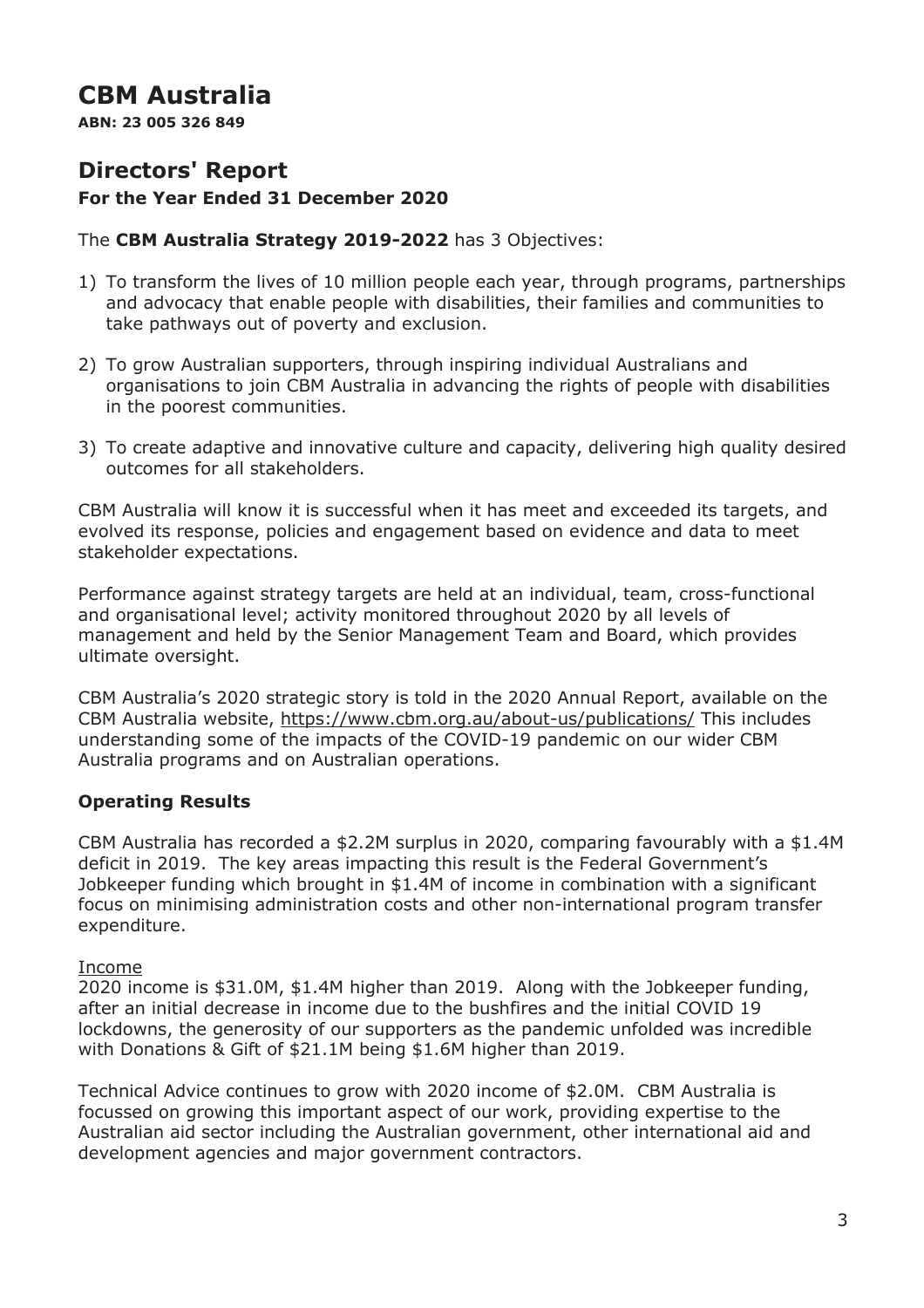**ABN: 23 005 326 849**

# **Directors' Report**

**For the Year Ended 31 December 2020**

#### Expenses

2020 expense is \$28.8M, \$2.2M lower than 2019 as CBM Australia continually seeks to ensure an affordable cost base while maximising Funds for International Programs, which for 2020 is \$14.8M. In 2020, for every dollar given to CBM Australia, 73 cents supports programs, 20 cents generates the funds to support future programs, with the remaining 7 cents spent on administration.

#### Balance Sheet

CBM Australia continues to have a strong balance sheet with a healthy equity position of \$19.2M, incorporating a general reserve of \$8.4M.

In 2020 CBM Australia listed the Box Hill property for sale however at 31 December 2020 a purchaser had yet to be secured. The property has since sold; see page 33 for developments post balance date.

### **Auditor's independence declaration**

The lead auditor's independence declaration, for the year ended 31 December 2020 has been received and can be found on page 5 of the financial report.

Signed in accordance with a resolution of the CBM Australia Board of Directors:

| Director: | gal dh                        |
|-----------|-------------------------------|
| Name:     | <b>Elizabeth Lucas</b>        |
| Director: | $\mathbf{T} \cdot \mathbf{A}$ |
| Name:     | <b>Michael Turnbull</b>       |
| Dated     | 23/03/2021                    |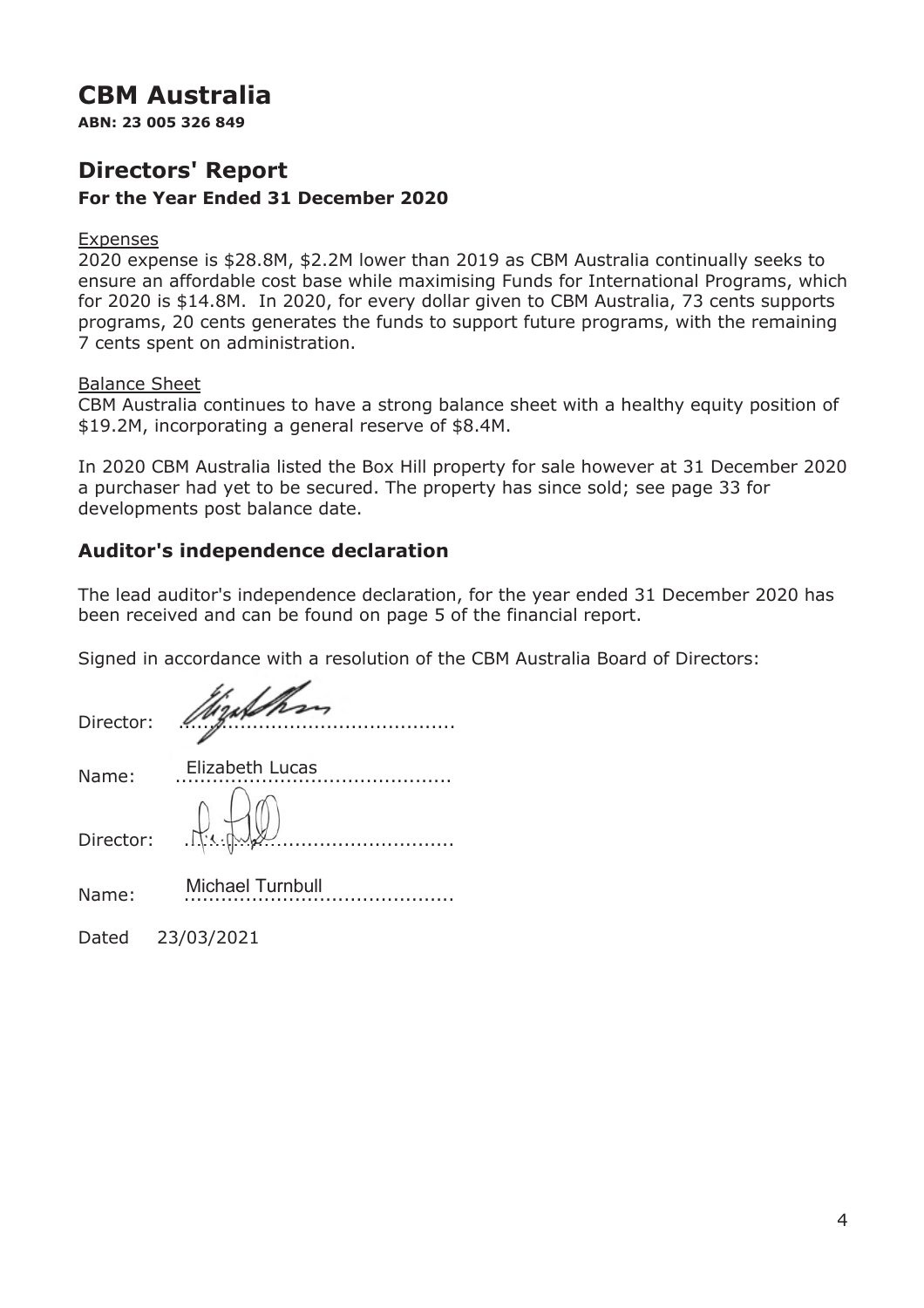

**ABN: 23 005 326 849**

## **Auditor's Independence Declaration to the Directors of CBM Australia**

We declare that, to the best of our knowledge and belief, during the year ended 31 December 2020, there have been:

- no contraventions of the auditor independence requirements as set out in the *Code of Ethics for Professional Accountants* in relation to the audit; and
- no contraventions of any applicable code of professional conduct in relation to the audit.

Daussen Saward

**Saward Dawson**

Jeffey Tuth

Jeffrey Tulk 20 Albert Street Blackburn, VIC 3130 Date: 26 March 2021

20 Albert St, PO Box 256, Blackburn VIC 3130 T+61 3 9894 2500 F+61 3 9894 1622 contact@sawarddawson.com.au sawarddawson.com.au

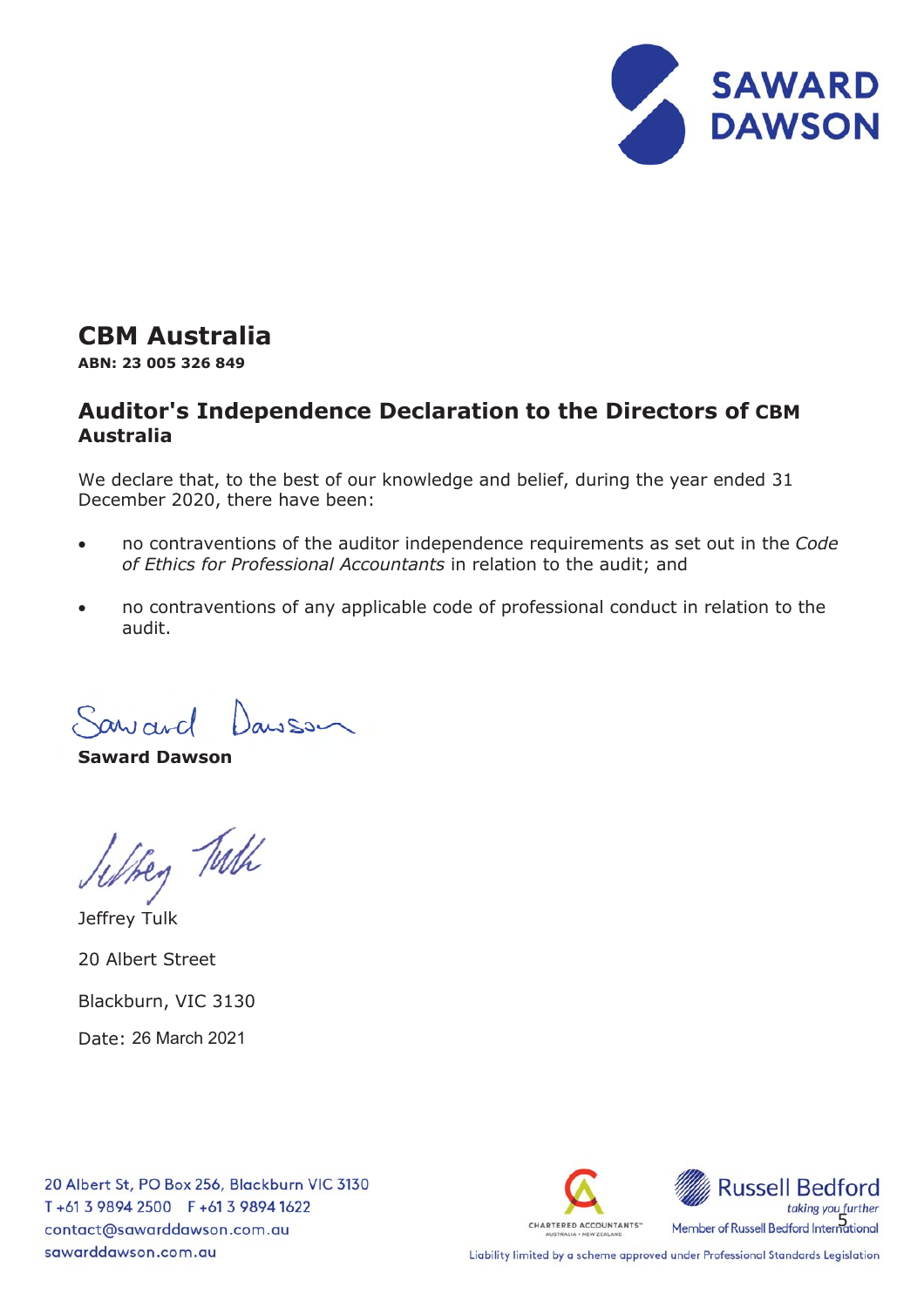**ABN: 23 005 326 849**

## **Statement of Profit or Loss and Other Comprehensive Income For the Year Ended 31 December 2020**

|                                                                                                                                                                                     | <b>Note</b>    | 2020<br>'000<br>\$                 | 2019<br>'000<br>\$                                     |
|-------------------------------------------------------------------------------------------------------------------------------------------------------------------------------------|----------------|------------------------------------|--------------------------------------------------------|
| <b>REVENUE</b>                                                                                                                                                                      |                |                                    |                                                        |
| <b>Donations &amp; Gifts</b><br>Monetary<br>Bequests & Legacies                                                                                                                     |                | 17,763<br>3,368                    | 16,573<br>2,996                                        |
| <b>Grants Recognised</b><br>- Department of Foreign Affairs and Trade<br>- Other Overseas                                                                                           |                | 5,525                              | 6,035<br>$\prime$                                      |
| <b>Other Income</b><br>- Inclusion Advisory Group Income<br>- Investment Income<br>- Other Revenue<br>- Increase in Fair Value of Financial Assets<br>- Government pandemic funding |                | 2,028<br>478<br>390<br>38<br>1,410 | 1,886<br>568<br>541<br>1,011                           |
| <b>TOTAL REVENUE</b>                                                                                                                                                                | $\overline{2}$ | 31,000                             | 29,617                                                 |
| <b>EXPENDITURE</b>                                                                                                                                                                  |                |                                    |                                                        |
| <b>International Aid and Development Programs</b><br><b>Expenditure</b>                                                                                                             |                |                                    |                                                        |
| <b>International Programs</b><br>- Funds to International Programs<br>- Program Support Costs<br>- Inclusion Advisory Group Expenditure<br>- Community Education                    |                | $(14,783)$ $(14,957)$<br>(2, 105)  | $(1,976)$ $(2,460)$<br>$(2,239)$ $(2,438)$<br>(2, 542) |
| <b>Fundraising Costs</b><br>- Public<br>- Government, Multilateral and Private                                                                                                      |                | (5,631)<br>(30)                    | (5,789)<br>(31)                                        |
| <b>Accountability and Administration</b>                                                                                                                                            |                | (1,997)                            | (2,809)                                                |
| <b>Total International Aid and Development</b><br><b>Programs Expenditure</b><br>- Domestic Programs Expenditure                                                                    |                | (28, 761)<br>(43)                  | (31, 026)<br>(9)                                       |
| <b>TOTAL EXPENDITURE</b>                                                                                                                                                            |                | (28, 804)                          | (31, 035)                                              |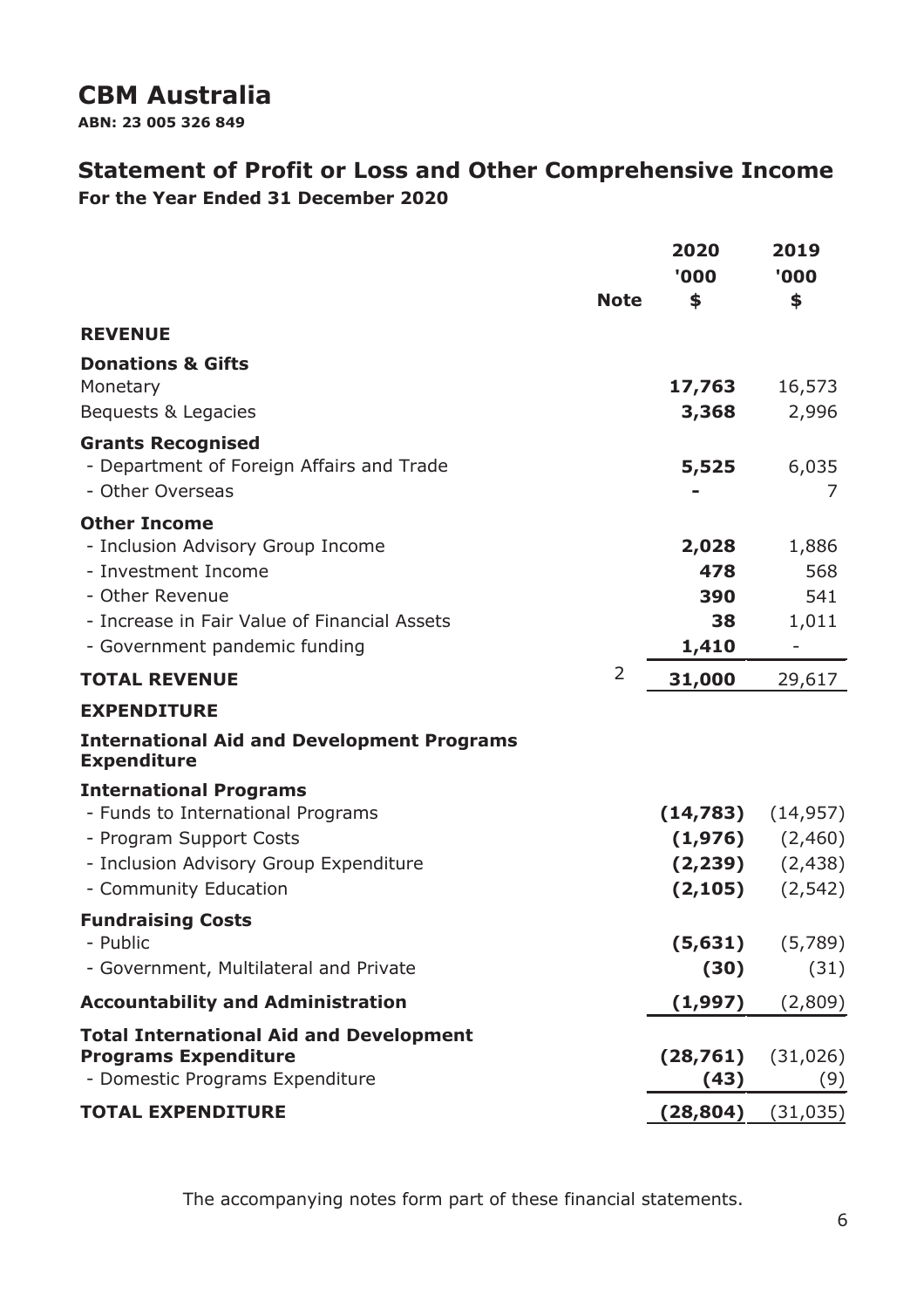**ABN: 23 005 326 849**

## **Statement of Profit or Loss and Other Comprehensive Income For the Year Ended 31 December 2020**

|                                                                 |             | 2020<br>'000 | 2019<br>'000 |
|-----------------------------------------------------------------|-------------|--------------|--------------|
|                                                                 | <b>Note</b> | \$           | \$           |
|                                                                 |             |              |              |
| <b>EXCESS/(SHORTFALL) OF REVENUE OVER</b><br><b>EXPENDITURE</b> |             | 2,196        | (1, 418)     |
| <b>Other Comprehensive Income:</b>                              |             |              |              |
| Other Comprehensive Income for the Year                         |             |              |              |
| <b>Total Comprehensive Income for the Year</b>                  |             | 2,196        | (1, 418)     |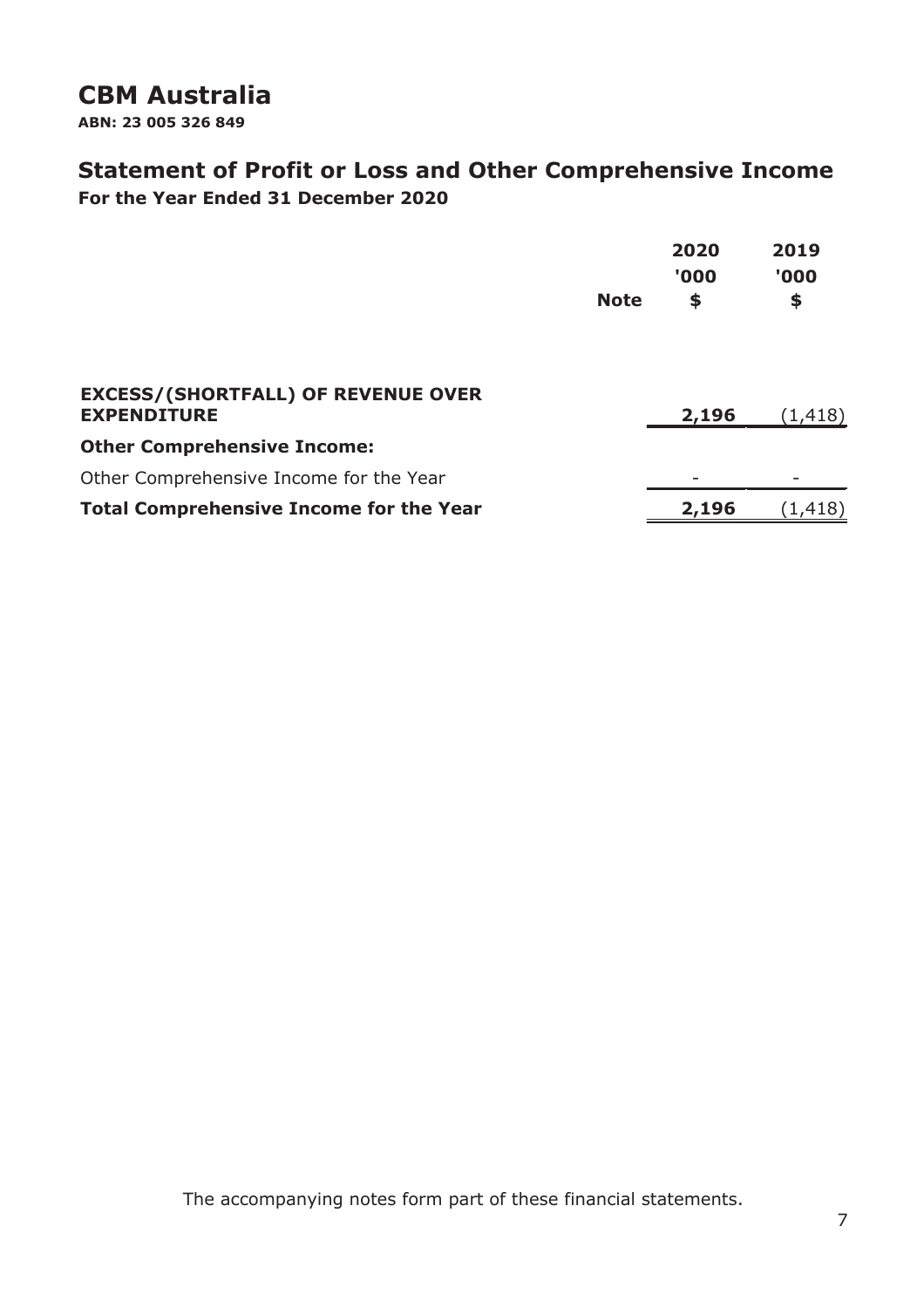**ABN: 23 005 326 849**

## **Statement of Financial Position**

**As at 31 December 2020**

|                                        |                | 2020       | 2019       |
|----------------------------------------|----------------|------------|------------|
|                                        | <b>Note</b>    | '000<br>\$ | '000<br>\$ |
|                                        |                |            |            |
| <b>ASSETS</b><br><b>CURRENT ASSETS</b> |                |            |            |
| Cash and cash equivalents              | 7              | 7,792      | 3,868      |
| Trade and other receivables            | 8              | 854        | 1,202      |
| Assets held for sale                   | 9              | 3,805      |            |
| <b>Financial assets</b>                | 10             | 10,294     | 10,052     |
| <b>TOTAL CURRENT ASSETS</b>            |                | 22,745     | 15,122     |
| <b>NON-CURRENT ASSETS</b>              |                |            |            |
| Property, plant and equipment          | 12             | 2,669      | 7,159      |
| Leased assets                          |                | 8          | 38         |
| <b>TOTAL NON-CURRENT ASSETS</b>        |                | 2,677      | 7,197      |
| <b>TOTAL ASSETS</b>                    |                | 25,422     | 22,319     |
| <b>LIABILITIES</b>                     |                |            |            |
| <b>CURRENT LIABILITIES</b>             |                |            |            |
| Trade and other payables               | 13             | 514        | 911        |
| Other liabilities                      | 14             | 4,384      | 3,165      |
| Employee entitlements                  | 15             | 1,139      | 1,088      |
| Lease liabilities                      |                | 8          | 31         |
| <b>TOTAL CURRENT LIABILITIES</b>       |                | 6,045      | 5,195      |
| <b>NON-CURRENT LIABILITIES</b>         |                |            |            |
| Employee entitlements                  | 15             | 226        | 161        |
| Lease liabilities                      |                |            | 8          |
| TOTAL NON-CURRENT LIABILITIES          |                | 226        | 169        |
| <b>TOTAL LIABILITIES</b>               |                | 6,271      | 5,364      |
| <b>NET ASSETS</b>                      |                | 19,151     | 16,955     |
| <b>EQUITY</b>                          |                |            |            |
| Committed Funds reserve                | 1 <sub>0</sub> | 10,585     | 11,550     |
| General reserve                        | 1 <sub>0</sub> | 8,414      | 5,253      |
| Perpetual trusts                       | 1(0)           | 152        | 152        |
| <b>TOTAL EQUITY</b>                    |                | 19,151     | 16,955     |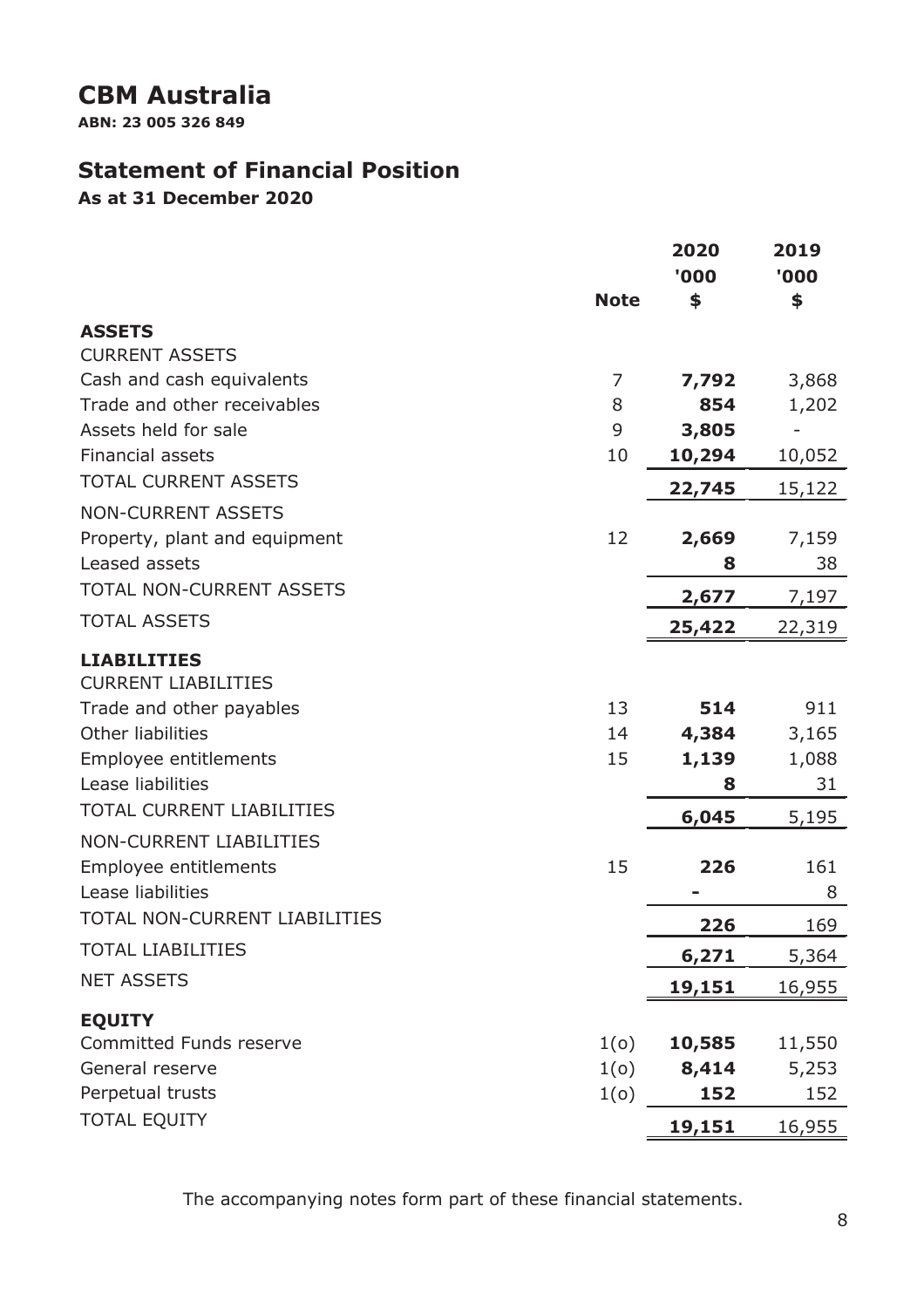**ABN: 23 005 326 849**

## **Statement of Changes in Equity**

**For the Year Ended 31 December 2020**

|                                                                                                    |      | <b>Earnings</b> | <b>Retained Committed</b><br><b>Funds</b><br>reserve | reserve  | <b>General Perpetual</b><br>trusts | Total    |
|----------------------------------------------------------------------------------------------------|------|-----------------|------------------------------------------------------|----------|------------------------------------|----------|
|                                                                                                    |      | '000            | '000                                                 | '000     | '000                               | '000     |
|                                                                                                    |      | \$              | \$                                                   | \$       | \$                                 | \$       |
| <b>Balance at 1 January 2020</b>                                                                   |      |                 | 11,550                                               | 5,253    | 152                                | 16,955   |
| Excess/(Shortfall) of revenue over expenses                                                        |      | 2,196           |                                                      |          |                                    | 2,196    |
| Transfer from general reserve to committed funds reserve                                           |      |                 | (965)                                                | 965      |                                    |          |
| Transfer from retained earnings to general reserve                                                 |      | (2, 196)        |                                                      | 2,196    |                                    |          |
| <b>Balance at 31 December 2020</b>                                                                 |      |                 | 10,585                                               | 8,414    | 152                                | 19,151   |
| <b>Balance at 1 January 2019</b>                                                                   |      |                 | 12,638                                               | 5,295    | 152                                | 18,085   |
| Adjustment to opening general funds reserve due to modified<br>retrospective application of AASB15 | 1(e) |                 |                                                      | 288      |                                    | 288      |
| <b>Adjusted balance at 1 January 2019</b>                                                          |      |                 | 12,638                                               | 5,583    | 152                                | 18,373   |
| Excess/(Shortfall) of revenue over expenses                                                        |      | (1, 418)        |                                                      |          |                                    | (1, 418) |
| Transfer from general reserve to committed funds reserve                                           |      |                 | (1,088)                                              | 1,088    |                                    |          |
| Transfer from retained earnings to general reserve                                                 |      | 1,418           |                                                      | (1, 418) |                                    |          |
| <b>Balance at 31 December 2019</b>                                                                 |      |                 | 11,550                                               | 5,253    | 152                                | 16,955   |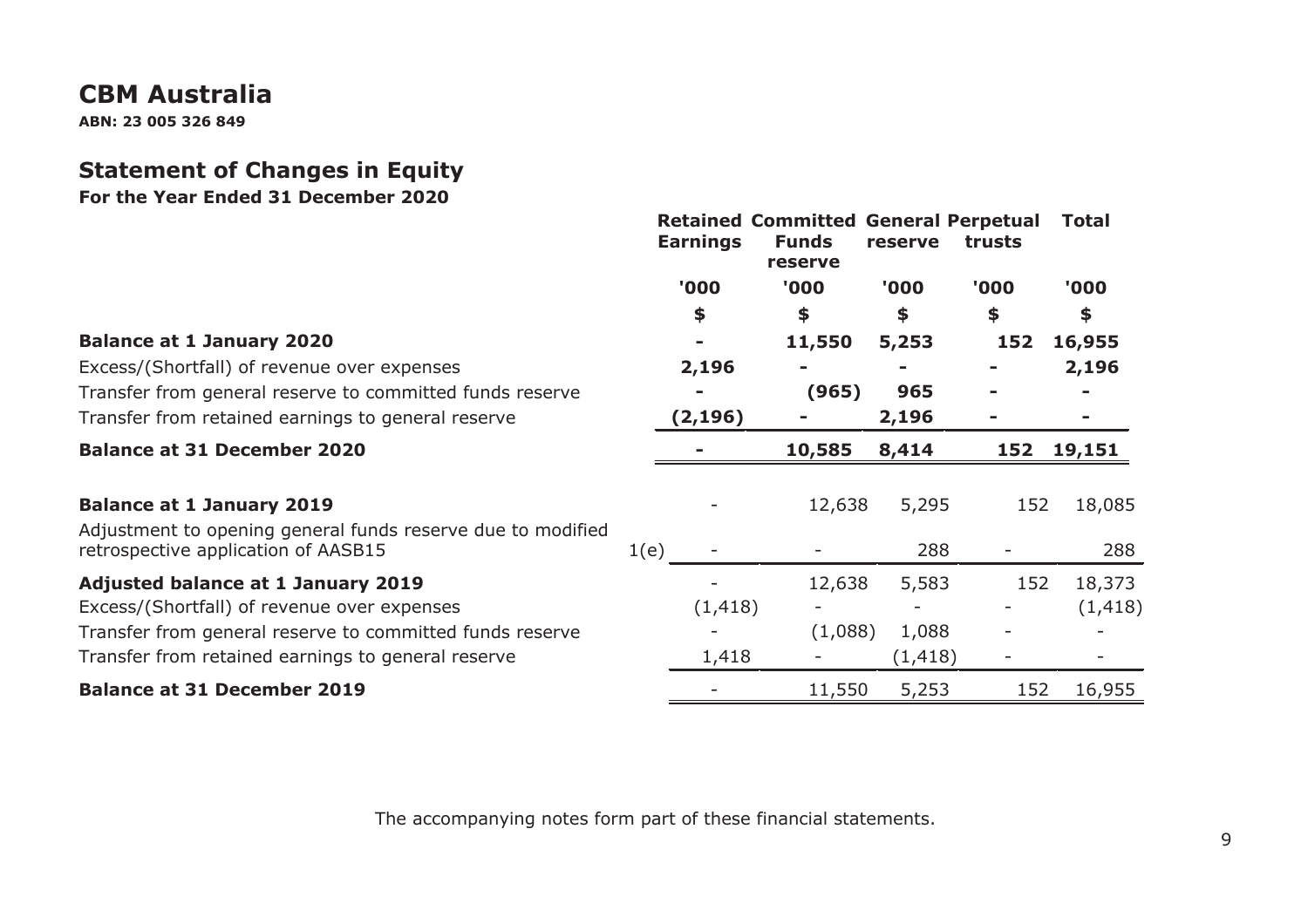**ABN: 23 005 326 849**

## **Statement of Cash Flows**

## **For the Year Ended 31 December 2020**

| <b>Note</b>                                                          | 2020<br>'000<br>\$ | 2019<br>'000<br>\$ |
|----------------------------------------------------------------------|--------------------|--------------------|
| <b>CASH FLOWS FROM OPERATING ACTIVITIES:</b>                         |                    |                    |
| <b>Receipts</b>                                                      |                    |                    |
| <b>Donations</b>                                                     | 17,763             | 16,573             |
| Grants received                                                      | 9,583              | 8,123              |
| <b>Bequests</b>                                                      | 3,368              | 2,996              |
| Interest & investment income received                                | 478                | 568                |
| Other                                                                | 388                | 550                |
| <b>Government Pandemic Grants</b>                                    | 1,410              |                    |
| <b>Payments</b>                                                      |                    |                    |
| Payments to programs, suppliers and employees                        | (28, 770)          | (31, 958)          |
| Net cash provided by (used in) operating activities<br>16            | 4,220              | (3, 148)           |
|                                                                      |                    |                    |
| <b>CASH FLOWS FROM INVESTING ACTIVITIES:</b>                         |                    |                    |
| Payments for property, plant and equipment                           | (63)               | (204)              |
| Proceeds on sale of investment securities                            | 1,916              | 3,532              |
| Payment for investments                                              | (2, 118)           | (3, 263)           |
| Net cash provided by (used in) investing activities                  | (265)              | 65                 |
|                                                                      |                    |                    |
| <b>CASH FLOWS FROM FINANCING ACTIVITIES:</b>                         |                    |                    |
| Proceeds from leases (leases repaid)                                 | (31)               | (29)               |
| Net cash provided by (used in) financing activities                  |                    |                    |
|                                                                      | (31)               | (29)               |
| Net increase (decrease) in cash and cash equivalents held            | 3,924              | (3, 112)           |
| Cash and cash equivalents at beginning of year                       | 3,868              | 6,980              |
| Cash and cash equivalents at end of financial year<br>$\overline{7}$ |                    |                    |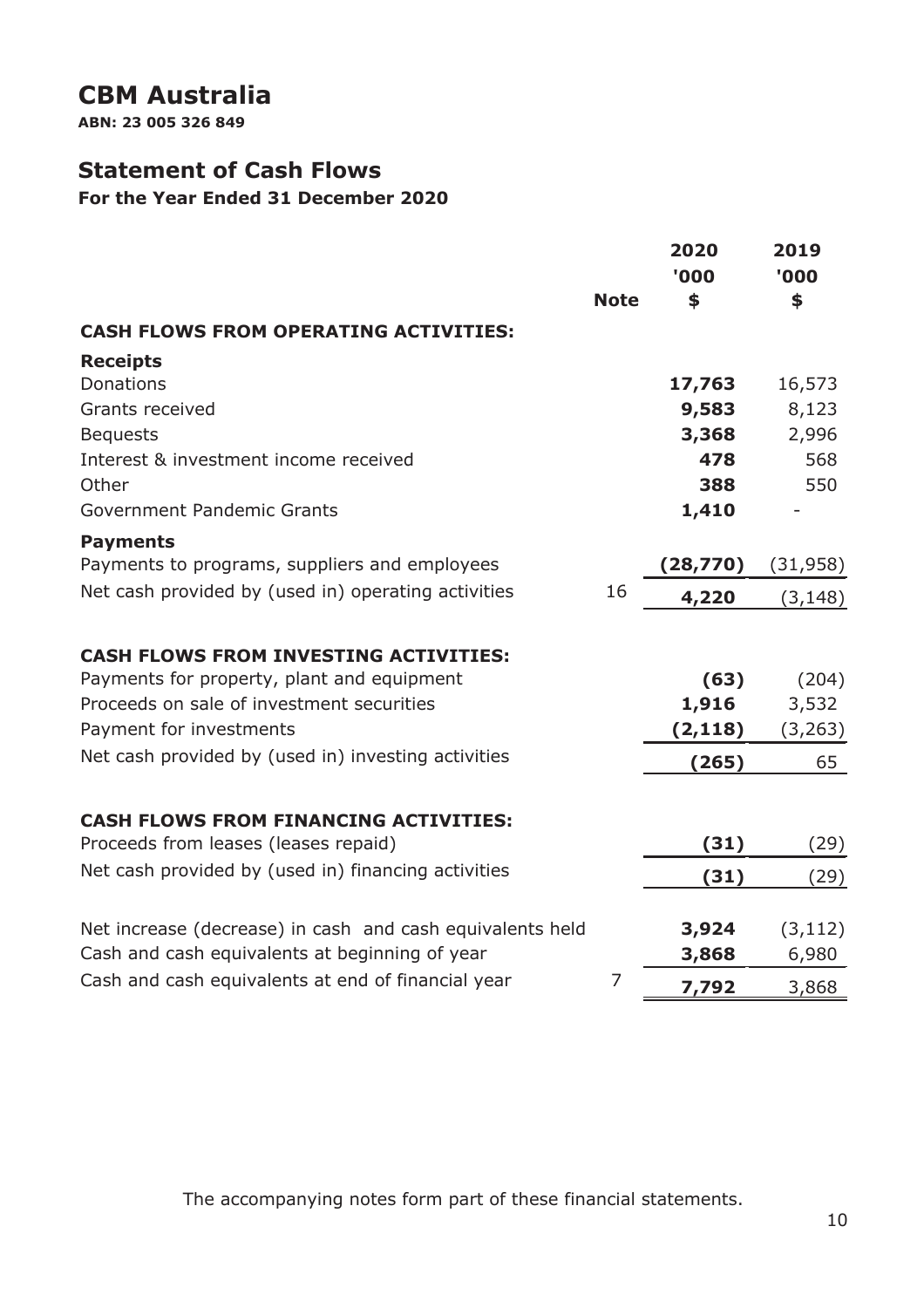## **ABN: 23 005 326 849**

### **Index to Notes For the Year Ended 31 December 2020**

|                                                                                                                                                                                                                                        | <b>Note</b>                      | Page                             |
|----------------------------------------------------------------------------------------------------------------------------------------------------------------------------------------------------------------------------------------|----------------------------------|----------------------------------|
| Summary of Significant Accounting Policies                                                                                                                                                                                             | $\mathbf{1}$                     | 12                               |
| <b>Income Statement Notes</b><br>Revenue<br><b>Volunteer Services Received</b><br><b>Expenses from Ordinary Activities</b><br>Key Management Personnel<br><b>Related Parties</b>                                                       | 2<br>3<br>4<br>5<br>6            | 22<br>22<br>23<br>23<br>24       |
| <b>Balance Sheets Notes - Assets</b><br>Cash and Cash Equivalents<br><b>Trade and Other Receivables</b><br><b>Assets Held for Sale</b><br><b>Financial Assets</b><br><b>Financial Risk Management</b><br>Property, Plant and Equipment | 7<br>8<br>9<br>10<br>11<br>12    | 25<br>26<br>26<br>27<br>28<br>30 |
| <b>Balance Sheet Notes - Liabilities</b><br>Trade and Other Payables<br><b>Other Liabilities</b><br>Employee entitlements<br>Cash Flow Information<br>Events Occurring after the Reporting Date<br><b>Contingent Liabilities</b>       | 13<br>14<br>15<br>16<br>17<br>18 | 31<br>31<br>32<br>32<br>33<br>33 |
| <b>Equity Notes</b><br><b>Trust Funds</b>                                                                                                                                                                                              | 19                               | 33                               |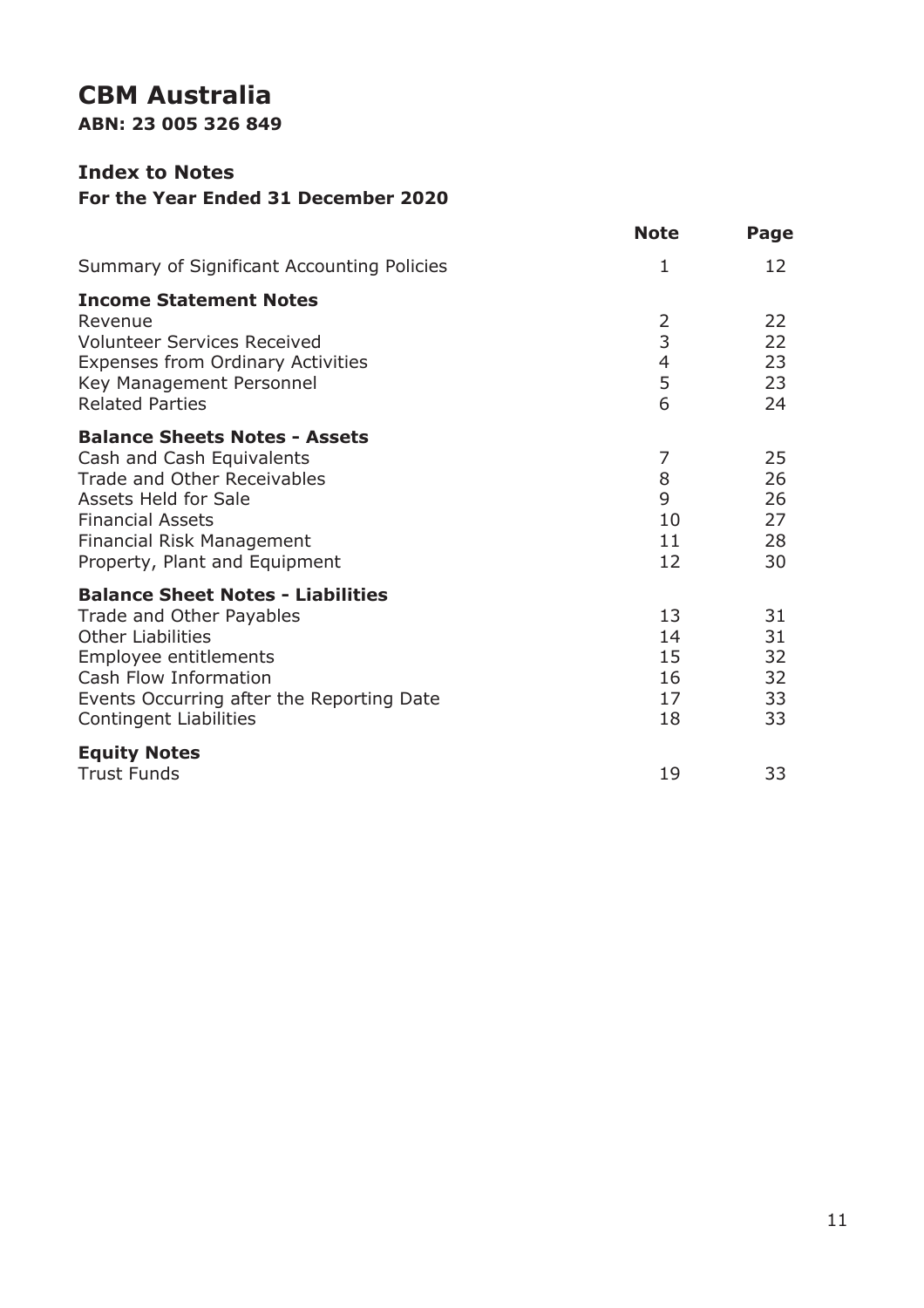**ABN: 23 005 326 849**

## **Notes to the Financial Statements**

**For the Year Ended 31 December 2020**

### **1 Summary of Significant Accounting Policies**

### **(a) Basis of Preparation**

The financial statements are general purpose financial statements that have been prepared in accordance with Australian Accounting Standards - Reduced Disclosure Requirements of the Australian Accounting Standards Board (AASB) and the *Australian Not-for-profits Commission Act 2012*. CBM Australia is a not-for-profit entity for financial reporting purposes under Australian Accounting Standards.

Australian Accounting Standards set out accounting policies that the AASB has concluded would result in financial statements containing relevant and reliable information about transactions, events and conditions. Material accounting policies adopted in the preparation of these financial statements are presented below and have been consistently applied unless stated otherwise.

The financial statements, except for the cash flow information, have been prepared on an accruals basis and are based on historical costs, modified, where applicable, by the measurement at fair value of selected non-current assets, financial assets and financial liabilities. The amounts presented in the financial statements have been rounded to the nearest thousand dollar.

### **ACFID**

The following financial statements have been prepared in accordance with the requirements set out in the ACFID Code of Conduct. For further information on the Code please refer to the ACFID Code of Conduct Implementation Guide available at www.acfid.asn.au.

### **(b) Comparative Amounts**

Comparatives are consistent with prior years, unless otherwise stated.

### **(c) Income Tax**

No provision for income tax has been raised as CBM Australia is exempt from income tax under Div 50 of the *Income Tax Assessment Act 1997.*

CBM Australia is a Public Benevolent Institution registered with the Australian Charities and Not-for-profits Commission. CBM Australia operates CBM Australia Aboriginal Welfare Fund, CBM Australia Overseas Development Fund, and CBMI Audio Library Fund and has whole entity Deductible Gift Recipient status.

### **(d) Funds to international programs**

CBM Australia recognises an expense for funds to international programs at the point in time where funds are transferred to the program.

Where programs have spent funds and are claiming reimbursement, expenses are recognised in the period that they are spent.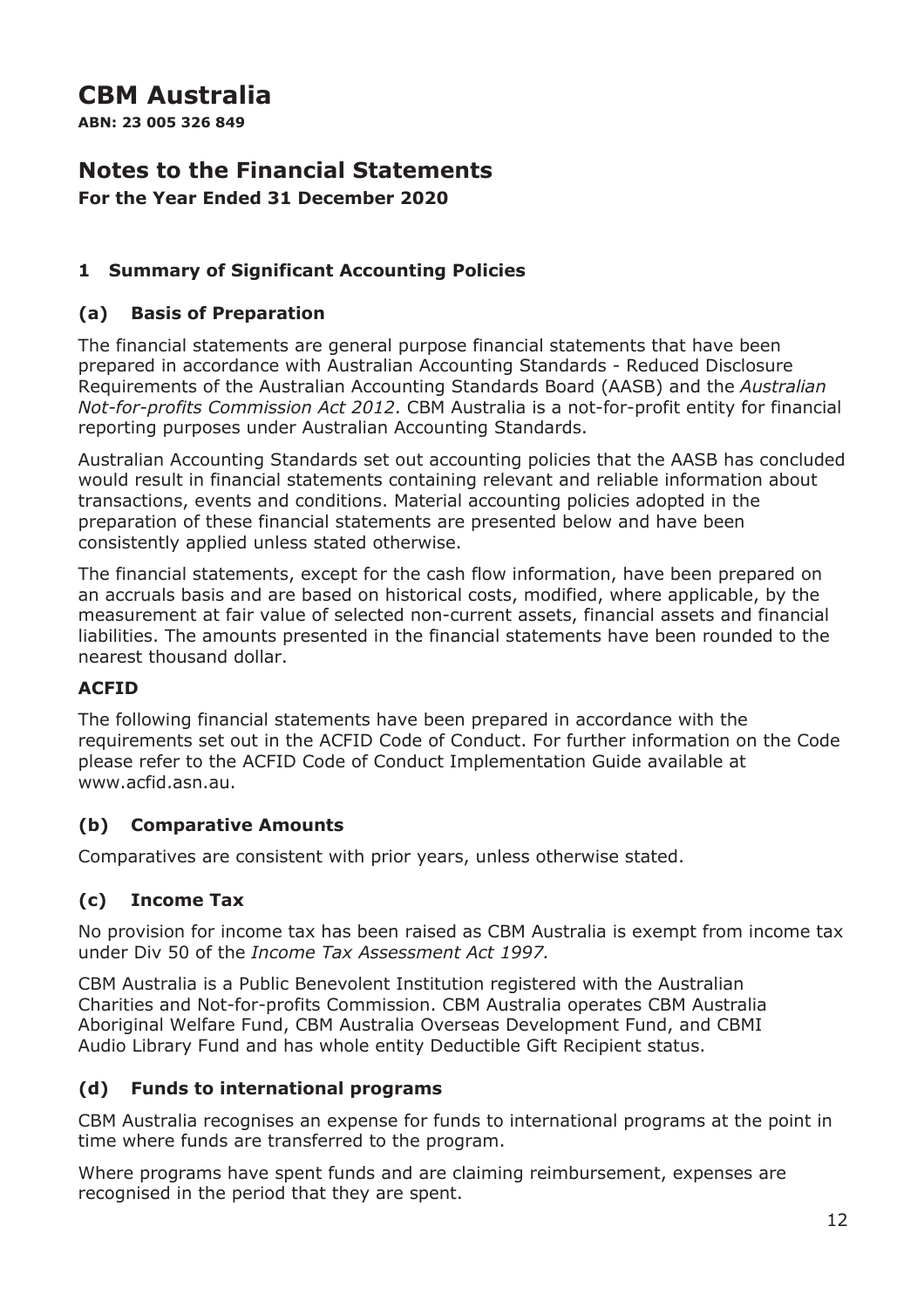**ABN: 23 005 326 849**

## **Notes to the Financial Statements**

**For the Year Ended 31 December 2020**

### **1 Summary of Significant Accounting Policies**

### **(e) Revenue and other income**

All revenue is stated net of the amount of goods and services tax (GST).

### **Revenue from contracts with customers**

The core principle of AASB 15 is that revenue is recognised on a basis that reflects the transfer of promised goods or services to customers at an amount that reflects the consideration CBM Australia expects to receive in exchange for those goods or services. Revenue is recognised by applying a five-step model as follows:

- 1. Identify the contract with the customer.
- 2. Identify the performance obligations.
- 3. Determine the transaction price.
- 4. Allocation the transaction price to the performance obligations.
- 5. Recognise revenue as and when control of the performance obligations is transferred.

Generally the timing of the payment for sale of goods or rendering of services corresponds closely to the timing of satisfaction of the performance obligations, however, where there is a difference, it will result in the recognition of a receivable, contract assets or contract liability.

None of the revenue streams of CBM Australia have any significant financing terms as there is less than 12 months between receipts of funds and satisfaction of performance obligations.

### **Donations**

Donations collected are recognised as revenue when CBM Australia gains control of the asset, as there is no enforceable contract.

### **Bequests**

Bequest donations are recognised when the funds are received as there is no enforceable contract. CBM Australia has a number of bequest notifications at any point in time, however, the full value of the distribution is unknown until the estate is finalised.

### **Sale of goods**

Revenue from sale of goods is recognised on transfer of goods to the customer as this is deemed to be the point in time when control of the performance obligations are transferred.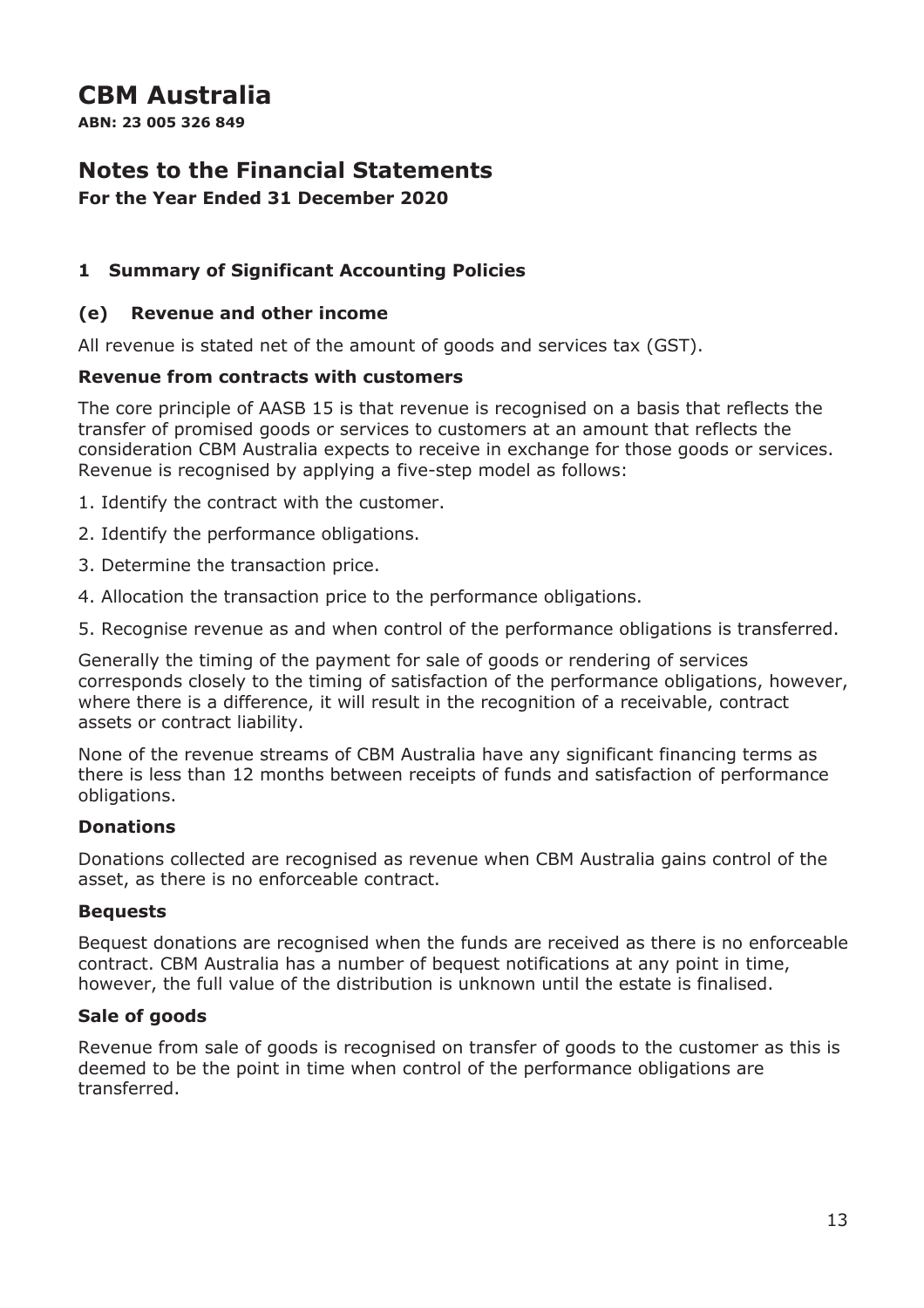**ABN: 23 005 326 849**

## **Notes to the Financial Statements**

**For the Year Ended 31 December 2020**

### **1 Summary of Significant Accounting Policies**

### **(e) Revenue and other income**

#### **Government grants**

Revenue from Government grants is recognised on the basis that the transfer of promised goods or services to customers at an amount that reflects the consideration expected to be received to be received in exchange for those goods or services. Each agreement is analysed to determine the revenue recognition in accordance with the five step model. Where revenue is recognised over time, recognition is based on directly related expenditure or hours incurred. Where performance obligations have not been met, remaining amounts will be recognised as unearned income.

#### **Interest revenue**

Interest revenue is recognised on a proportional basis taking into account the interest rates applicable to the financial assets.

#### **Investment revenue**

Investment revenue is recognised through the year when distributions are advised by fund managers.

### **Contract Asset**

A contract asset is recognised for work performed but not yet billed due to the milestone billing arrangements in a contract. Once an invoice is issued, the corresponding contract asset is reclassified to trade receivables. A contract liability is recognised if the milestone payment exceeds the revenue recognised to date under the cost-to-cost method.

#### **Other revenue**

Other revenue is recognised on a basis that reflects the transfer of promised goods or services to customers at an amount that reflects the consideration CBM Australia expects to receive in exchange for those goods or services.

### **(f) Goods and Services Tax (GST)**

Revenue, expenses and assets are recognised net of the amount of goods and services tax (GST), except where the amount of GST incurred is not recoverable from the Australian Taxation Office (ATO). Receivables and payables are stated inclusive of GST.

The net amount of GST recoverable from, or payable to, the ATO is included as part of receivables or payables in the statement of financial position.

Cash flows are presented on a gross basis. The GST components of cash flows arising from investing or financing activities which are recoverable from, or payable to, the ATO are presented as operating cash flows included in receipts from customers or payments to suppliers.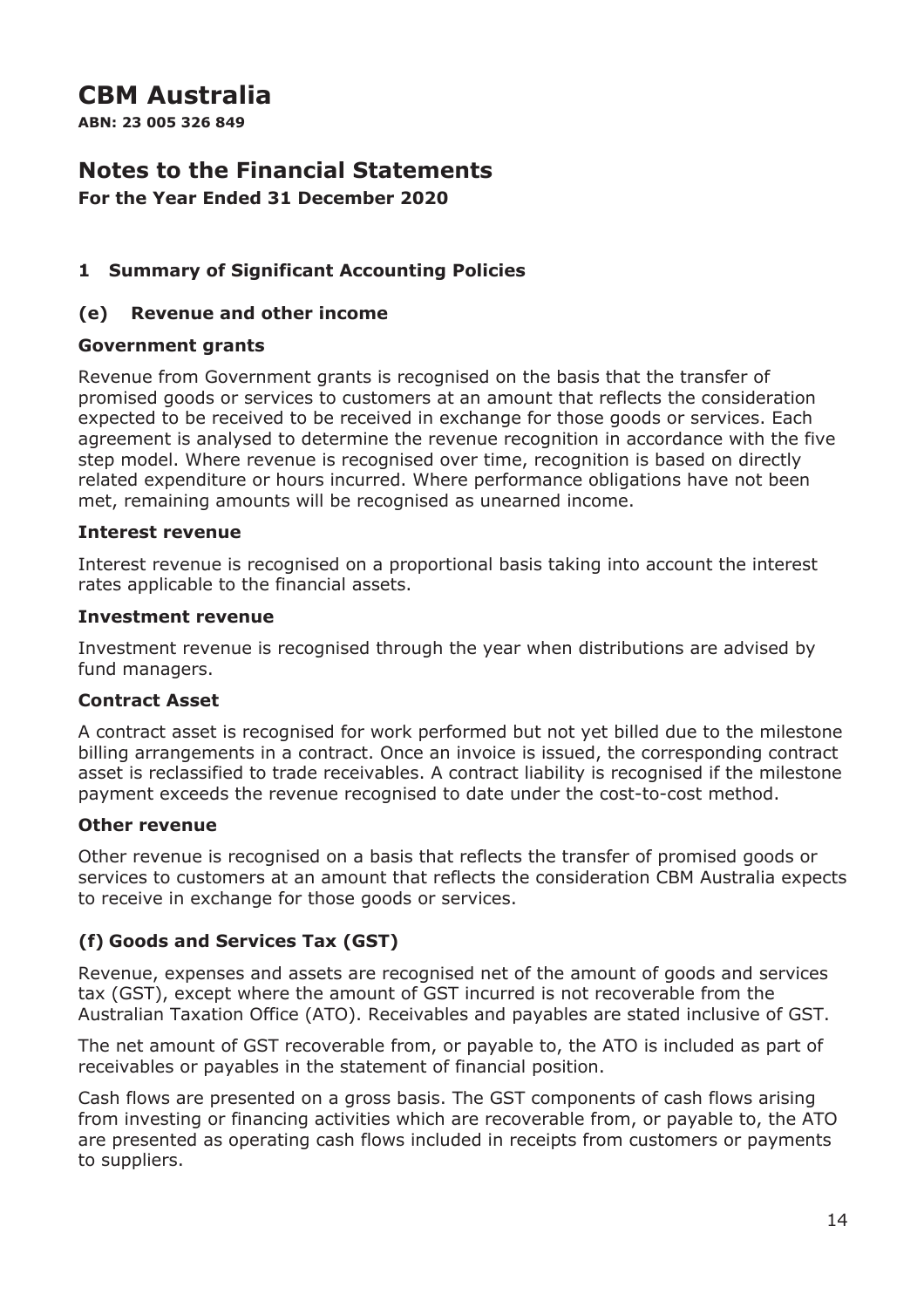**ABN: 23 005 326 849**

## **Notes to the Financial Statements**

**For the Year Ended 31 December 2020**

### **1 Summary of Significant Accounting Policies**

### **(g) Cash and cash equivalents**

Cash and cash equivalents include cash on hand, deposits held at call with banks, other short-term highly liquid investments with original maturities of three months or less, and bank overdrafts. Bank overdrafts are shown within short-term borrowings in current liabilities on the statement of financial position.

### **(h) Leases**

At inception of a contract, CBM Australia assesses whether a lease exists - i.e. does the contract convey the right to control the use of an identified asset for a period of time in exchange for consideration.

This involves an assessment of whether:

- The contract involves the use of an identified asset this may be explicitly or implicitly identified within the agreement. If the supplier has a substantive substitution right then there is no identified asset.
- CBM Australia has the right to obtain substantially all of the economic benefits from the use of the asset throughout the period of use.
- CBM Australia has the right to direct the use of the asset i.e. decision making rights in relation to changing how and for what purpose the asset is used.

### **Lessee accounting**

The non-lease components included in the lease agreement have been separated and are recognised as an expense as incurred.

### **Right-of-use asset**

At the lease commencement, CBM Australia recognises a right-of-use asset and associated lease liability for the lease term. The lease term includes extension periods where CBM Australia believes it is reasonably certain that the option will be exercised.

The right-of-use asset is measured using the cost model where cost on initial recognition comprises of the lease liability, initial direct costs, prepaid lease payments, estimated cost of removal and restoration less any lease incentives received.

The right-of-use asset is depreciated over the lease term on a straight line basis and assessed for impairment in accordance with the impairment of assets accounting policy.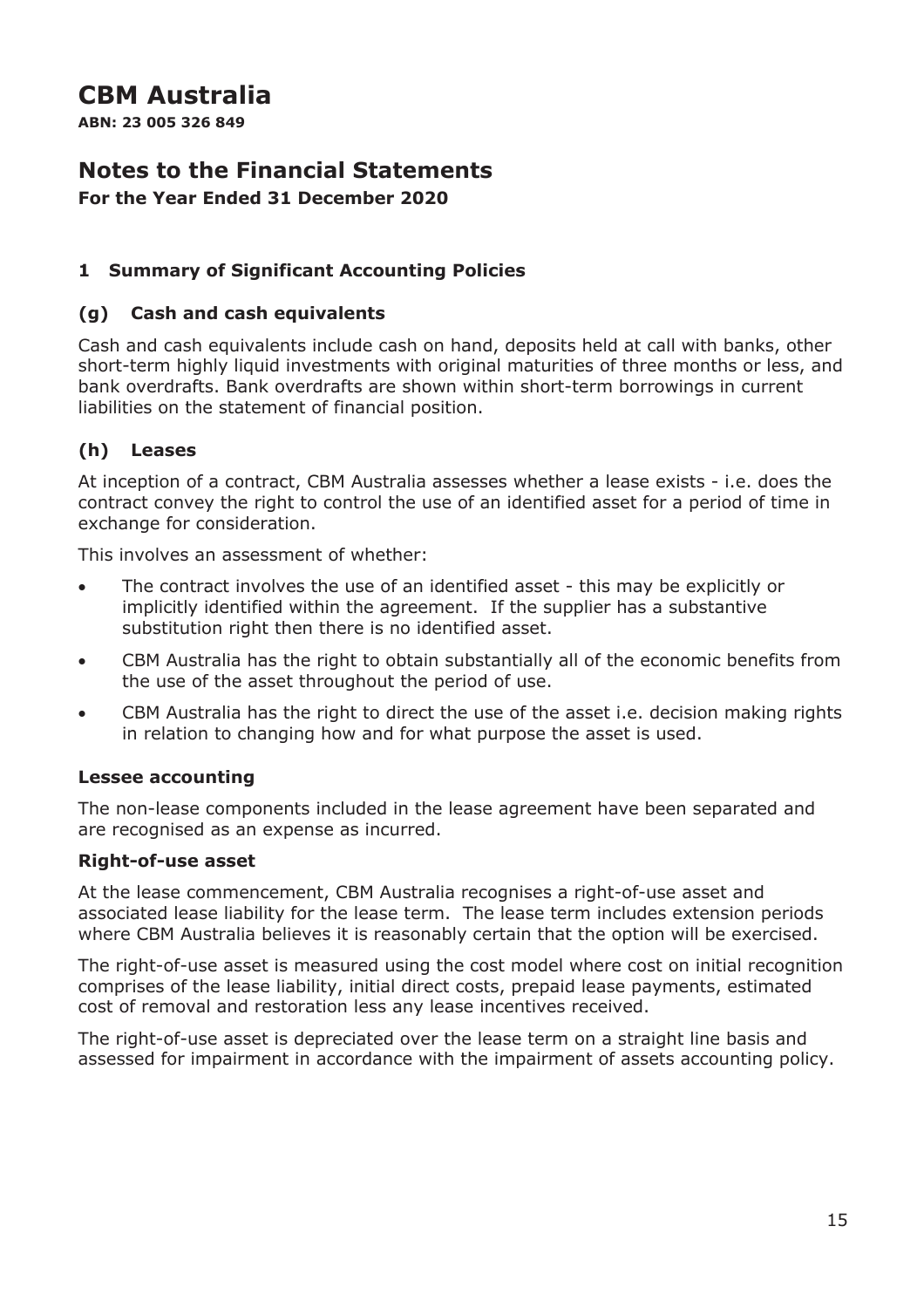**ABN: 23 005 326 849**

## **Notes to the Financial Statements**

**For the Year Ended 31 December 2020**

### **1 Summary of Significant Accounting Policies**

### **(h) Leases**

### **Lease liability**

The lease liability is initially measured at the present value of the remaining lease payments at the commencement of the lease. The discount rate is the rate implicit in the lease, however where this cannot be readily determined then CBM Australia's incremental borrowing rate is used.

Subsequent to initial recognition, the lease liability is measured at amortised cost using the effective interest rate method. The lease liability is remeasured whether there is a lease modification, change in estimate of the lease term or index upon which the lease payments are based (e.g. CPI) or a change in CBM Australia's assessment of lease term.

Where the lease liability is remeasured, the right-of-use asset is adjusted to reflect the remeasurement or is recorded in profit or loss if the carrying amount of the right-of-use asset has been reduced to zero.

### **Exceptions to lease accounting**

CBM Australia has elected to apply the exceptions to lease accounting for short-term leases (i.e. leases with a term of less than or equal to 12 months). CBM Australia recognises the payments associated with these leases as an expense on a straight-line basis over the lease term.

### **(i) Property, Plant and Equipment**

Each class of property, plant and equipment is carried at cost less, where applicable, accumulated depreciation and any impairment losses.

### **Land and buildings**

Land and buildings are measured on the cost basis less accumulated depreciation and accumulated impairment losses.

### **Plant and equipment**

Plant, equipment and motor vehicles are measured on the cost basis less accumulated depreciation and accumulated impairment losses.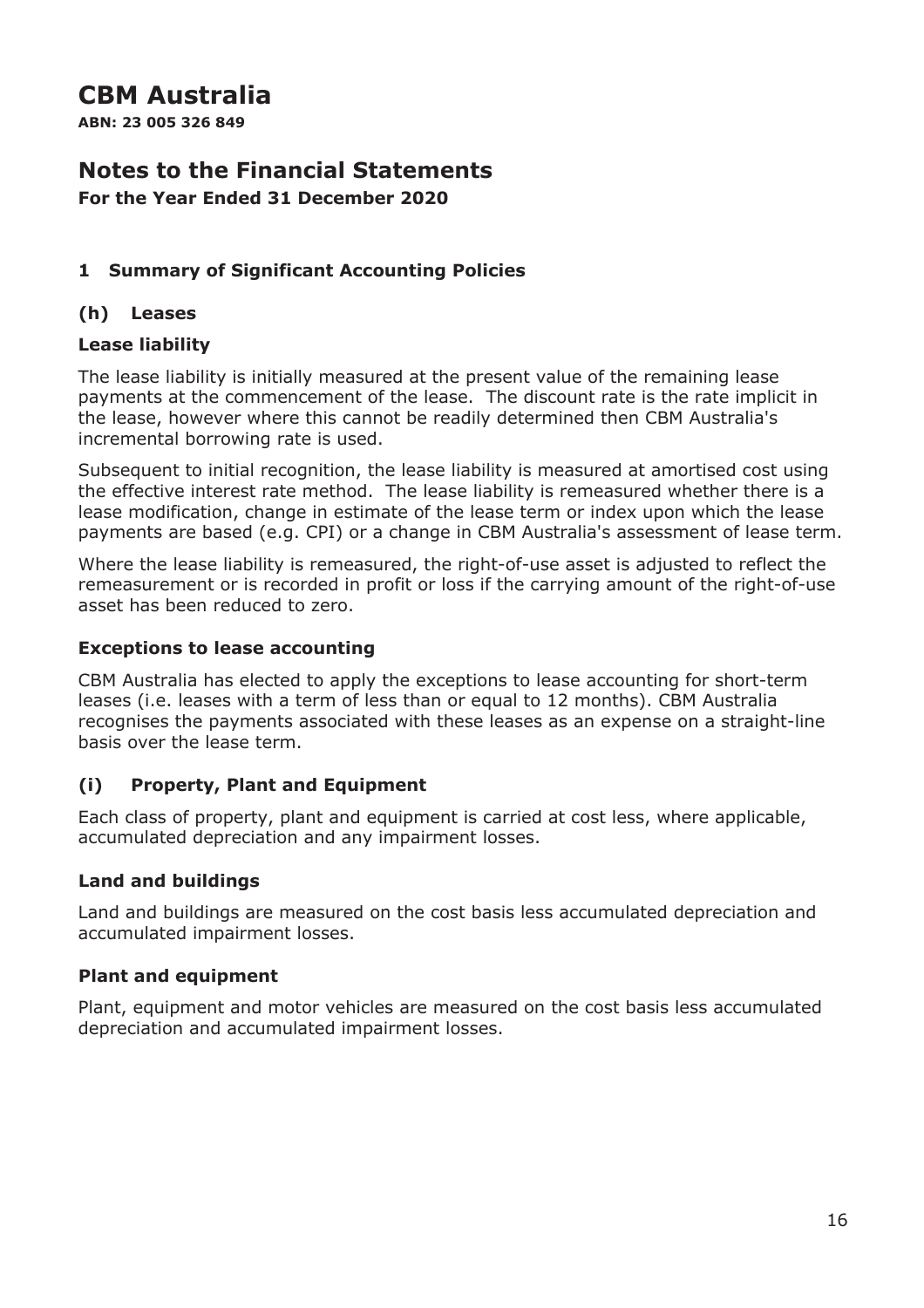**ABN: 23 005 326 849**

## **Notes to the Financial Statements**

**For the Year Ended 31 December 2020**

### **1 Summary of Significant Accounting Policies**

### **(i) Property, Plant and Equipment**

### **Depreciation**

The carrying amount of all assets is reviewed annually to ensure that it is not in excess of the recoverable amount from these assets.

The depreciable amount of all property, plant and equipment, except for freehold land and motor vehicles is depreciated on a straight-line method from the date that management determines that the asset is available for use. Motor vehicles are depreciated on a diminishing value method.

The depreciation rates used for each class of depreciable asset are shown below:

| <b>Fixed asset class</b>         | <b>Depreciation rate</b> |
|----------------------------------|--------------------------|
| <b>Buildings</b>                 | $3.3\%$                  |
| Plant and Equipment              | $12.5 - 33.3%$           |
| Furniture, Fixtures and Fittings | $12.5 - 33.3%$           |
| Motor Vehicles                   | 14.0%                    |

Gains and losses on disposals are determined by comparing proceeds with the carrying amount. These gains or losses are recognised in profit or loss in the period in which they arise.

### **(j) Assets held for sale**

Assets are classified as held for sale if their carrying amount will be recovered principally through a sale transaction rather than through continuing use and a sale is considered highly probable. They are measured at the lower of their carrying amount and fair value less costs to sell.

Assets classified as held for sale are not amortised or depreciated.

Assets classified as held for sale and any associated liabilities are presented separately in the statement of financial position.

### **(k) Impairment of assets**

At the end of each reporting period CBM Australia determines whether there is evidence of an impairment indicator for property, plant and equipment.

Where the depreciated replacement cost is less than the carrying amount, an impairment loss is recognised in profit or loss.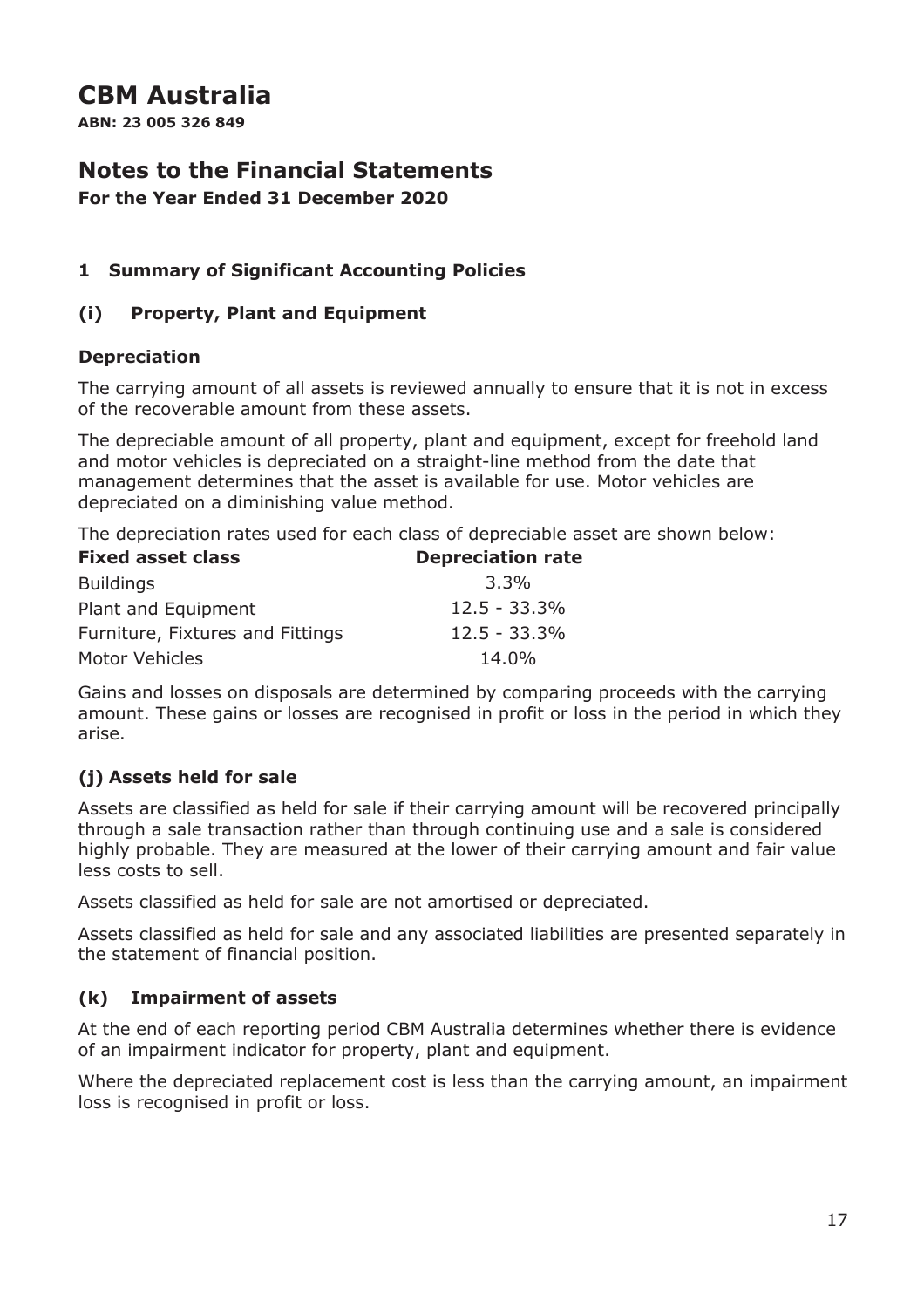**ABN: 23 005 326 849**

## **Notes to the Financial Statements**

**For the Year Ended 31 December 2020**

### **1 Summary of Significant Accounting Policies**

### **(l) Trade and Other Payables**

Trade and other payables represent the liabilities for goods and services received by the CBM Australia during the reporting period that remain unpaid at the end of the reporting period. The balance is recognised as a current liability with the amounts normally paid within 30 days of recognition of the liability.

### **(m) Employee benefits**

Provision is made for CBM Australia's liability for employee benefits arising from services rendered by employees to the end of the reporting period. Employee benefits that are expected to be settled within one year have been measured at the amounts expected to be paid when the liability is settled, plus related on-costs.

Employee benefits expected to be settled more than twelve months after the end of the reporting period have been measured at the present value of the estimated future cash outflows to be made for those benefits.

Employee benefits are presented as current liabilities in the statement of financial position if CBM Australia does not have an unconditional right to defer settlement of the liability for at least 12 months after the reporting date regardless of the classification of the liability for measurement purposes under AASB 119.

### **(n) Financial instruments**

### **Initial recognition and measurement**

Financial assets and financial liabilities are recognised when CBM Australia becomes a party to the contractual provisions of the instrument. For financial assets, this is the equivalent to the date that CBM Australia commits itself to either the purchase or sale of the asset (i.e. trade date accounting is adopted).

Financial instruments are initially measured at fair value plus transactions costs, directly attributable to the acquisition of the financial asset.

### **Classification and subsequent measurement**

Financial instruments are subsequently measured at fair value. Fair value represents the price that would be received to sell an asset or paid to transfer a liability in an orderly transaction between market participants at the measurement date. Where available, quoted prices in an active market are used to determine fair value.

The classification of financial instruments depends on the purpose for which the investments were acquired. Management determines the classification of its investments at initial recognition and at the end of each reporting period for held-to-maturity assets.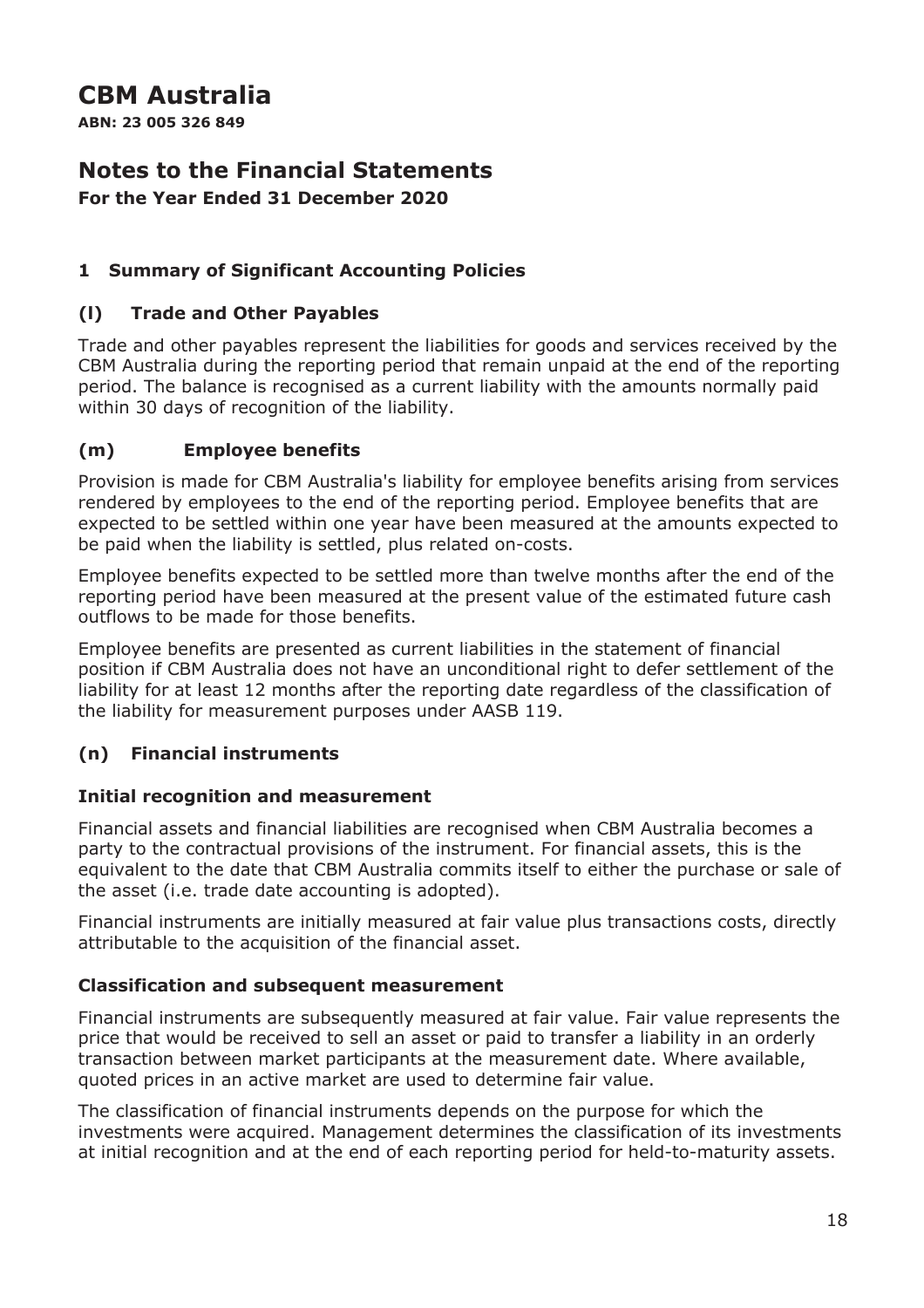**ABN: 23 005 326 849**

## **Notes to the Financial Statements**

**For the Year Ended 31 December 2020**

### **1 Summary of Significant Accounting Policies**

### **(n) Financial instruments**

### *(i) Loans and receivables*

Loans and receivables are non-derivative financial assets with fixed or determinable payments that are not quoted in an active market and are subsequently measured at amortised cost.

Loans and receivables are included in current assets, except for those which are not expected to mature within 12 months after the end of the reporting year.

### *(ii) Financial Assets at fair value through profit and loss*

Financial assets are classified at "fair value through profit or loss" when they are held for trading for the purpose of short-term profit taking, derivatives not held for hedging purposes, or when they are designated as such to avoid an accounting mismatch or to enable performance evaluation where a group of financial assets is managed by key management personnel on a fair value basis in accordance with a documented risk management or investment strategy. Such assets are subsequently measured at fair value with changes in carrying amount included in profit or loss. The net gain or loss recognised in profit or loss includes any dividend or interest earned from the financial asset and is included in other gains or losses in the statement of profit or loss and other comprehensive income.

### *(iii) Financial liabilities*

Non-derivative financial liabilities (excluding financial guarantees) are subsequently measured at amortised cost using the effective interest rate method.

### *(iv) Fair Value*

Fair value is determined based on current bid prices for all quoted investments. Valuation techniques are applied to determine the fair value for all unlisted securities, including recent arm's length transactions, reference to similar instruments and option pricing models.

### **Impairment of financial assets**

CBM Australia assesses on a forward looking basis the expected credit losses associated with its assets carried at amortised cost. The impairment methodology applied depends on whether there has been a significant increase in credit risk.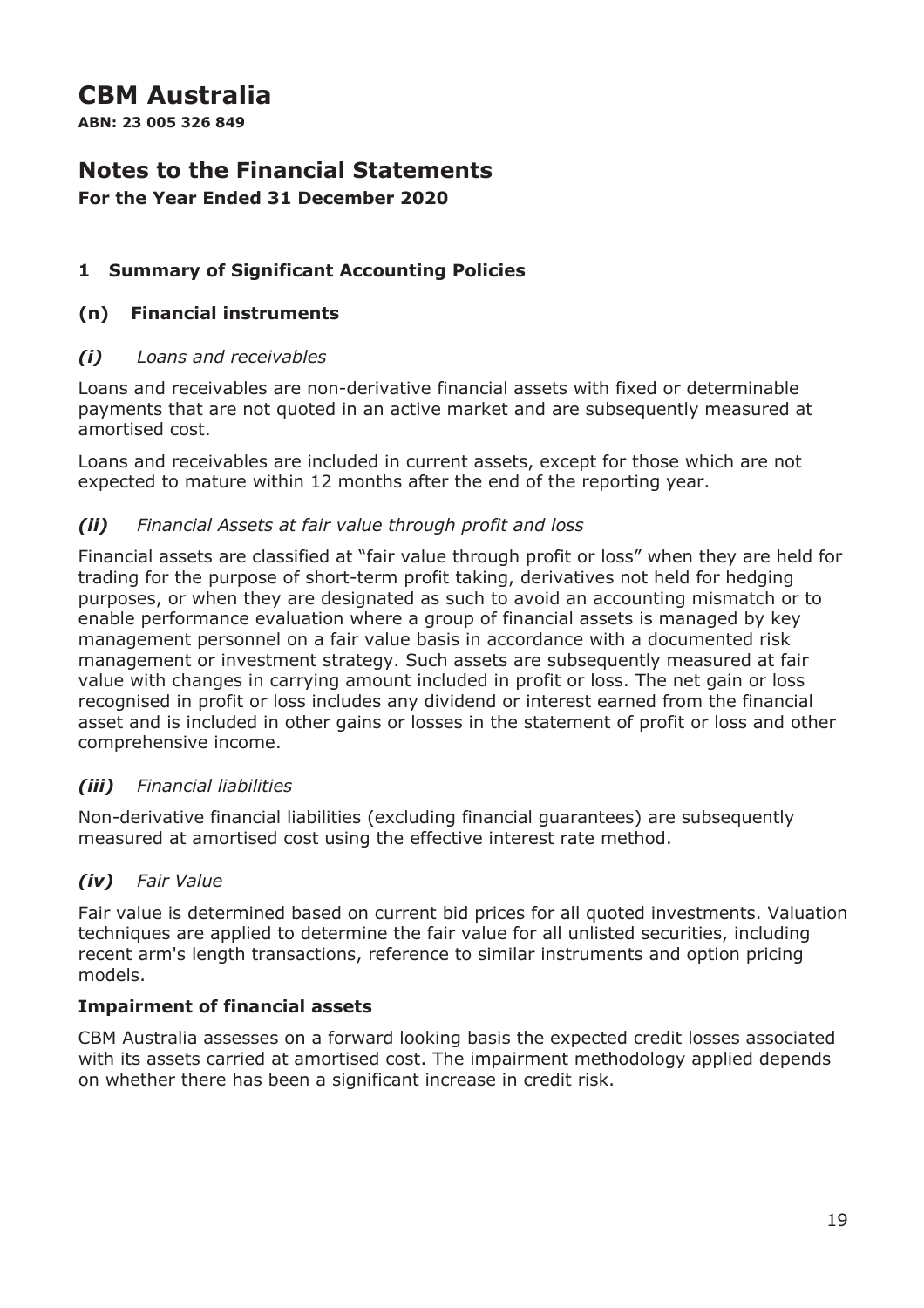**ABN: 23 005 326 849**

## **Notes to the Financial Statements**

**For the Year Ended 31 December 2020**

### **1 Summary of Significant Accounting Policies**

### **(o) Reserves**

### **Committed Funds Reserve**

The Board of CBM Australia has established a policy of maintaining the level of the Committed Funds Reserve to approximate the value of the expected payments for overseas projects in the first 9 months of the following year.

### **General Reserve**

The General Reserve represents funds maintained in the organisation for income generation activities in support of CBM Australia's strategy.

### **Perpetual Trust Reserve**

A number of perpetual trusts have been established with CBM Australia as trustee, the income of which is donated to CBM Australia. This reserve reflects the capital available in the perpetual trusts.

### **(p) Critical accounting estimates and judgments**

The directors make estimates and judgements during the preparation of these financial statements regarding assumptions about current and future events affecting transactions and balances.

These estimates and judgements are based on the best information available at the time of preparing the financial statements. However, as additional information is known then the actual results may differ from the estimates.

The significant estimates and judgements made have been described below:

### **Key estimates - long service leave probability**

At the end of each reporting period, CBM Australia estimates the likelihood of an employee reaching 7 years of employment. This is based on the employment history of CBM Australia and is reflected in the employee benefit provisions on the statement of financial position as at 31 December 2020.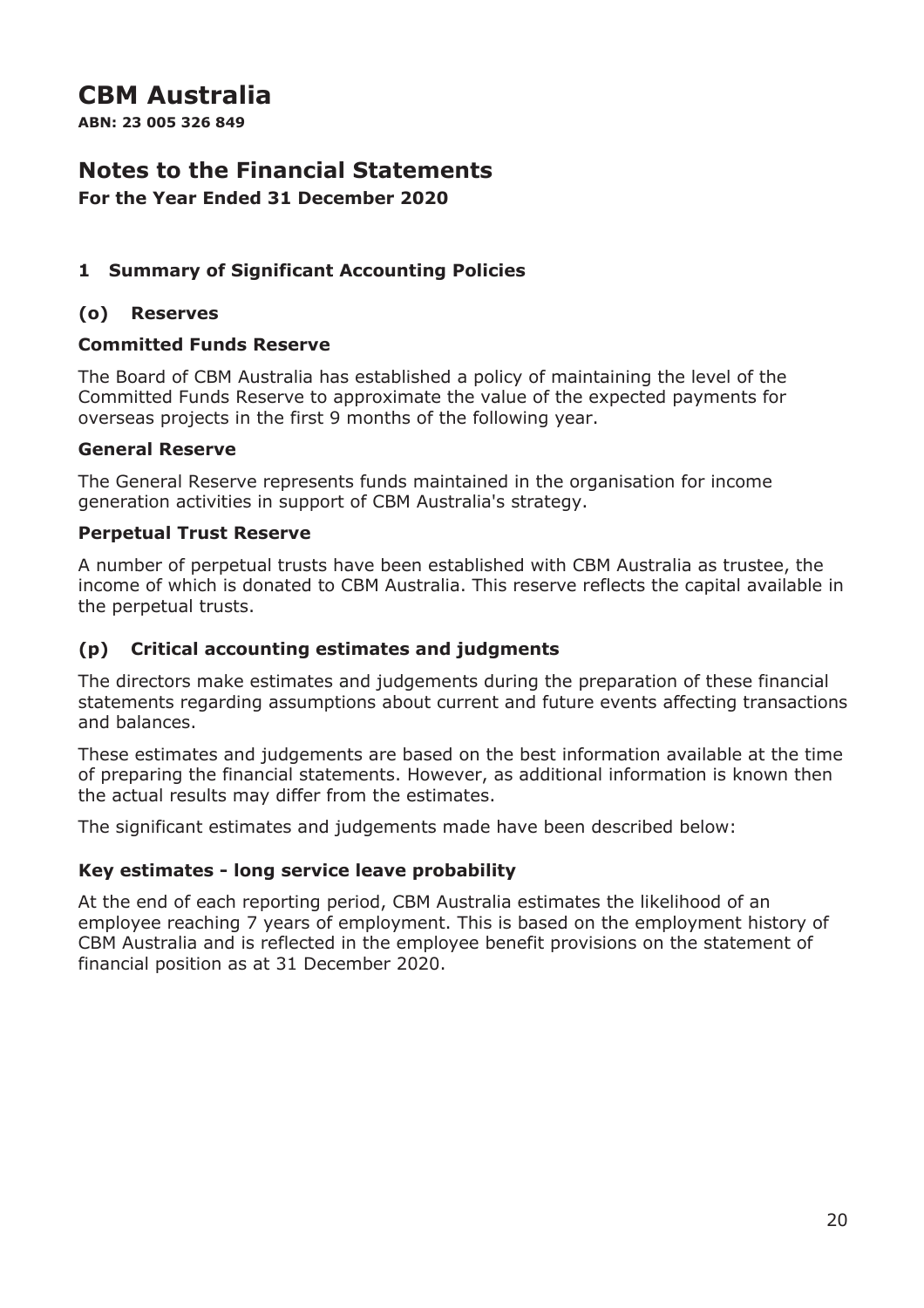**ABN: 23 005 326 849**

## **Notes to the Financial Statements**

**For the Year Ended 31 December 2020**

### **1 Summary of Significant Accounting Policies**

### **(p) Critical accounting estimates and judgments**

### **Key judgements - revenue recognition**

The core principle of AASB 15 is that revenue is recognised on a basis that reflects the transfer of promised goods or services to customers at an amount that reflects the consideration the CBM Australia expects to receive in exchange for those goods or services.

CBM Australia has determined that revenue is recognised "over time" if the customer simultaneously receives and consumes the benefits provided by the CBM Australia. The majority of revenue contracts recognised under AASB 15 are considered to be "over time", CBM Australia has determined that expenses are an appropriate indicator of performance obligations being met. Revenue for such contracts are recognised over time at the point that expenses are incurred to fulfil these performance obligations.

Where there are specific milestones and deliverable outputs, CBM Australia recognises revenue at a point in time once the performance obligation has been met. Revenue is recognised where there is a right to payment for the deliverable output and the customer has the ability to direct use of the service or product provided.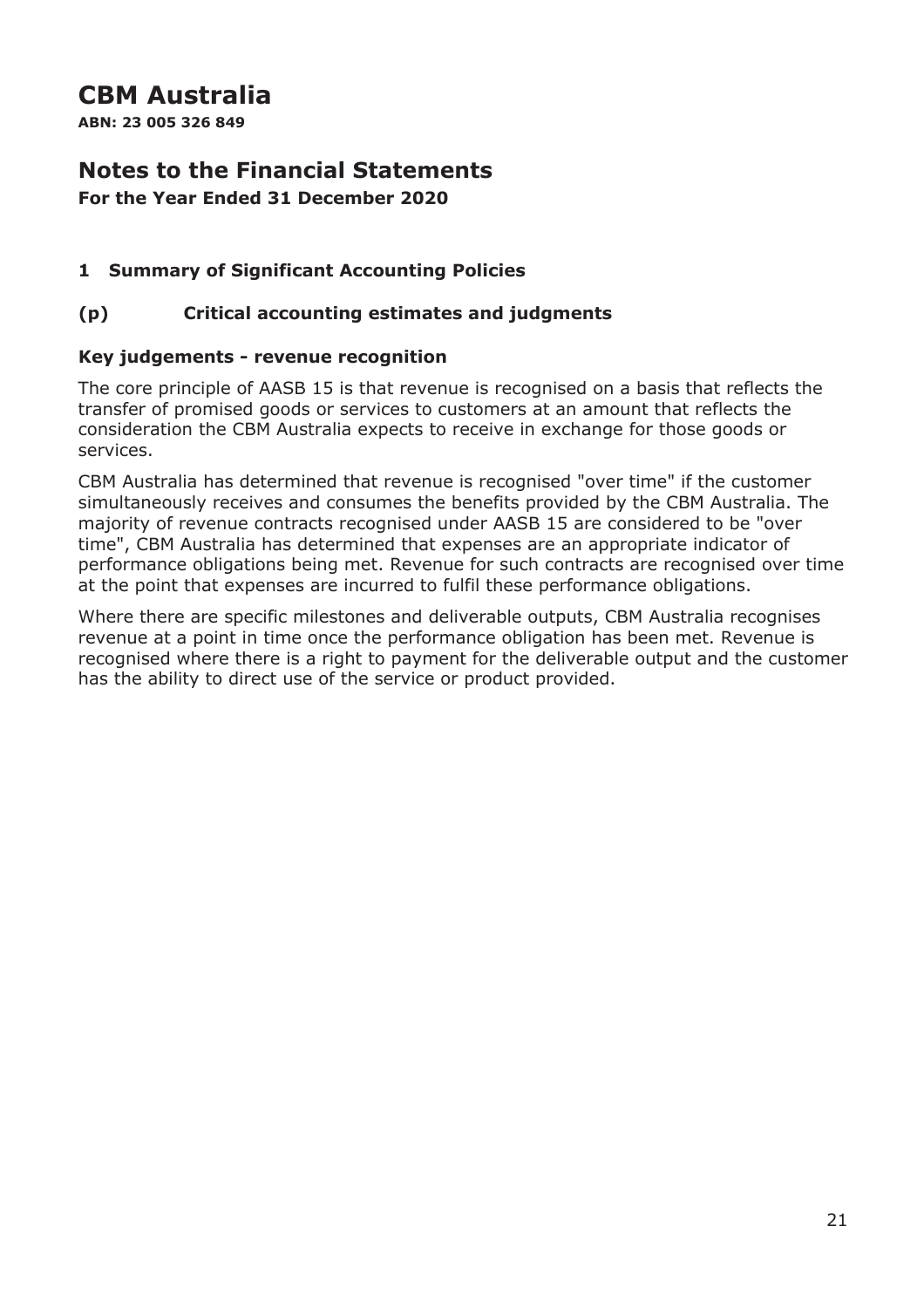**ABN: 23 005 326 849**

## **Notes to the Financial Statements**

**For the Year Ended 31 December 2020**

### **2 Revenue**

|                                              | 2020   | 2019   |
|----------------------------------------------|--------|--------|
|                                              | '000   | '000   |
|                                              | \$     | \$     |
| <b>Operating activities</b>                  |        |        |
| Donations                                    | 17,763 | 16,573 |
| <b>Bequests</b>                              | 3,368  | 2,996  |
| Interest revenue                             | 13     | 6      |
| Dividends and distributions received         | 465    | 562    |
| Grants                                       | 5,525  | 6,041  |
| <b>Other revenue</b>                         |        |        |
| - Inclusion Advisory Group Income            | 2,028  | 1,886  |
| - Government Pandemic Funding                | 1,410  |        |
| - Other Revenue                              | 390    | 541    |
| - Increase in Fair Value of Financial Assets | 38     | 1,011  |
|                                              | 31,000 | 29,616 |

### **3 Volunteer services received**

Resources received in the form of voluntary help are not included in the financial statements. Nevertheless the directors recognise and appreciate the value to CBM Australia of services voluntarily given by corporations, groups and individuals.

In 2020, a number of people volunteered their time to help in CBM Australia's international development and domestic programs as well in administration support. In 2020, volunteer hours contributed were 205 days. The value placed on the hours volunteered by these people has been calculated, according to the requirements of the Non Government Organisations Package of Information, to be \$42,085. This includes 57 days, at a value of \$11,606, in support of development programs. This contribution has not been recognised in the Statement of Profit or Loss and Other Comprehensive Income.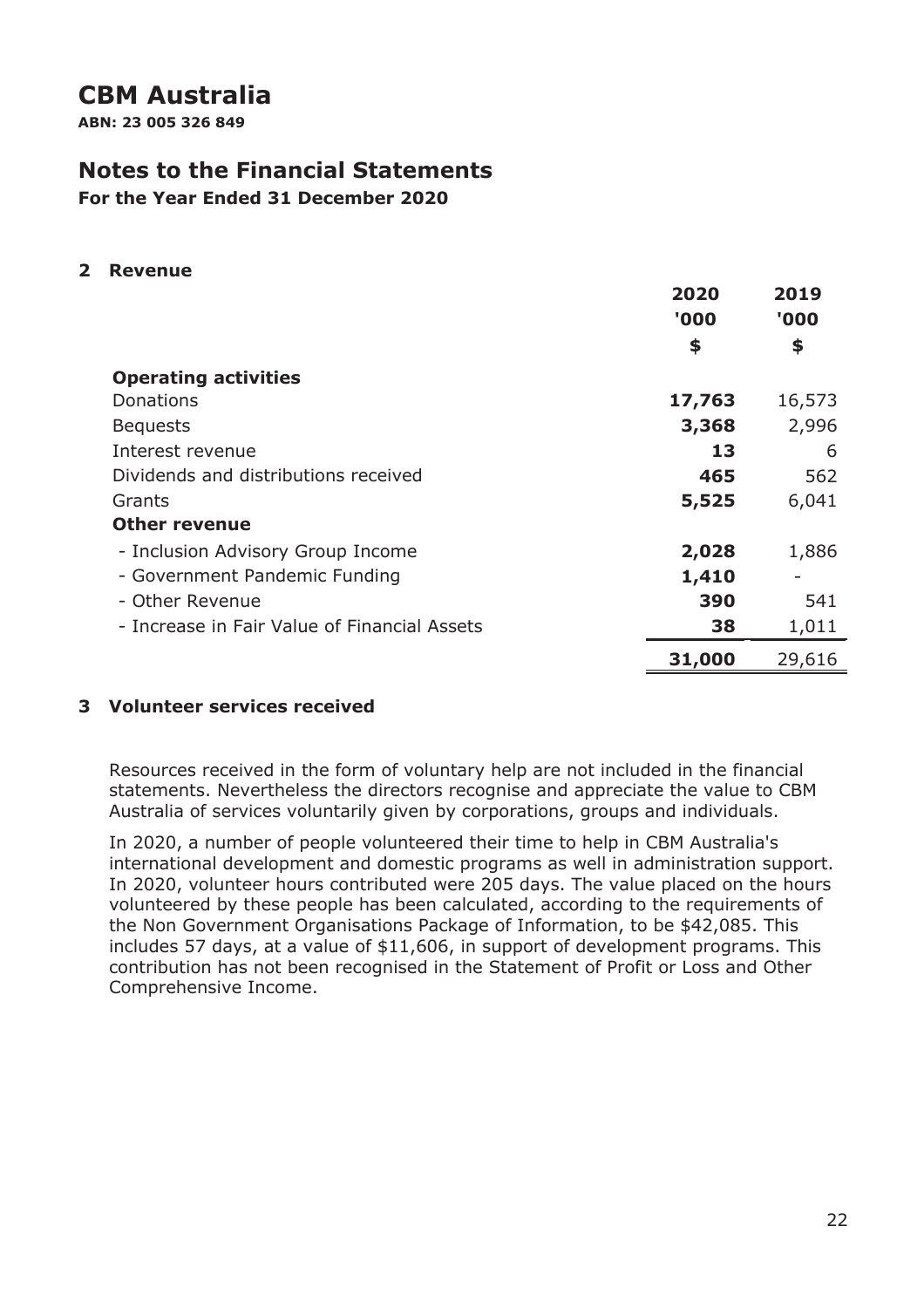**ABN: 23 005 326 849**

## **Notes to the Financial Statements**

**For the Year Ended 31 December 2020**

### **4 Expenses from ordinary activities**

| \$<br>\$<br>Audit fees<br>20<br>Depreciation<br>778<br><b>Employee benefits expense</b><br>- Wages & Salaries<br>7,131<br>682<br>- Superannuation<br>- Workers Compensation Insurance<br>93<br>- Movement on provision for annual and long service<br>116<br>leave | 2020<br>'000 | 2019<br>'000 |
|--------------------------------------------------------------------------------------------------------------------------------------------------------------------------------------------------------------------------------------------------------------------|--------------|--------------|
|                                                                                                                                                                                                                                                                    |              |              |
|                                                                                                                                                                                                                                                                    |              | 20           |
|                                                                                                                                                                                                                                                                    |              | 992          |
|                                                                                                                                                                                                                                                                    |              |              |
|                                                                                                                                                                                                                                                                    |              | 8,222        |
|                                                                                                                                                                                                                                                                    |              | 779          |
|                                                                                                                                                                                                                                                                    |              | 97           |
|                                                                                                                                                                                                                                                                    |              |              |
|                                                                                                                                                                                                                                                                    |              | (2)          |

#### **5 Key Management Personnel Disclosures**

The key management personnel of CBM Australia are represented by its Senior Management Team. The Senior Management Team during the year are as follows:

| Jane Edge        | - Chief Executive Officer                                  |
|------------------|------------------------------------------------------------|
|                  | Edwina Faithfull-Farmer - Director, International Programs |
| Janelle Richards | - Director, People & Culture                               |
| Alison Dean      | - Director, Public Engagement                              |
| Dave Jones       | - Chief Operating Officer                                  |
| Raine Dixon      | - Director, Inclusion Advisory Group - Australia           |

The totals of remuneration (comprising salaries, superannuation, workers compensation insurance and movements in leave provisions) paid to the key management personnel of CBM Australia during the year were as follows:

|--|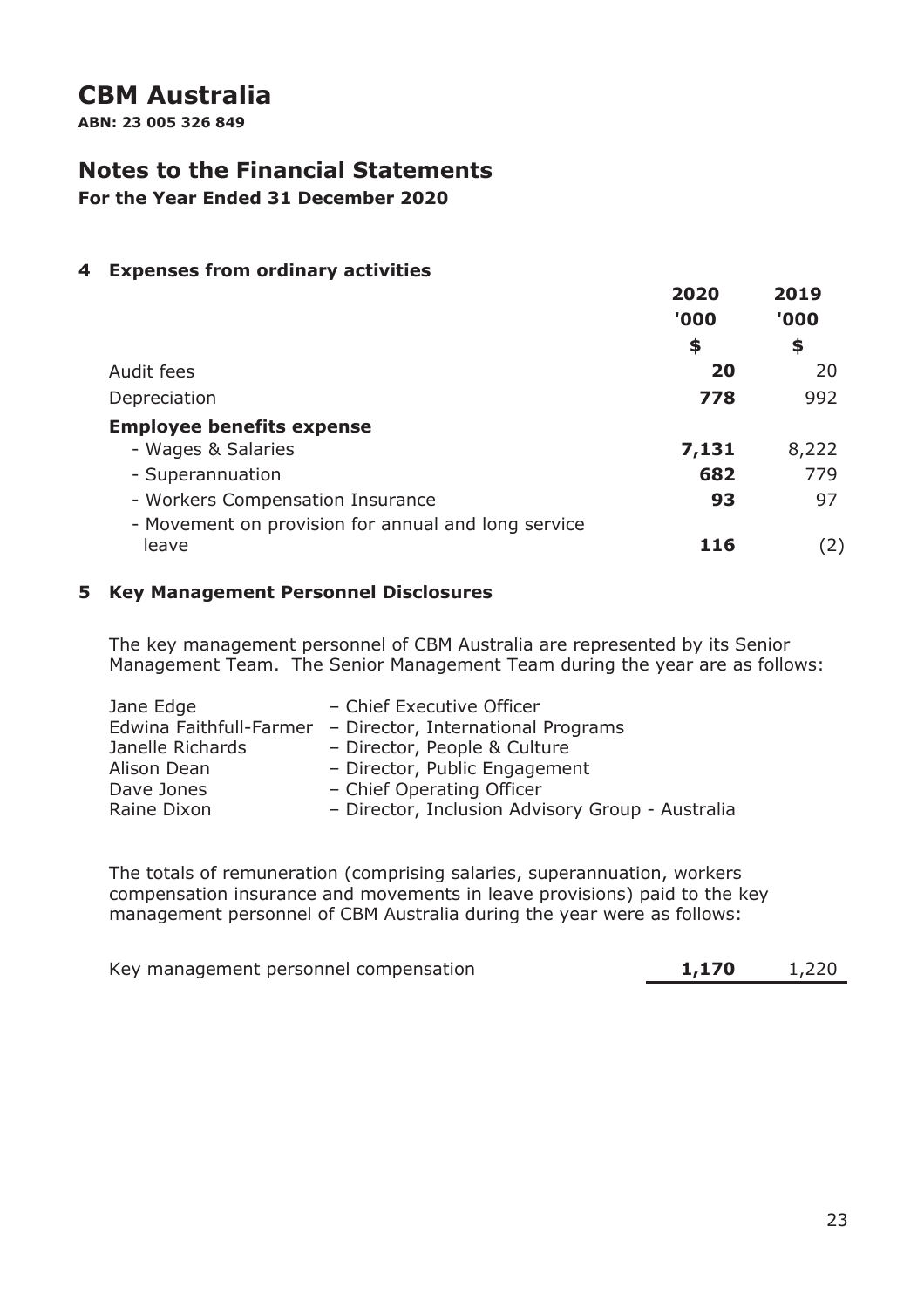**ABN: 23 005 326 849**

## **Notes to the Financial Statements**

**For the Year Ended 31 December 2020**

### **6 Related Parties**

### **CBMeV**

CBMeV is the international organisation that facilitates and coordinates payments to CBM Australia's international programs.

CBMeV is a trustee for CBM Australia's Barclay's Bank account. The transfers out of this account go to CBM Australia's international projects and are made by CBMeV on the direction of CBM Australia.

|                                              | 2020<br>'000 | 2019<br>'000 |
|----------------------------------------------|--------------|--------------|
|                                              | \$           | \$           |
| <b>Monies received from CBMeV:</b>           |              |              |
| Grant for projects                           |              | 19           |
| Reimbursement of expenses                    | 78           | 451          |
| IAG Advisory work                            |              | 67           |
| <b>Monies received from CBM Global</b>       |              |              |
| Reimbursements of expenses                   | 212          |              |
| Global operational support                   | 48           |              |
| <b>Monies expensed to CBM UK</b>             |              |              |
| IAG Advisory work                            | 16           | 3            |
| <b>Monies received from CBM Brussels</b>     |              |              |
| Reimbursement of expenses                    |              | 9            |
| <b>Monies Expensed to CBMeV:</b>             |              |              |
| Reimbursement of expenses                    | 1            | 76           |
| Funds for transfer to international projects | 12,357       | 15,477       |
| <b>Monies expensed to CBM Global</b>         |              |              |
| Funds for transfer to international projects | 2,494        |              |

### **Board Member Expenses**

The legitimate out of pocket expenses of CBM Australia Board Directors incurred in carrying out the duties of a Board Director were reimbursed as permitted by the Constitution.

The Board Directors (non-executive) act in an honorary capacity and do not receive any remuneration from CBM Australia.

Expenses Reimbursed **-** 12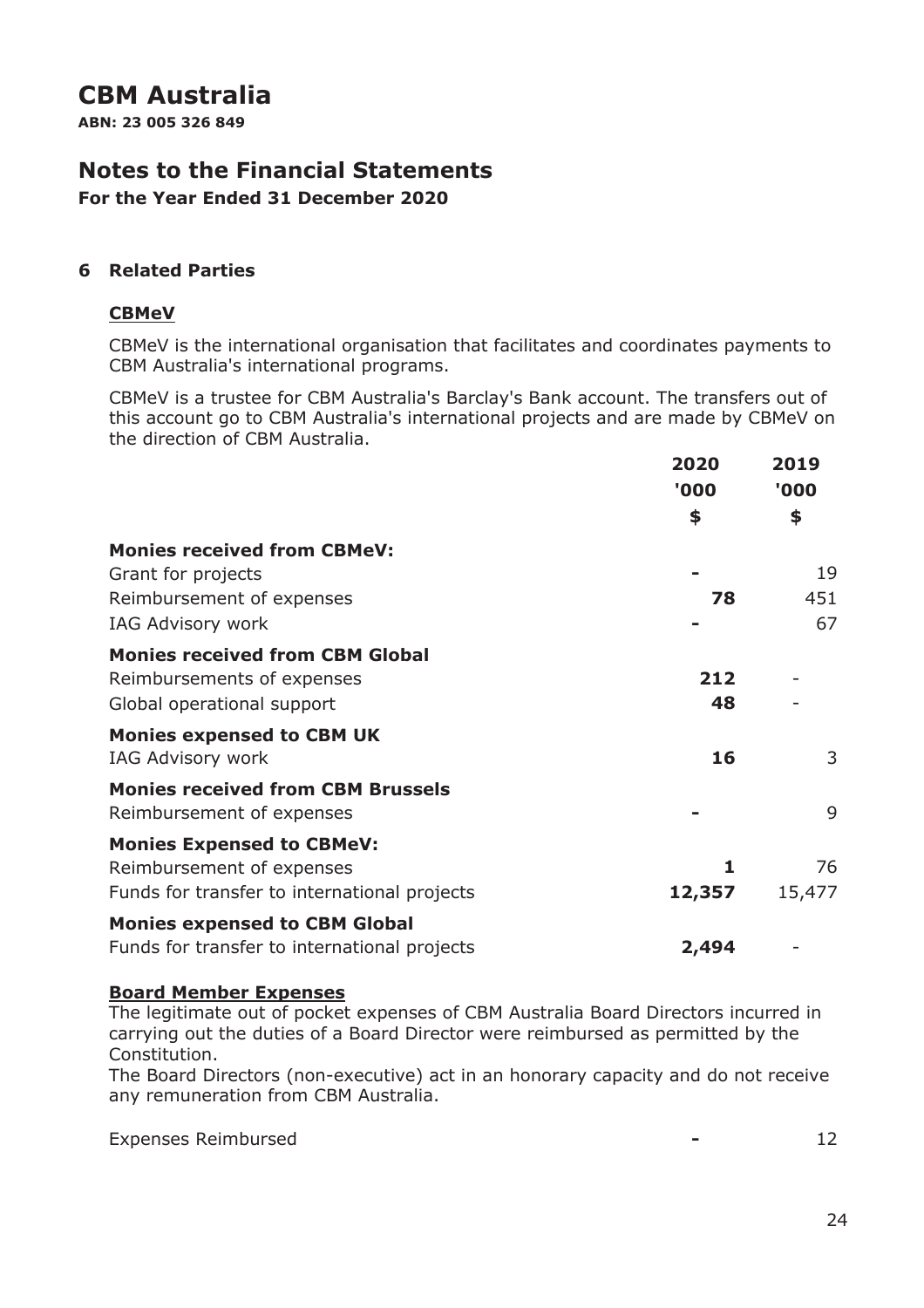**ABN: 23 005 326 849**

## **Notes to the Financial Statements**

**For the Year Ended 31 December 2020**

### **6 Related Parties**

### **Other related parties**

CBM Australia CEO Jane Edge is a member of the Board of Directors of ACFID and CBM Australia is a member of ACFID.

|                                                                                   | 2020 | 2019 |
|-----------------------------------------------------------------------------------|------|------|
|                                                                                   | '000 | '000 |
|                                                                                   |      |      |
| Membership contribution, working group, conference and<br>other expenses to ACFID | 33   | 37   |

Other than the above, CBM Australia has no related party transactions.

No key management personnel or Board Director of CBM Australia has received, or is entitled to receive, a benefit arising from any contract that has been made with CBM Australia during the year ended 31 December 2020 or at any other time.

#### **7 Cash and cash equivalents**

| Cash at bank             |     | 1,683 | 1,167 |
|--------------------------|-----|-------|-------|
| Short-term term deposits | (a) | 3,500 | -     |
| Cash management accounts | (b) | 2,609 | 2,701 |
|                          |     | 7,792 | 3,868 |

(a) In 2020, CBM Australia held a term deposit with a 3 month maturity.

(b) Cash management accounts consist of at-call deposits in cash investment accounts held with JBWere.

(c) CBM Australia have access to an overdraft facility with Westpac Banking Corporation. The balance of this facility at 31 December 2020 was \$0 (2019: \$0)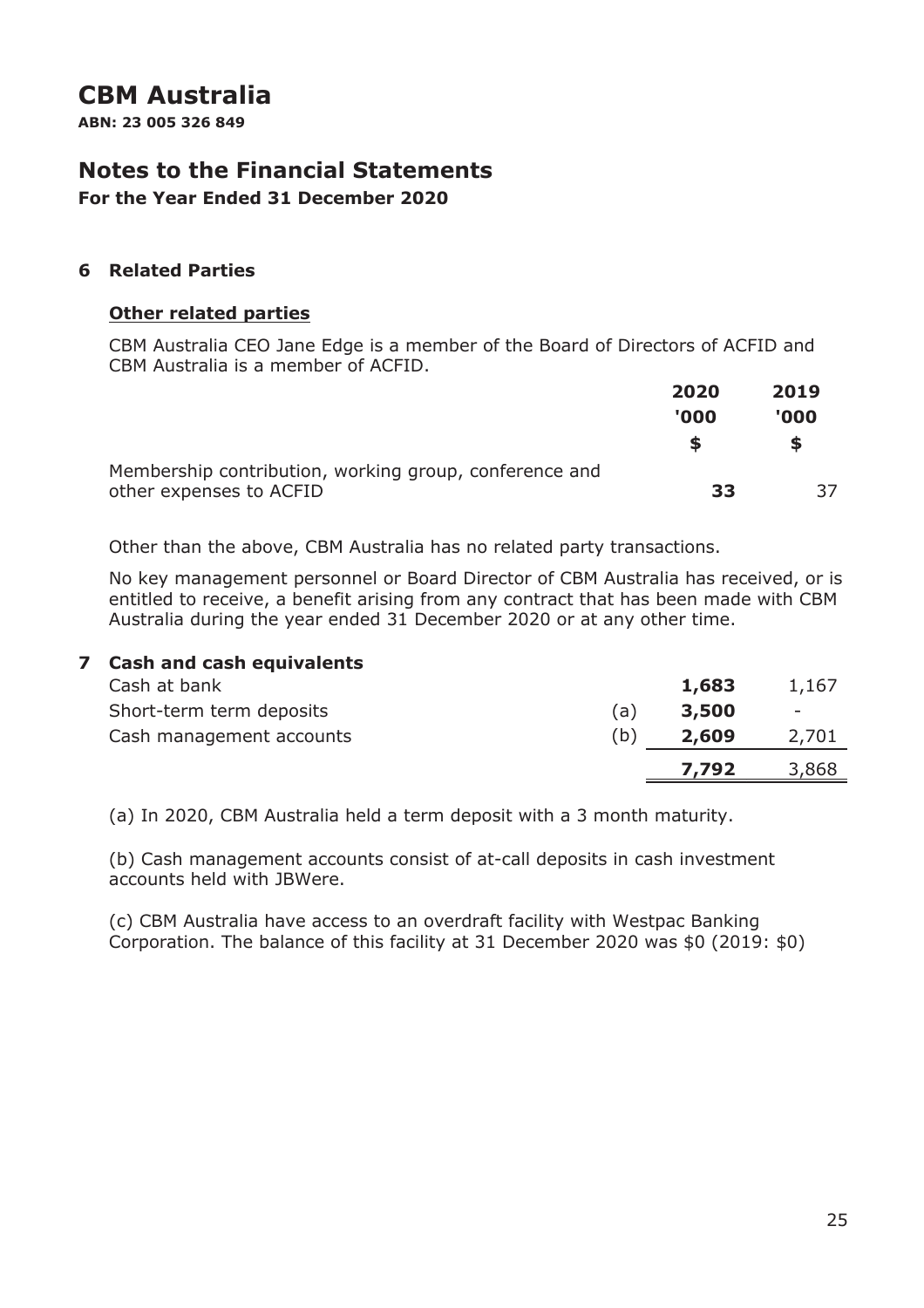**ABN: 23 005 326 849**

## **Notes to the Financial Statements**

**For the Year Ended 31 December 2020**

### **8 Trade and other receivables**

|                                                  |     | 2020<br>000's<br>\$ | 2019<br>000's<br>\$      |
|--------------------------------------------------|-----|---------------------|--------------------------|
| <b>CURRENT</b>                                   |     |                     |                          |
| Trade receivables                                | (a) | 287                 | 569                      |
| Sundry receivables                               | (b) | 82                  | 144                      |
| Prepayments                                      | (c) | 365                 | 489                      |
| Contract asset                                   | (d) | 120                 | $\overline{\phantom{0}}$ |
| <b>Total current trade and other receivables</b> |     | 854                 | 1,202                    |

(a) Trade receivables

CBM Australia does not have any material credit risk exposure to any single receivable or group of receivables.

(b) Sundry receivable

Sundry receivables comprise Project Advances which represent funds advanced to CBMeV to meet project commitments which have not yet been spent.

(c) Prepayments

Prepayments included a number of services contracted prior to the end of the financial year for activities related to the next financial year.

#### (d) Contract asset

These contract assets relate to contracts where the CBM Australia has recognised an asset for work performed and expenditure incurred where CBM Australia has a right to payment when milestones are achieved. A contract asset is recognised for work previously performed.

### **9 Assets held for sale**

56 Rutland Road Box Hill **3,805** -

In November 2020 CBM Australia listed the property at 56 Rutland Road, Box Hill 3128 and is actively seeking a sale.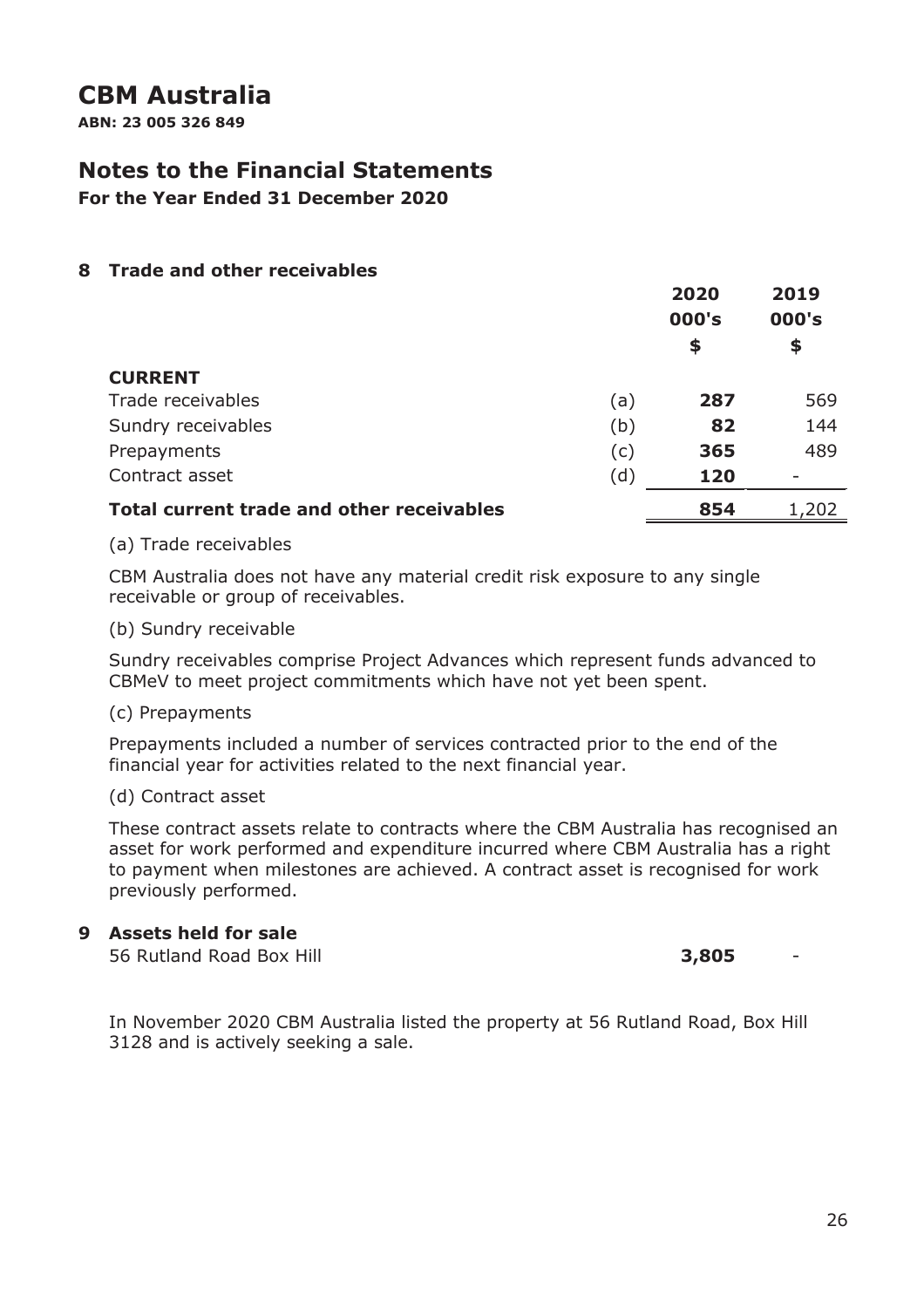**ABN: 23 005 326 849**

# **Notes to the Financial Statements**

**For the Year Ended 31 December 2020**

### **10 Financial assets**

CBM Australia's exposure to credit, currency and market price risks related to its financial assets at fair value through profit or loss is disclosed in Note 11.

|                                                       | 2020<br>'000 | 2019<br>'000' |
|-------------------------------------------------------|--------------|---------------|
| <b>CURRENT</b>                                        | S            | S.            |
| Financial Assets at fair value through profit or loss | 10,294       | 10,052        |

### **Financial assets at fair value through profit or loss**

Financial Assets at fair value through profit or loss comprise Fixed Interest Securities including corporate bonds, convertible notes, hybrid securities, and domestic and international managed funds. These have various coupon rates ranging from 3% to 6%. The bonds CBM Australia currently holds have maturity dates from December 2024 to December 2028. The market value of these securities fluctuates from time to time.

Investment trusts are also held which are managed by third parties on behalf of CBM Australia and other investors. The trusts hold a variety of investments which generate a return based on income from those investments and changes in market value of the investments. CBM Australia's investments in trusts can be redeemed on an at-call basis at the market value of the investment at the date of redemption less certain fees and charges.

### **Financial assets at amortized cost**

Financial assets at amortized cost comprise bank term deposits. These are typically held for specific purpose to enable CBM Australia to accurately account for income earned from monies received. These include Perpetual Trusts (see Note 1(o)) and money received in advance from government and other agencies.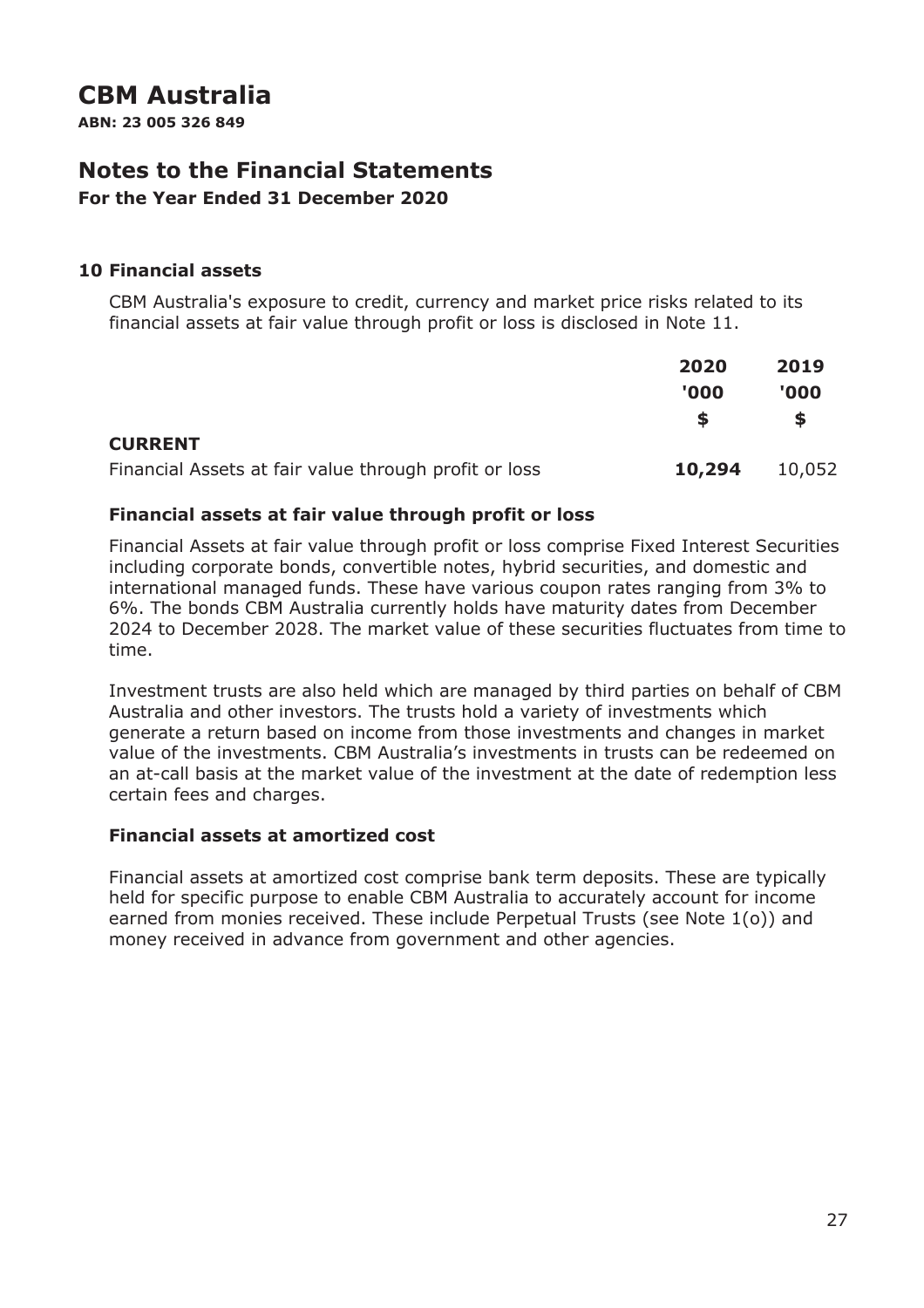**ABN: 23 005 326 849**

## **Notes to the Financial Statements**

**For the Year Ended 31 December 2020**

### **11 Financial Risk Management**

#### **Objectives, policies and processes**

CBM Australia's financial instruments consist mainly of cash, short term bank deposits, investments in managed funds, accounts receivable and payable, advances for project payments, interest free loans from supporters, operating leases and forward foreign currency contracts.

The purpose of financial instruments is to maintain value for future project commitments and to generate income to offset administration and fund raising costs. CBM Australia has forward foreign currency contracts at 31 December 2020 which are derivative instruments. The fair value movement in these forward contracts at year end are insignificant in nature. Derivative instruments are used exclusively for hedging purposes and not as trading or speculative instruments.

The main risks CBM Australia is exposed to through its financial instruments are market risk, liquidity risk, foreign currency risk and credit risk. Risks are managed on a day to day basis by the Chief Operating Officer and the Chief Financial Officer operating within guidelines determined by the Finance and Audit Committee of the Board and with advice from JBWere who manage CBM Australia's investment fund portfolio.

#### **Foreign currency risk:**

CBM Australia operates internationally and is exposed to foreign exchange risk arising from foreign currency transactions, in numerous currencies. Foreign exchange risk arises from future commercial transactions denominated in a currency that is not CBM Australia's functional currency (Australian dollar). The risk is measured through a forecast of highly probable foreign currency project payment expenditures.

The objective of the hedges is to minimise the volatility of the Australian dollar cost of highly probable forecast project payment expenditure.

The Board's policy is to hedge up to 80% of the budgeted project payments where forward contracts are available, subject to a review of the cost of implementing each hedge. During the first quarter of each year the budgeted currencies and amounts are reviewed in order to enter into forward contracts to minimise currency risk for the year.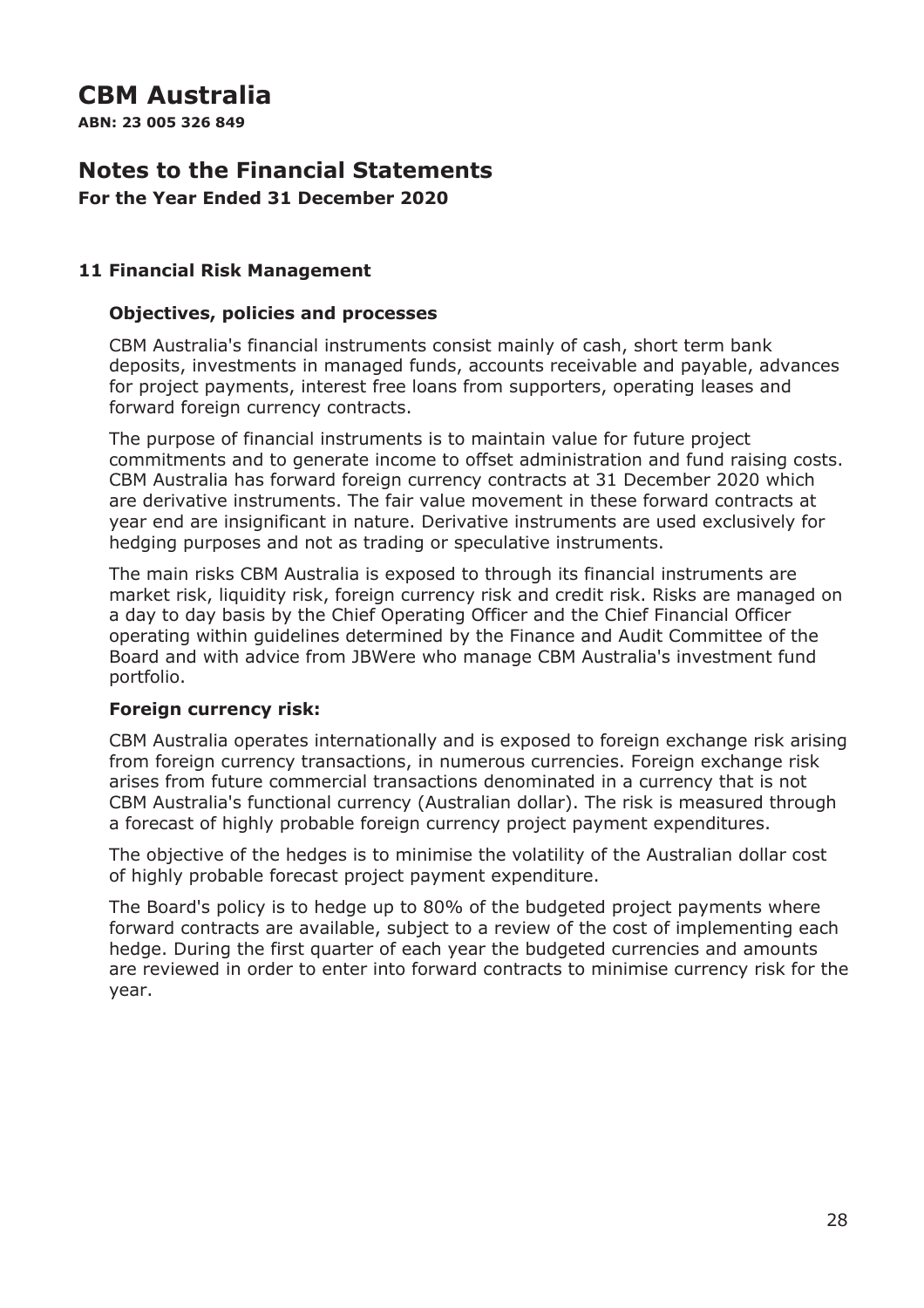**ABN: 23 005 326 849**

## **Notes to the Financial Statements**

**For the Year Ended 31 December 2020**

### **11 Financial Risk Management**

The spot component of forward contracts is determined with reference to relevant spot market exchange rates. The differential between the contracted forward rate and the spot market exchange rate is defined as the forward points.

Where it is not possible to hedge into a currency, CBM Australia bears the full exchange risk in order to ensure partners are not disadvantaged.

The totals for each category of financial instruments, measured in accordance with AASB 9 as detailed in the accounting policies to these financial statements, are as follows:

|                                                       |    | 2020<br>'000 | 2019<br>'000 |
|-------------------------------------------------------|----|--------------|--------------|
|                                                       |    | \$           | \$           |
| <b>Financial Assets</b>                               |    |              |              |
| Cash and cash equivalents                             |    | 7,792        | 3,868        |
| Trade and other receivables                           | 8  | 854          | 1,202        |
| Financial assets at fair value through profit or loss | 9  | 10,294       | 10,052       |
| <b>Total financial assets</b>                         |    | 18,940       | 15,122       |
| <b>Financial Liabilities</b>                          |    |              |              |
| Trade and other payables                              | 13 | 514          | 911          |
| Lease liability                                       |    | 8            | 39           |
| <b>Total financial liabilities</b>                    |    | 522          | 950          |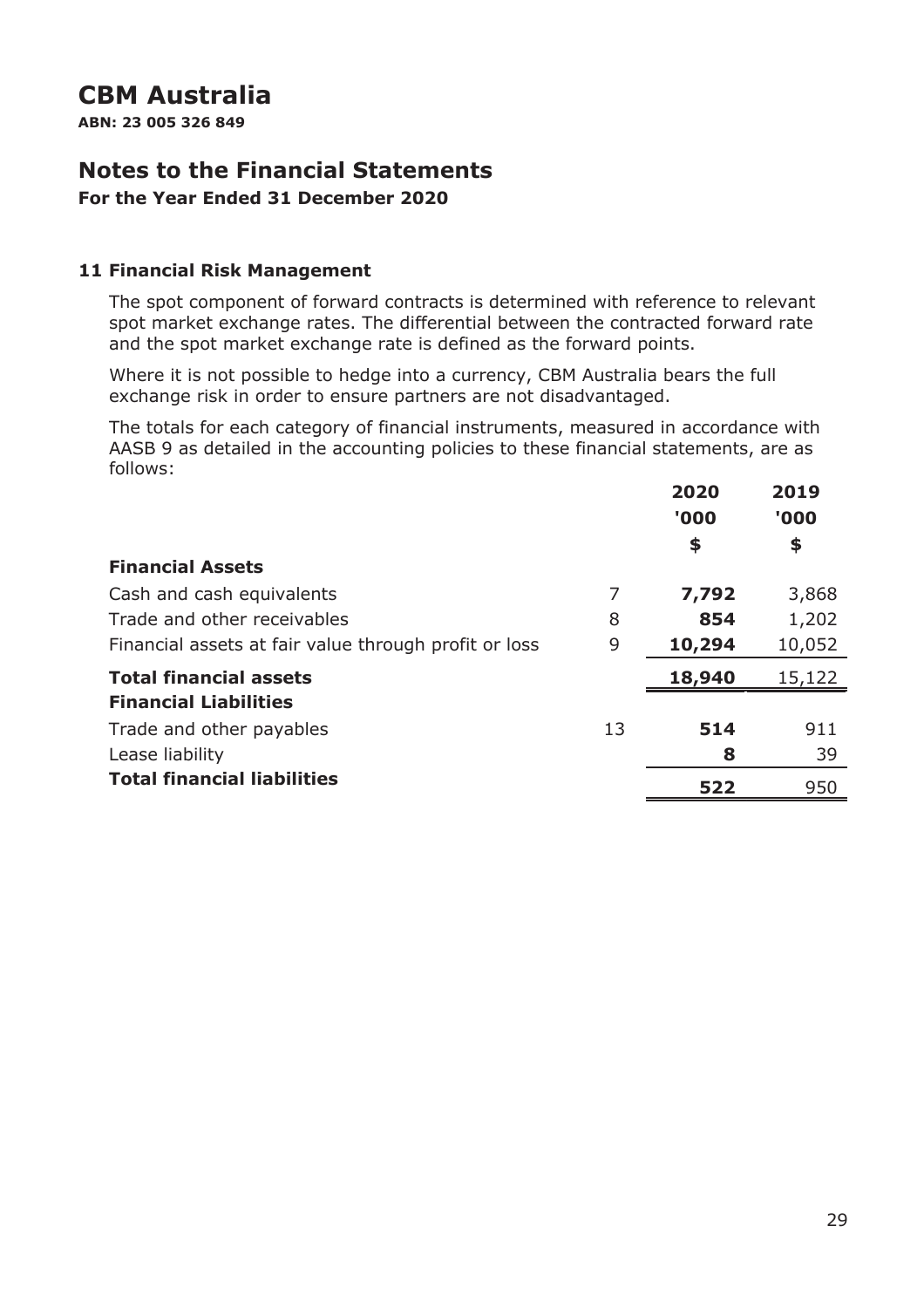**ABN: 23 005 326 849**

## **Notes to the Financial Statements**

**For the Year Ended 31 December 2020**

## **12 Property, plant and equipment**

|                                            | 2020<br>'000<br>\$ | 2019<br>'000<br>\$ |
|--------------------------------------------|--------------------|--------------------|
| <b>Land and Buildings</b>                  |                    |                    |
| Opening cost                               | 6,981              | 6,813              |
| Additions during the year                  |                    | 146                |
| Transfers from capital work in progress    |                    | 22                 |
| Disposals during the year                  |                    |                    |
| Transfers to Assets Held for Sale          | (6, 967)           |                    |
| Total land and buildings cost              | 14                 | 6,981              |
| Opening accumulated depreciation           | (2,985)            | (2,748)            |
| Depreciation expense                       | (177)              | (237)              |
| Transfers to Assets Held for Sale          | 3,162              |                    |
| Closing accumulated depreciation           |                    | (2,985)            |
|                                            | 14                 | 3,996              |
| <b>Capital Works in Progress</b>           |                    |                    |
| Opening cost                               |                    | 22                 |
| Transfers out                              |                    | (22)               |
| Total capital works in progress cost       |                    |                    |
| <b>Plant, Equipment and Motor Vehicles</b> |                    |                    |
| Opening cost                               | 5,332              | 5,315              |
| Additions during the year                  | 63                 | 58                 |
| Transfers to Assets Held for Sale          | (6)                | (41)               |
| Total plant and equipment cost             | 5,389              | 5,332              |
| Opening accumulated depreciation           | (2, 169)           | (1, 485)           |
| Depreciation expense                       | (571)              | (725)              |
| Disposals during the year                  |                    | 41                 |
| Transfers to Assets Held for Sale          | 6                  |                    |
| Closing accumulated depreciation           | (2,734)            | <u>(2,169)</u>     |
|                                            | 2,655              | 3,163              |
| <b>Total property, plant and equipment</b> | 2,669              | 7,159              |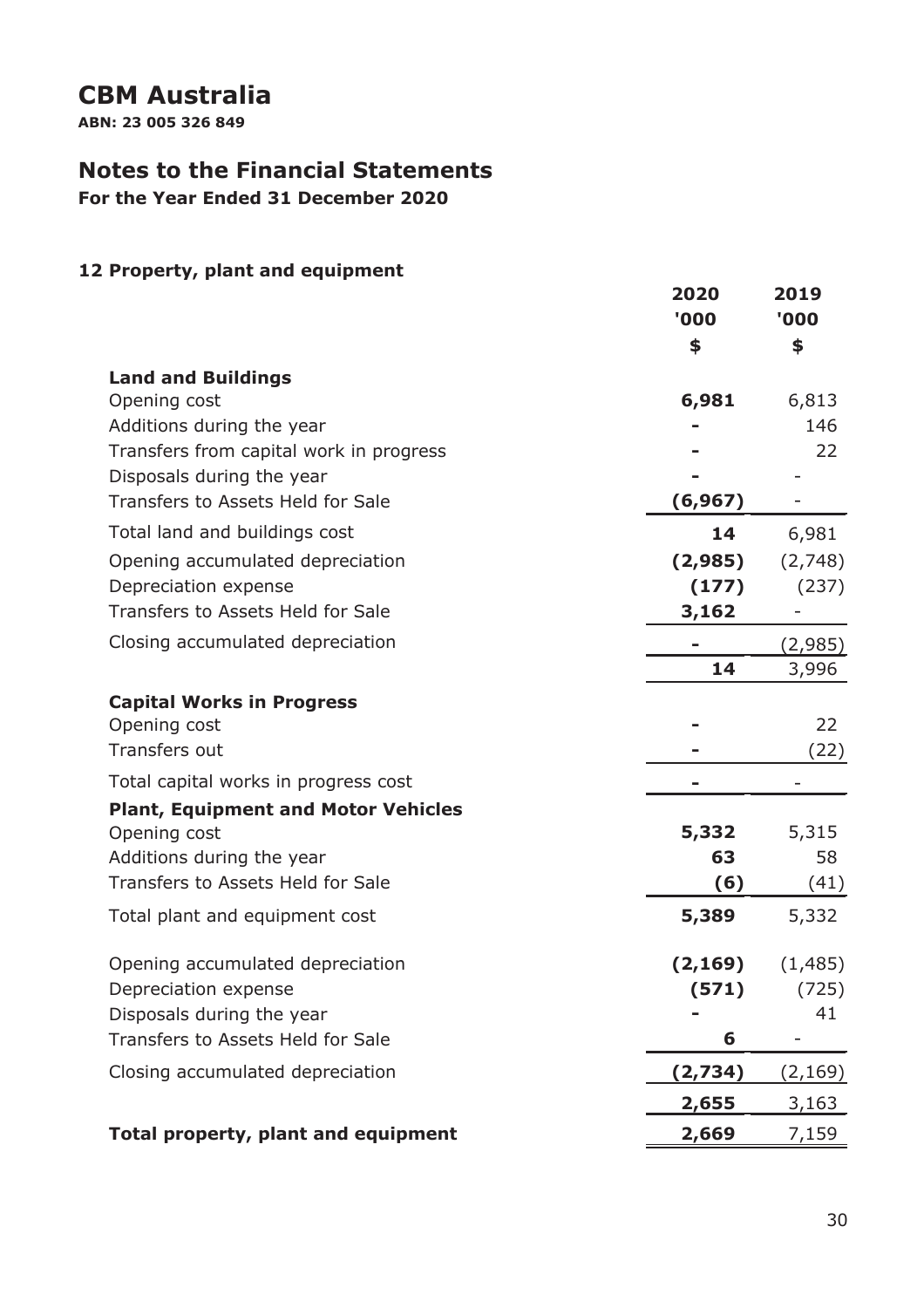**ABN: 23 005 326 849**

## **Notes to the Financial Statements**

**For the Year Ended 31 December 2020**

### **12 Property, plant and equipment**

Land and Buildings reflects two plots of land in NSW which are zoned non urban. No significant change in value will be realised until re-zoning and redevelopment takes place.

### **13 Trade and other payables**

|                                                                         | 2020<br>'000<br>\$ | 2019<br>'000<br>\$ |
|-------------------------------------------------------------------------|--------------------|--------------------|
| <b>CURRENT</b><br>Trade creditors and accruals<br>Unsecured liabilities | 506<br>8           | 903<br>8           |
|                                                                         | 514                | 911                |

Unsecured liabilities are interest free loans from donors, repayable at call.

### **14 Other Liabilities**

### **CURRENT**

### **Grants and income received in advance**

| Department of Foreign Affairs and Trade | 3,873 | 2,784 |
|-----------------------------------------|-------|-------|
| Other                                   | 511   | 381   |
|                                         | 4,384 | 3,165 |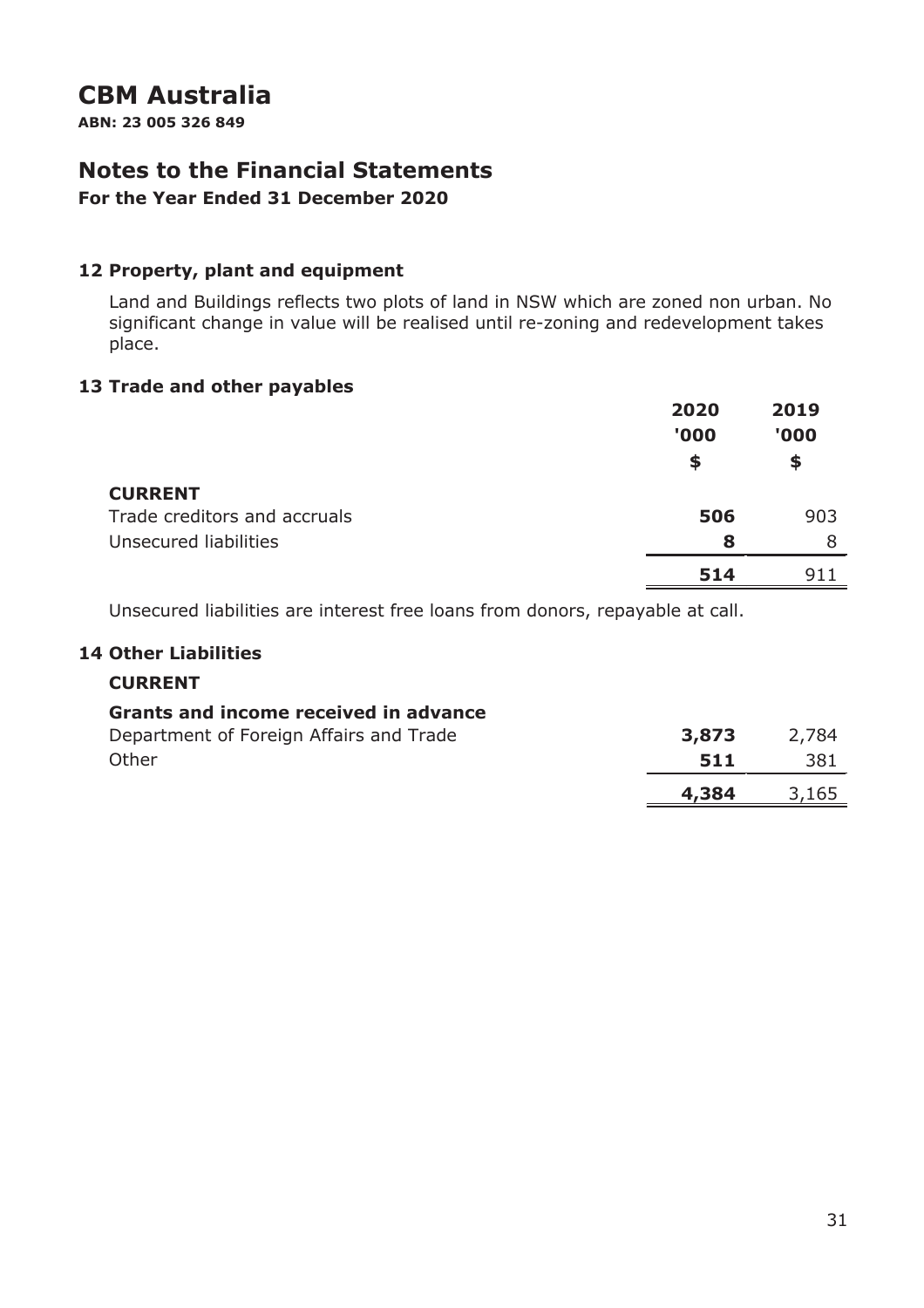**ABN: 23 005 326 849**

## **Notes to the Financial Statements**

**For the Year Ended 31 December 2020**

### **15 Employee entitlements**

|                                                     | 2020  | 2019  |
|-----------------------------------------------------|-------|-------|
|                                                     | '000  | '000' |
|                                                     | \$    | \$    |
| <b>CURRENT</b>                                      |       |       |
| Provision for employee benefits: Long service leave | 647   | 557   |
| Provision for employee benefits: Annual leave       | 492   | 531   |
|                                                     | 1,139 | 1,088 |
| <b>NON-CURRENT</b>                                  |       |       |
| Provision for employee benefits: Long service leave | 226   | 161   |
| Total provision for employee benefits               | 1,365 | 1,249 |

A provision has been recognised for employee entitlements relating to annual and long service leave for employees. In calculating the present value of future cash flows in respect of long service leave, the probability of long service leave being taken is based on historical data. The measurement and recognition criteria for employee benefits have been included in Note 1(m).

### **16 Cash Flow Information**

### **Reconciliation of result for the year to cashflows from operating activities**

| Reconciliation of net income to net cash provided by operating activities: |       |          |
|----------------------------------------------------------------------------|-------|----------|
| Surplus/(Deficit) for the year                                             | 2,196 | (1, 418) |
| Cash flows excluded from profit attributable to                            |       |          |
| operating activities                                                       |       |          |
| Non-cash flows in result:                                                  |       |          |
| - depreciation and amortisation                                            | 777   | 992      |
| - gain/(loss) on disposal of non-current assets                            | (38)  |          |
| - (increase)/decrease in fair value of financial assets                    |       | (1,011)  |
| Changes in assets and liabilities:                                         |       |          |
| - (increase)/decrease in trade and other receivables                       | 349   | (520)    |
| - increase/(decrease) in trade and other payables                          | (398) | (1,034)  |
| - increase/(decrease) in provisions                                        | 116   | (2)      |
| - increase/(decrease) in other liabilities                                 | 1,218 | (155)    |
| Cashflows from operations                                                  | 4,220 | (3, 148) |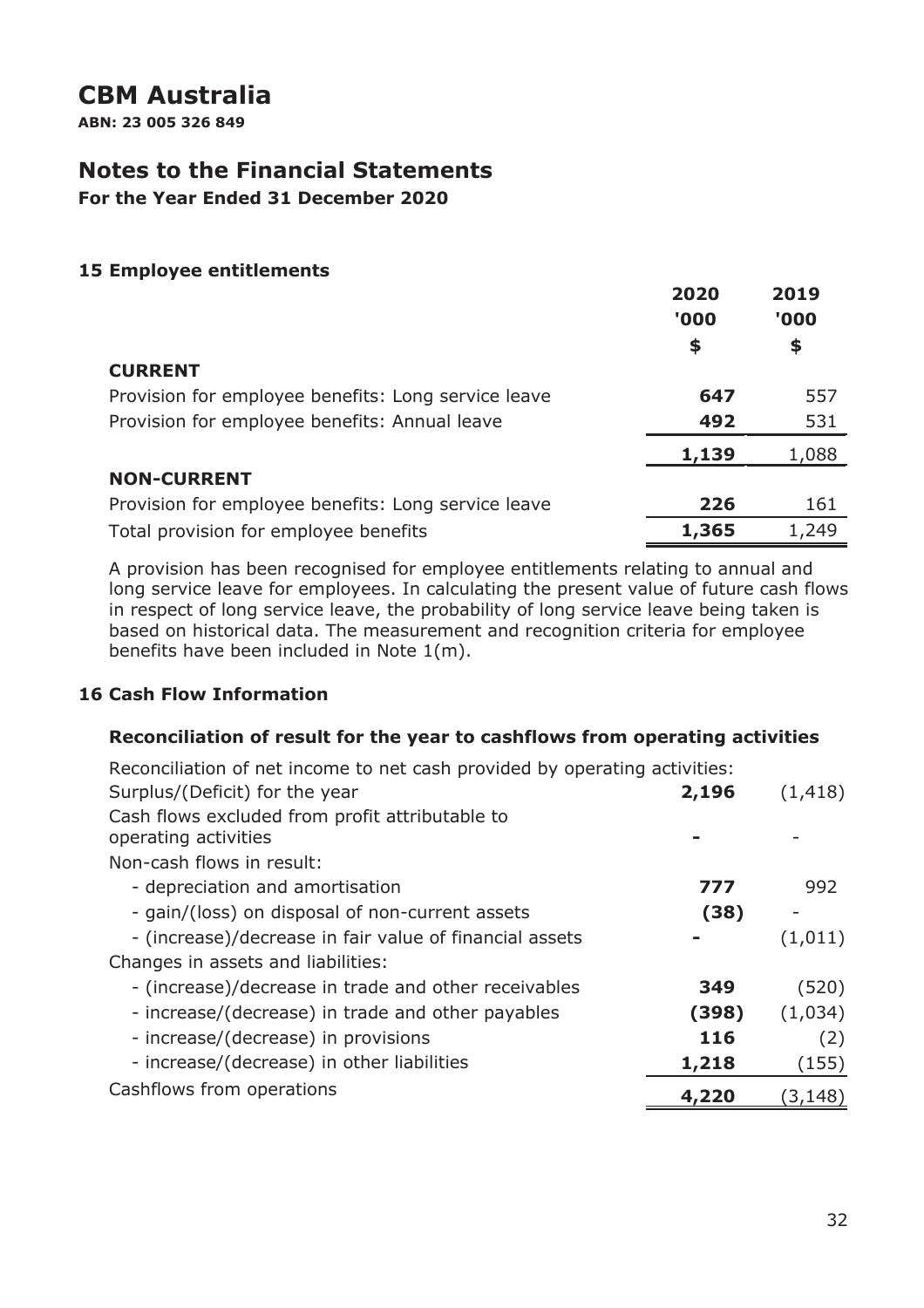**ABN: 23 005 326 849**

## **Notes to the Financial Statements**

**For the Year Ended 31 December 2020**

### **17 Events after the end of the Reporting Period**

On 23 February 2021 CBM Australia entered into a contract for the sale of the property at 56 Rutland Road, Box Hill for an amount of \$13M with settlement terms of 12 Months.

Due to the COVID-19 pandemic continuing to impact Australian and global markets in 2021. Although CBM is unable to determine the financial impact of this crisis on the entity at the time of signing, the Board does not expect a material decline in donation and other income during the year ending 31 December 2021. On this basis, the Board are currently satisfied that the short term implications will not materially or adversely affect CBM Australia's ability to continue to operate as a going concern.

There are no other matters or circumstances that have arisen since the end of the financial year which significantly affected or may significantly affect the operation of CBM Australia, the results of those operations or the state of affairs of the entity in future financial years.

### **18 Contingent liabilities**

There are no known contingent liabilities at 31 December 2020.

### **19 Trust Funds**

CBM Australia holds two sums of money in trust from which income is derived and distributed to CBM Australia. The balance of these funds at 31 December 2020 and the distributions in 2020 are as follows:

|                                 | 2020  | 2019 |  |
|---------------------------------|-------|------|--|
|                                 | 000's |      |  |
|                                 | S     | S    |  |
| P & A Favaloro Charitable Trust | 40    | 40   |  |
| Interest earned                 |       | 1.   |  |
| Doug Sandell Trust              | 112   | 112  |  |
| Interest earned                 |       | 3    |  |

These funds Trusts are in 90 day notice accounts with variable interest rates.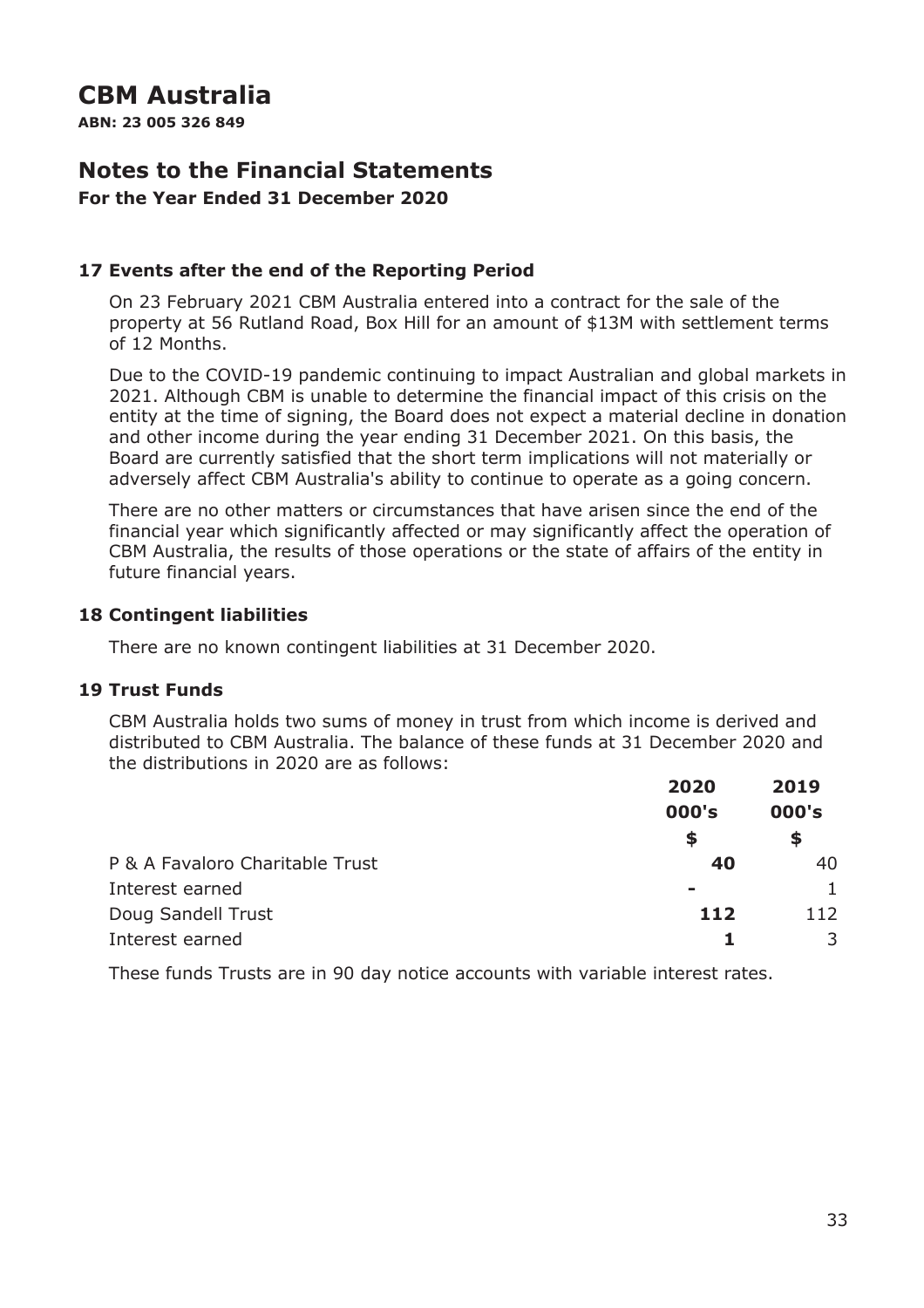**ABN: 23 005 326 849**

## **Directors Declaration**

The directors of CBM Australia declare that:

1. The financial statements and notes, as set out on pages 6 - 33, are in accordance with the *Australian Charities and Not-for-profits Commission Act 2012* and:

- a) Comply with Accounting Standards Reduced Disclosure Requirements; and
- b) Give a true and fair view of the financial position as at 31 December 2020 and of the performance for the year ended on that date of CBM Australia;

2. In the directors' opinion, there are reasonable grounds to believe that CBM Australia will be able to pay its debts as and when they become due and payable.

This declaration is made in accordance with a resolution of the directors.

| Director: | Wighths                 |
|-----------|-------------------------|
| Name:     | Elizabeth Lucas         |
| Director: |                         |
| Name:     | <b>Michael Turnbull</b> |
| Dated     | 23/03/2021              |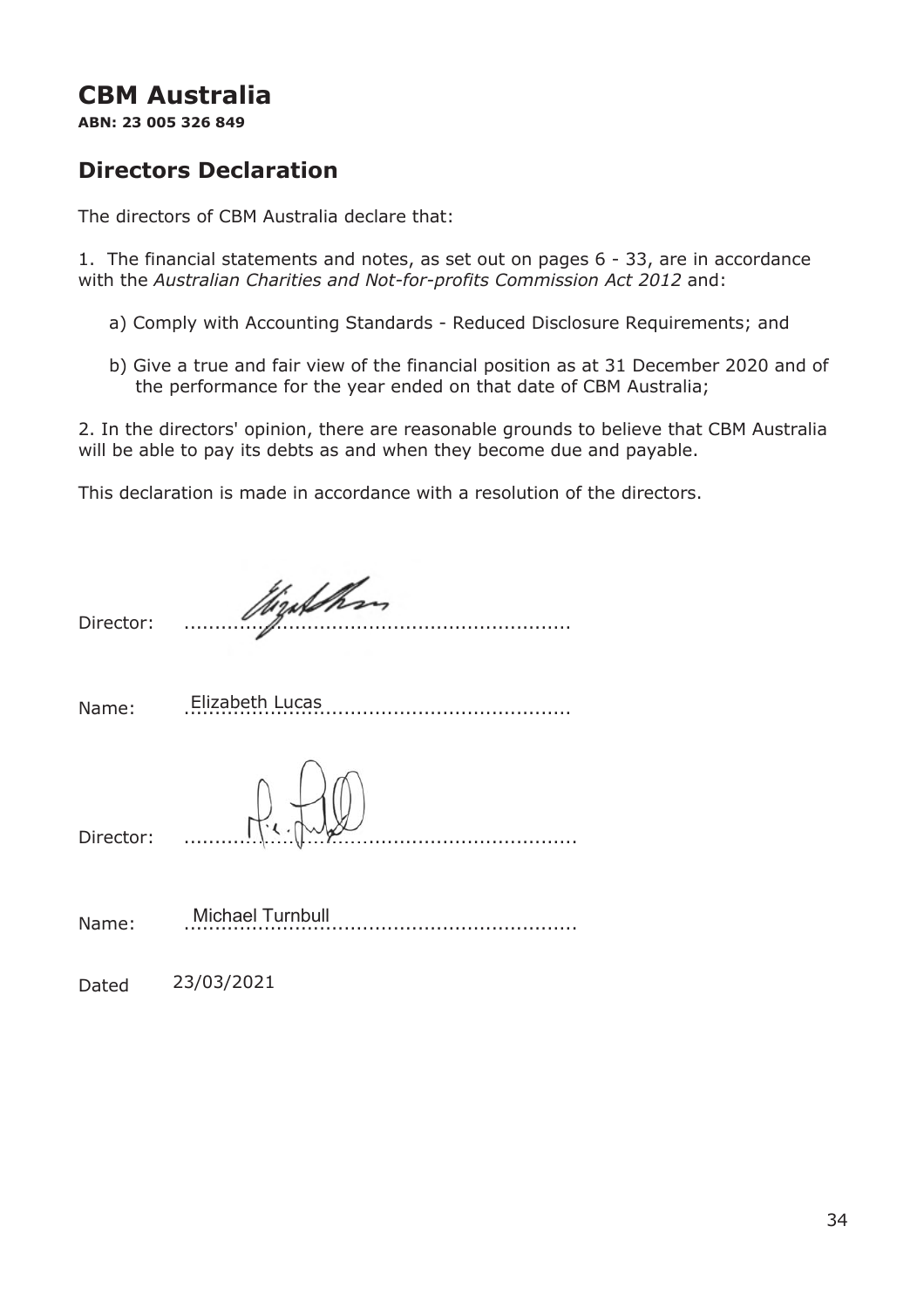

**ABN: 23 005 326 849**

## **Independent Audit Report to the members of CBM Australia**

### **Opinion**

 the statement of financial position as at 31 December 2020, the statement of profit or We have audited the financial report of CBM Australia (the company), which comprises of loss and other comprehensive income, the statement of changes in equity and the statement of cash flows for the year then ended, and notes to the financial statements, including a summary of significant accounting policies, and the directors declaration.

In our opinion, the accompanying financial report of the company is in accordance with the *Australian Charities and Not-for-profits Commission Act 2012*, including:

- (i) giving a true and fair view of the company's financial position as at 31 December 2020 and of its financial performance for the year ended; and
- (ii) complying with Australian Accounting Standards Reduced Disclosures Requirements and the *Australian Charities and Not-for-profits Commission Regulations 2013*.

### **Basis for Opinion**

We conducted our audit in accordance with Australian Auditing Standards. Our responsibilities under those standards are further described in the Auditor's Responsibilities for the Audit of the Financial Report section of our report. We are independent of the company in accordance with the auditor independence requirements of the *Australian Charities and Not-for-profits Commission Act 2012* and the ethical requirements of the Accounting Professional and Ethical Standards Board's APES 110 Code of Ethics for Professional Accountants (the Code) that are relevant to our audit of the financial report in Australia. We have also fulfilled our other ethical responsibilities in accordance with the Code.

We believe that the audit evidence we have obtained is sufficient and appropriate to provide a basis for our opinion.

### **Responsibilities of Directors for the Financial Report**

 misstatement, whether due to fraud or error. The directors of the company are responsible for the preparation of the financial report that gives a true and fair view in accordance with Australian Accounting Standards - Reduced Disclosure Requirements, the *Australian Charities and Not-for-profits Commission Act 2012* and the ACFID Code of Conduct. The directors' responsibility also includes such internal control as the directors determine necessary to enable the preparation of a financial report that gives a true and fair view and is free from material

20 Albert St, PO Box 256, Blackburn VIC 3130 T+61 3 9894 2500 F+61 3 9894 1622 contact@sawarddawson.com.au sawarddawson.com.au





Liability limited by a scheme approved under Professional Standards Legislation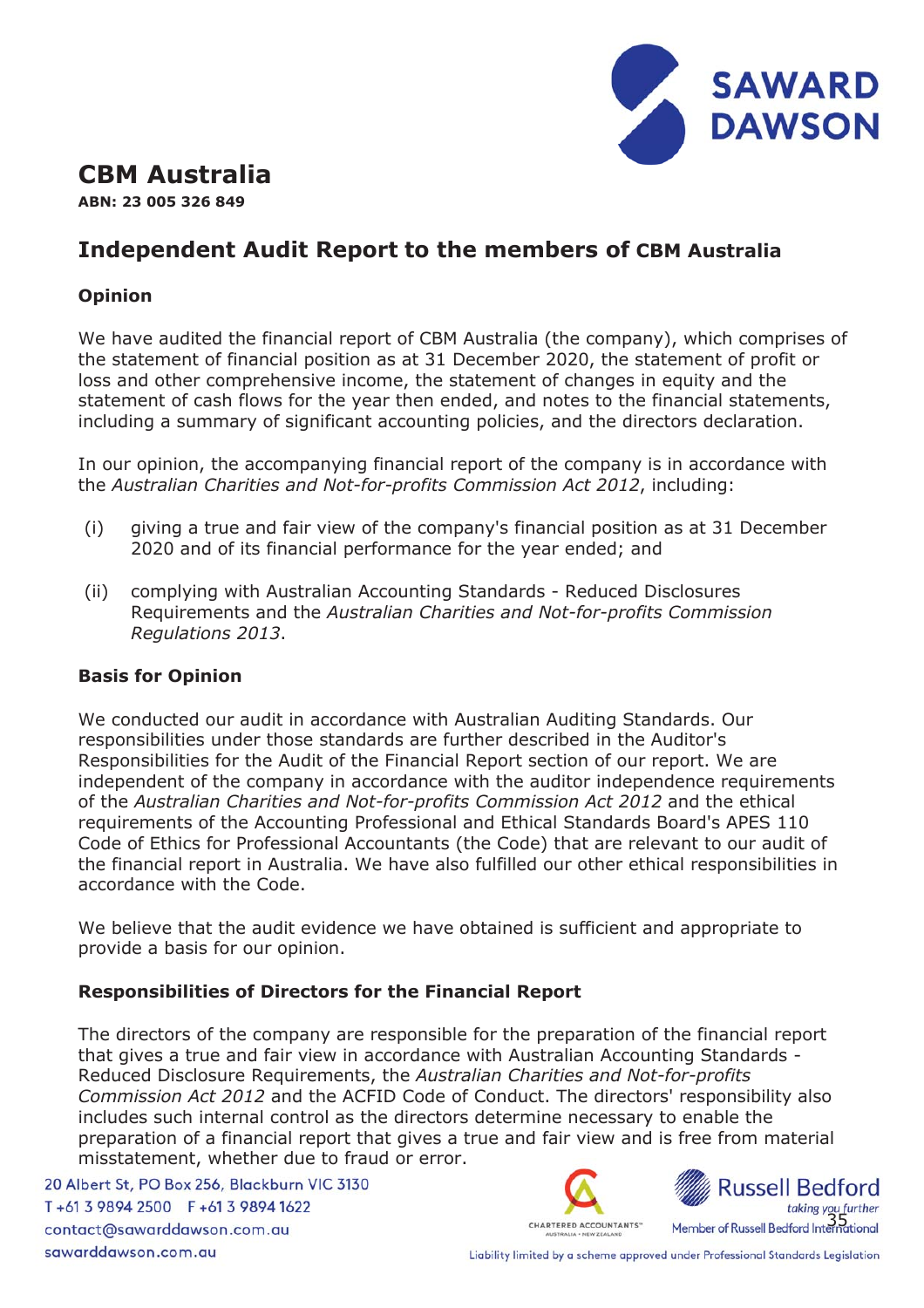

**ABN: 23 005 326 849**

## **Independent Audit Report to the members of CBM Australia**

 directors either intend to liquidate the company or to cease operations, or have no In preparing the financial report, the directors are responsible for assessing the company's ability to continue as a going concern, disclosing, as applicable, matters related to going concern and using the going concern basis of accounting unless the realistic alternative but to do so.

### **Auditor's Responsibilities for the Audit of the Financial Report**

Our objectives are to obtain reasonable assurance about whether the financial report as a whole is free from material misstatement, whether due to fraud or error, and to issue an auditor's report that includes our opinion. Reasonable assurance is a high level of assurance, but is not a guarantee that an audit conducted in accordance with Australian Auditing Standards will always detect a material misstatement when it exists. Misstatements can arise from fraud or error and are considered material if, individually or in the aggregate, they could reasonably be expected to influence the economic decisions of users taken on the basis of the financial report.

 professional judgement and maintain professional scepticism throughout the audit. We As part of an audit in accordance with the Australian Auditing Standards, we exercise also:

- Identify and assess the risks of material misstatement of the financial report, whether due to fraud or error, design and perform audit procedures responsive to those risks, and obtain audit evidence that is sufficient and appropriate to provide a basis for our opinion. The risk of not detecting a material misstatement resulting from fraud is higher than for one resulting from error, as fraud may involve collusion, forgery, intentional omissions, misrepresentations, or the override of internal control.
- Obtain an understanding of internal control relevant to the audit in order to design audit procedures that are appropriate in the circumstances, but not for the purpose of expressing an opinion on the effectiveness of the registered entity's internal control.
- Evaluate the appropriateness of accounting policies used and the reasonableness of accounting estimates and related disclosures made by responsible entities.

20 Albert St, PO Box 256, Blackburn VIC 3130 T+61 3 9894 2500 F+61 3 9894 1622 contact@sawarddawson.com.au sawarddawson.com.au



Liability limited by a scheme approved under Professional Standards Legislation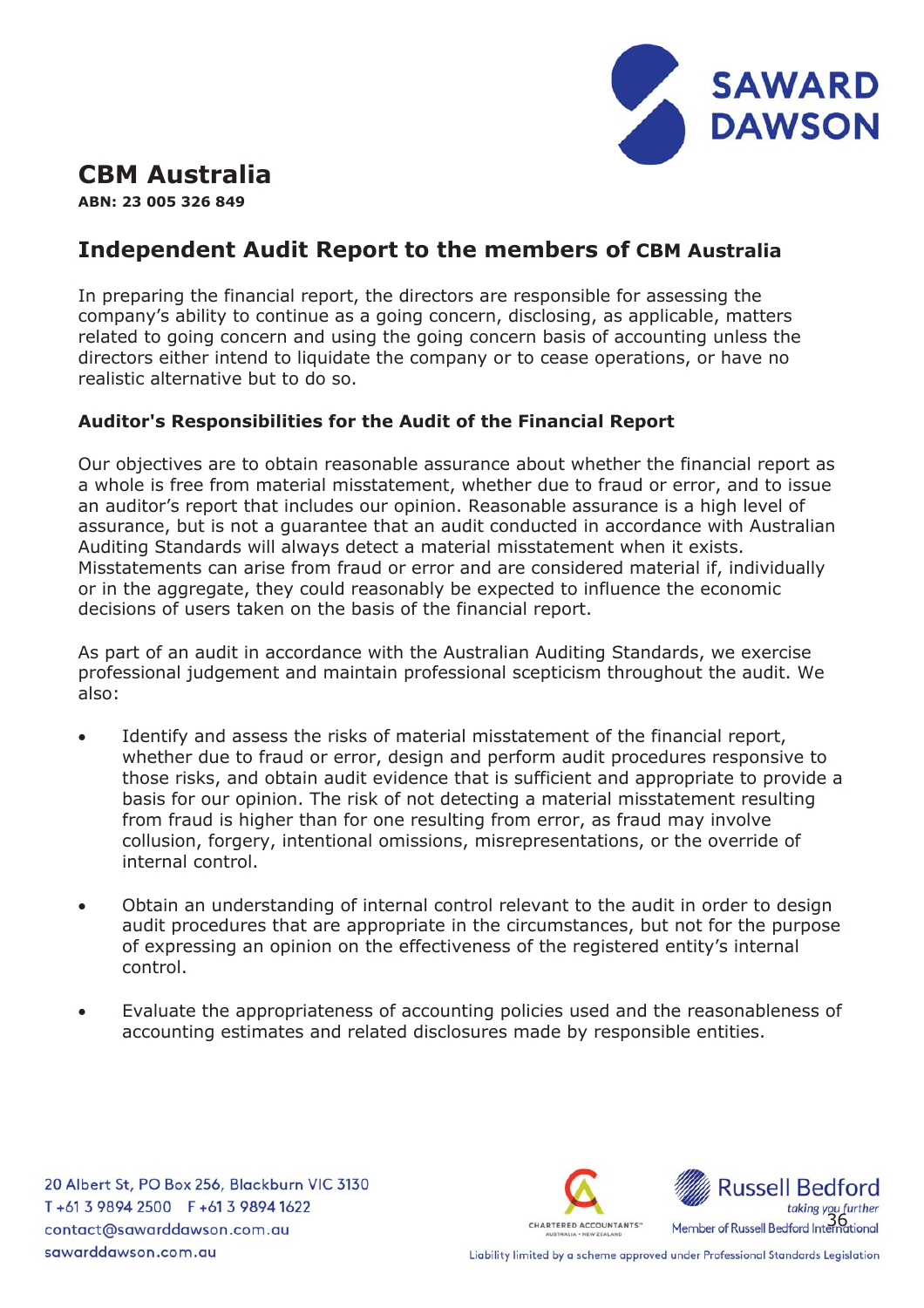

**ABN: 23 005 326 849**

## **Independent Audit Report to the members of CBM Australia**

- Conclude on the appropriateness of the responsible entities' use of the going concern basis of accounting and, based on the audit evidence obtained, whether a material uncertainty exists related to events or conditions that may cast significant doubt on the registered entity's ability to continue as a going concern. If we conclude that a material uncertainty exists, we are required to draw attention in our auditor's report to the related disclosures in the financial report or, if such disclosures are inadequate, to modify our opinion. Our conclusions are based on the audit evidence obtained up to the date of our auditor's report. However, future events or conditions may cause the registered entity to cease to continue as a going concern.
- Evaluate the overall presentation, structure and content of the financial report, including the disclosures, and whether the financial report represents the underlying transactions and events in a manner that achieves fair presentation.

We communicate with those charged with governance regarding, among other matters, the planned scope and timing of the audit and significant audit findings, including any significant deficiencies in internal control that we identify during our audit.

Saward Dawson

**Saward Dawson**

When Tuth

Jeffrey Tulk Blackburn VIC 3130 Dated: 26 March 2021

20 Albert St, PO Box 256, Blackburn VIC 3130 T+61 3 9894 2500 F+61 3 9894 1622 contact@sawarddawson.com.au sawarddawson.com.au



Liability limited by a scheme approved under Professional Standards Legislation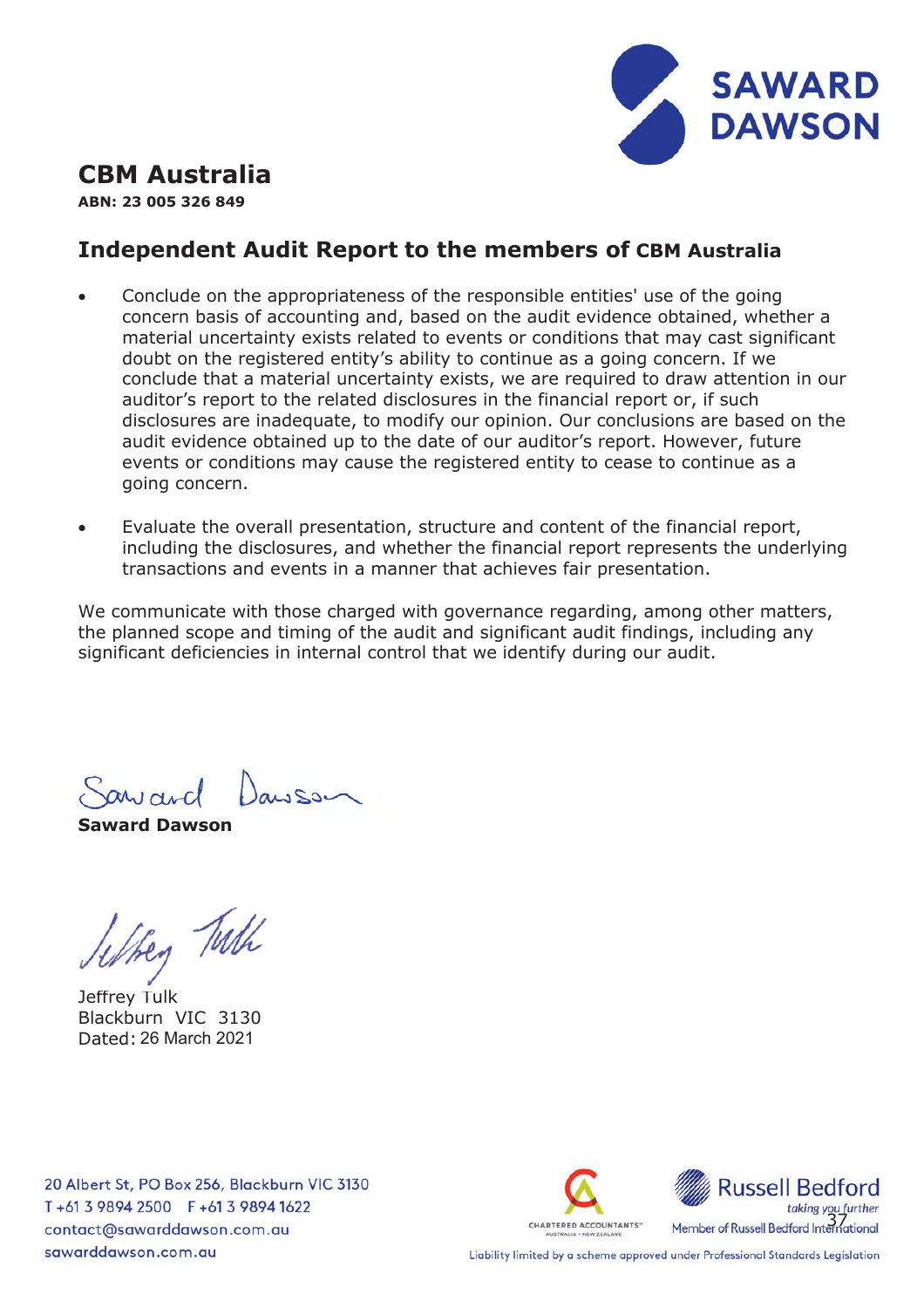**ABN: 23 005 326 849** 

## **Appendix**

**For the Year Ended 31 December 2020** 

## **DIRECTORS' QUALIFICATIONS AND SPECIAL RESPONSIBILITIES**

| Name                                                                                                                            | Qualifications                                                                                                                                                                                                                                                                                                                                                                               | Special responsibilities                                                                                                                                                         |  |  |  |
|---------------------------------------------------------------------------------------------------------------------------------|----------------------------------------------------------------------------------------------------------------------------------------------------------------------------------------------------------------------------------------------------------------------------------------------------------------------------------------------------------------------------------------------|----------------------------------------------------------------------------------------------------------------------------------------------------------------------------------|--|--|--|
| <b>Helen Baker</b><br><b>CBM Australia Board</b><br>Director since 30<br>March 2019, resigned<br>effective 21<br>September 2020 | Diploma of Education,<br>$\bullet$<br>University of Melbourne<br>Bachelor of Music, University<br>$\bullet$<br>of Melbourne<br><b>Master of Business</b><br>$\bullet$<br>Administration, Southern<br><b>Cross University</b><br>Graduate Diploma, Labour<br>$\bullet$<br>Law, University of Melbourne<br>Graduate of the Australian<br>$\bullet$<br>Institute of Company<br><b>Directors</b> | Member of the Board<br>$\bullet$<br>Development & Human<br><b>Resources Committee</b><br>Member of the<br>$\bullet$<br>Community<br>Engagement &<br><b>Fundraising Committee</b> |  |  |  |
| <b>Timothy Budge</b><br><b>CBM Australia Board</b><br>Director since August<br>2015                                             | BSc (Hons), Monash<br>$\bullet$<br>University<br>Grad Dip Education, Monash<br>$\bullet$<br>University<br>Bachelor of Theology,<br>$\bullet$<br>Melbourne College of Divinity<br>Masters of Entrepreneurship<br>$\bullet$<br>& Innovation, Swinburne<br>University<br>Doctor of Philosophy (PhD),<br>$\bullet$<br>International Development,<br>Deakin University                            | Chair of the Programs<br>$\bullet$<br>Committee<br>Member of the<br>$\bullet$<br>Community<br>Engagement &<br><b>Fundraising Committee</b>                                       |  |  |  |
| <b>Andrew Ellis</b><br><b>CBM Australia Board</b><br>Director since May<br>2018                                                 | Bachelor of Engineering,<br>$\bullet$<br>University of Adelaide<br>Master of Project<br>$\bullet$<br>Management, University of<br>Adelaide<br><b>Master of Business</b><br>Administration, University of<br>Adelaide<br>Graduate of the Australian<br>$\bullet$<br>Institute of Company<br><b>Directors</b>                                                                                  | Chair of the Board<br>$\bullet$<br>Development & Human<br><b>Resources Committee</b><br>Member of the<br>$\bullet$<br>Programs Committee                                         |  |  |  |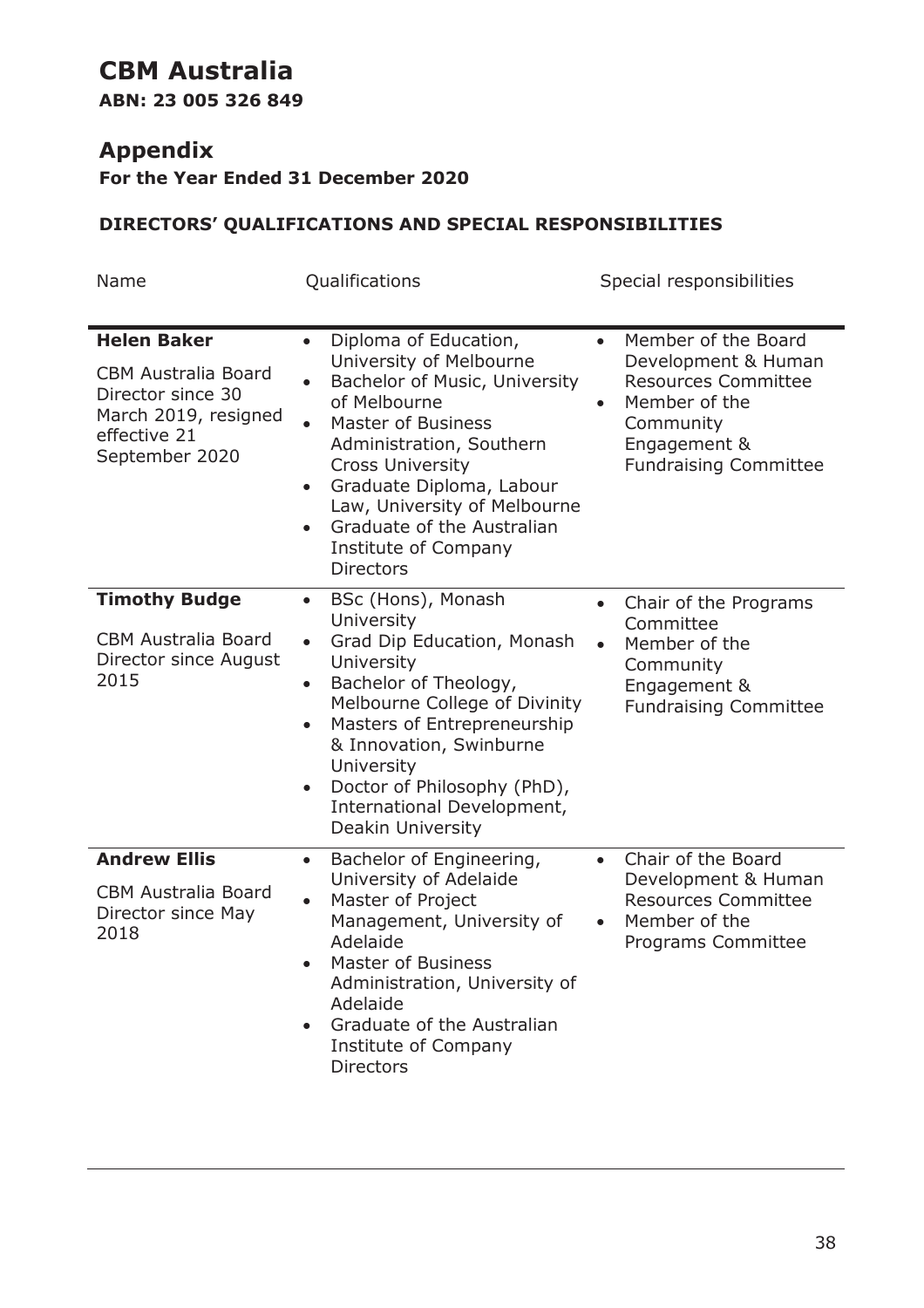**ABN: 23 005 326 849** 

# **Appendix**

**For the Year Ended 31 December 2020** 

| Name                                                                                                                               | Qualifications                                                                                                                                                                                                                                                                                                                         | Special responsibilities                                                                                                                               |  |  |  |
|------------------------------------------------------------------------------------------------------------------------------------|----------------------------------------------------------------------------------------------------------------------------------------------------------------------------------------------------------------------------------------------------------------------------------------------------------------------------------------|--------------------------------------------------------------------------------------------------------------------------------------------------------|--|--|--|
| <b>Elizabeth Lucas</b><br><b>CBM Australia Board</b><br>Director since<br>November 2016                                            | <b>Bachelor of Economics</b><br>$\bullet$<br>Fellow of the Institute of<br>$\bullet$<br><b>Chartered Accountants</b><br>Associate of the Tax Institute<br>$\bullet$<br>Member of the Australian<br>Society of Certified Practising<br>Accountants<br>Member of the Australian<br>$\bullet$<br>Institute of Company<br><b>Directors</b> | <b>Board Deputy Chair</b><br>$\bullet$<br>Chair of the Finance<br>$\bullet$<br>& Audit Committee                                                       |  |  |  |
| <b>Michael Pilbrow</b><br><b>CBM Australia Board</b><br>Director since May<br>2018                                                 | <b>Bachelor of Economics</b><br>$\bullet$<br>(Hons), Monash University<br>Graduate of the Australian<br>Institute of Company<br><b>Directors</b><br>Member of International<br>$\bullet$<br><b>Association of Public</b><br>Participation<br>Member of NSW Business<br>$\bullet$<br>Chamber                                            | Member of Programs<br>$\bullet$<br>Committee<br>Member of the<br>$\bullet$<br>Community<br>Engagement &<br>Fundraising<br>Committee                    |  |  |  |
| <b>Wayne Tattersall</b><br><b>CBM Australia Board</b><br>Director since 14<br>September 2019                                       | Bachelor of Commerce,<br>$\bullet$<br>Deakin University<br><b>Fellow Certified Practising</b><br>$\bullet$<br>Accountant<br>Member of the Australian<br>$\bullet$<br>Institute of Company<br><b>Directors</b>                                                                                                                          | Member of the Board<br>$\bullet$<br>Development &<br><b>Human Resources</b><br>Committee<br>Member of the<br>$\bullet$<br>Finance & Audit<br>Committee |  |  |  |
| <b>Michael Turnbull</b><br><b>CBM Australia Board</b><br>Director since<br>September 2016;<br><b>Board Chair since</b><br>May 2017 | Post Graduate Diploma of<br>$\bullet$<br>Management, University of<br>Southern Queensland<br><b>Certificate of Business</b><br>$\bullet$<br><b>Studies</b><br>Certificate of Administration<br>Member of the Australian<br>$\bullet$<br>Institute of Company<br><b>Directors</b><br>Fellow, Australian Institute of<br>Management      | <b>Board Chair</b><br>$\bullet$<br>Attends all<br>Committees<br>Board member, CBM<br>$\bullet$<br>Global (part year)                                   |  |  |  |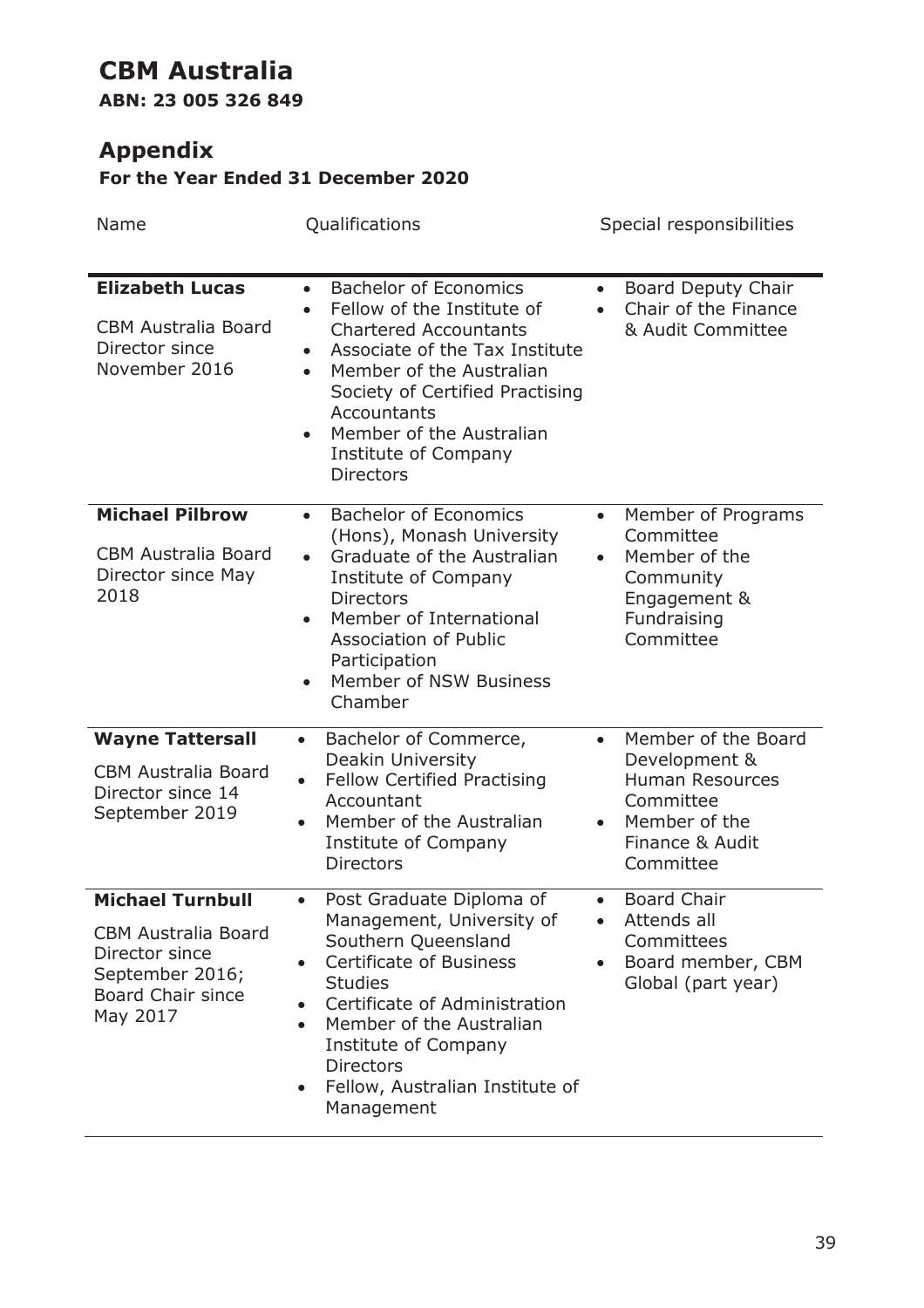**ABN: 23 005 326 849** 

# **Appendix**

## **For the Year Ended 31 December 2020**

| <b>Claire Velasco</b>                                            | Bachelor of Performance,                                                                                                 | • Chair of the                                                                                           |
|------------------------------------------------------------------|--------------------------------------------------------------------------------------------------------------------------|----------------------------------------------------------------------------------------------------------|
| <b>CBM Australia Board</b><br>Director since 23<br>November 2019 | Theory and Practice,<br>University of Western Sydney<br>Master of Marketing<br>Communications, University<br>of Canberra | Community<br>Engagement &<br>Fundraising<br>Committee<br>• Member of the<br>Finance & Audit<br>Committee |